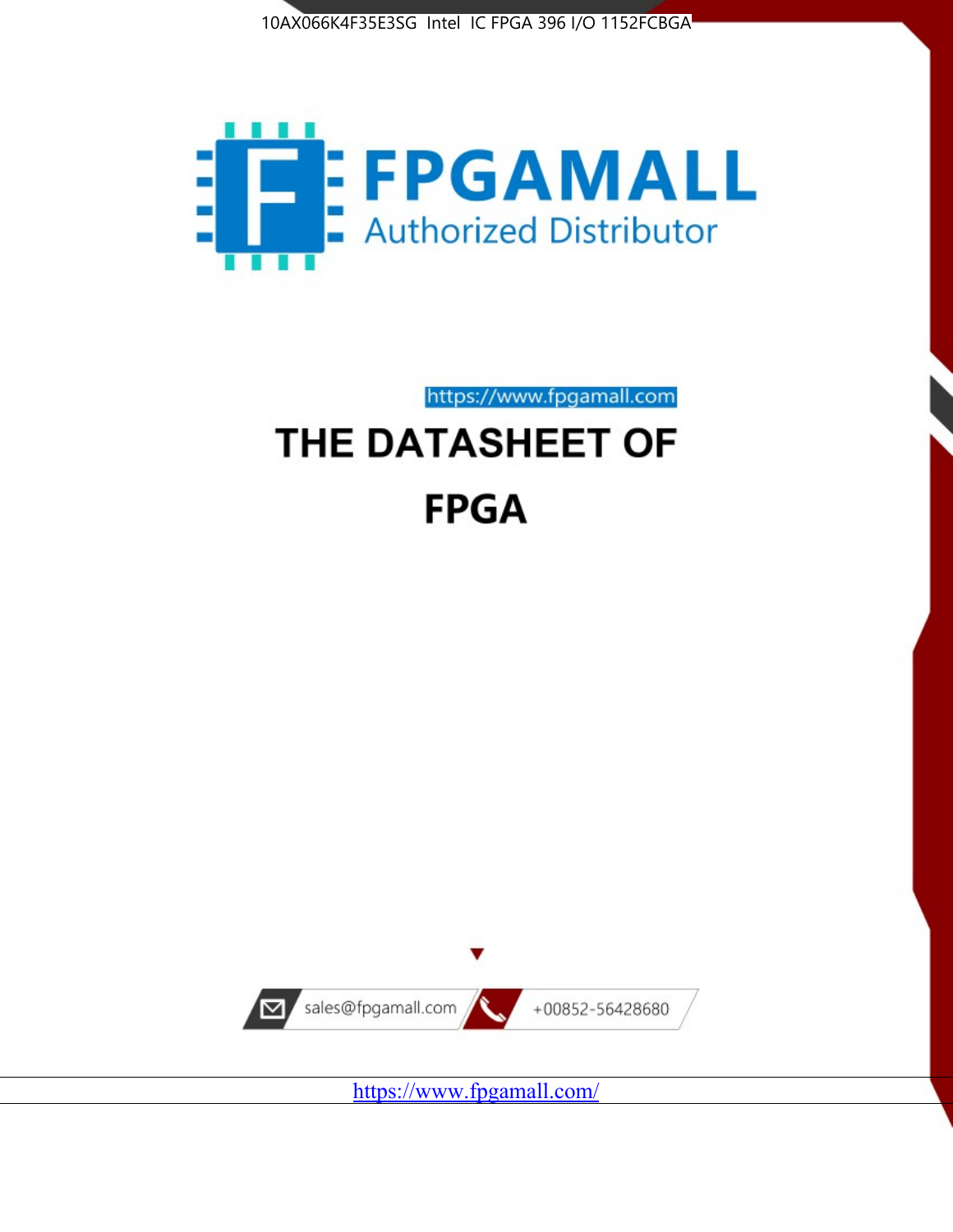10AX066K4F35E3SG Intel IC FPGA 396 I/O 1152FCBGA



# **Intel® Arria® 10 Device Overview**



**A10-OVERVIEW | 2018.12.06** Latest document on the web: **[PDF](https://www.intel.com/content/dam/www/programmable/us/en/pdfs/literature/hb/arria-10/a10_overview.pdf)** | **[HTML](https://www.intel.com/content/www/us/en/programmable/documentation/sam1403480274650.html)**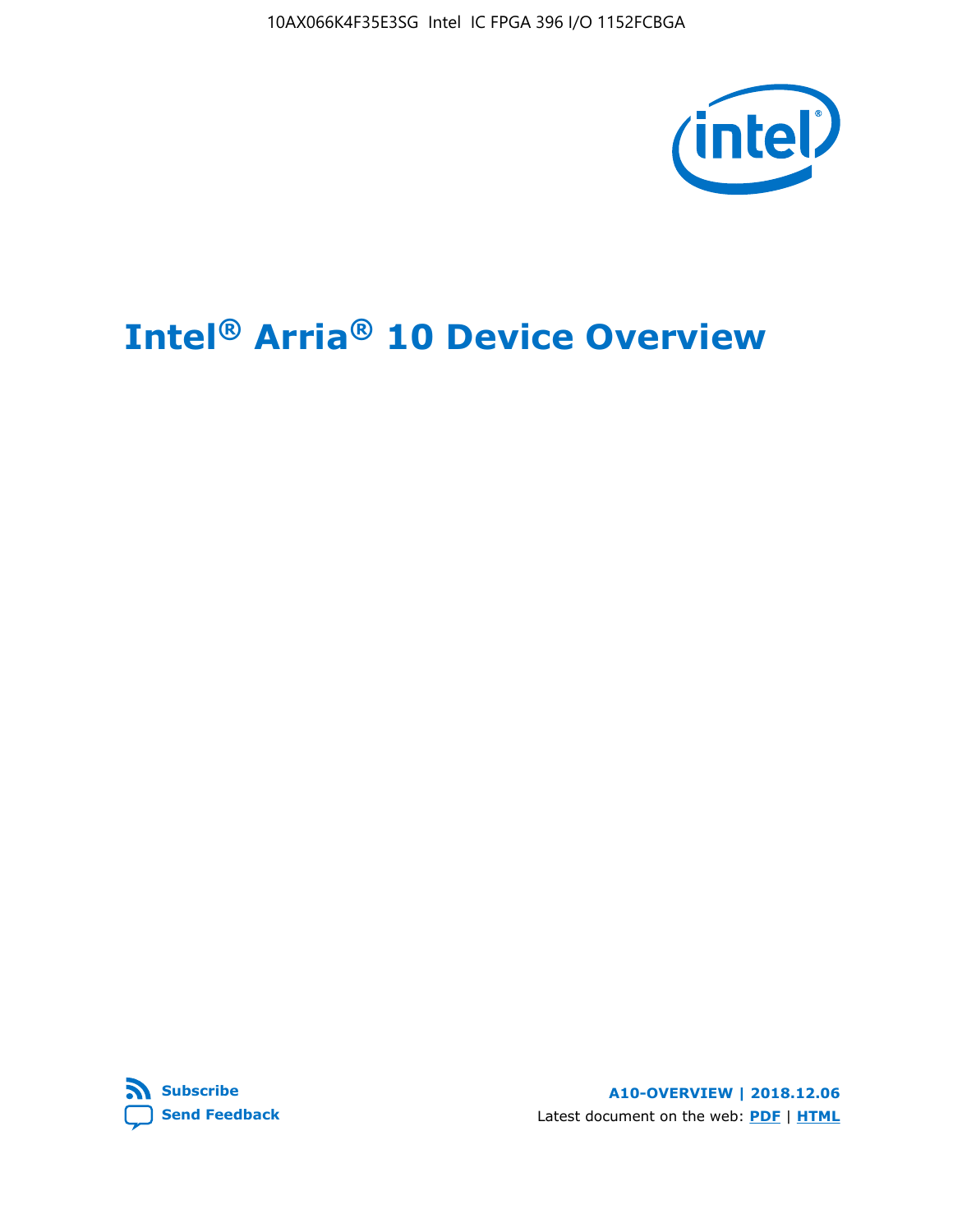

**Contents** 

# **Contents**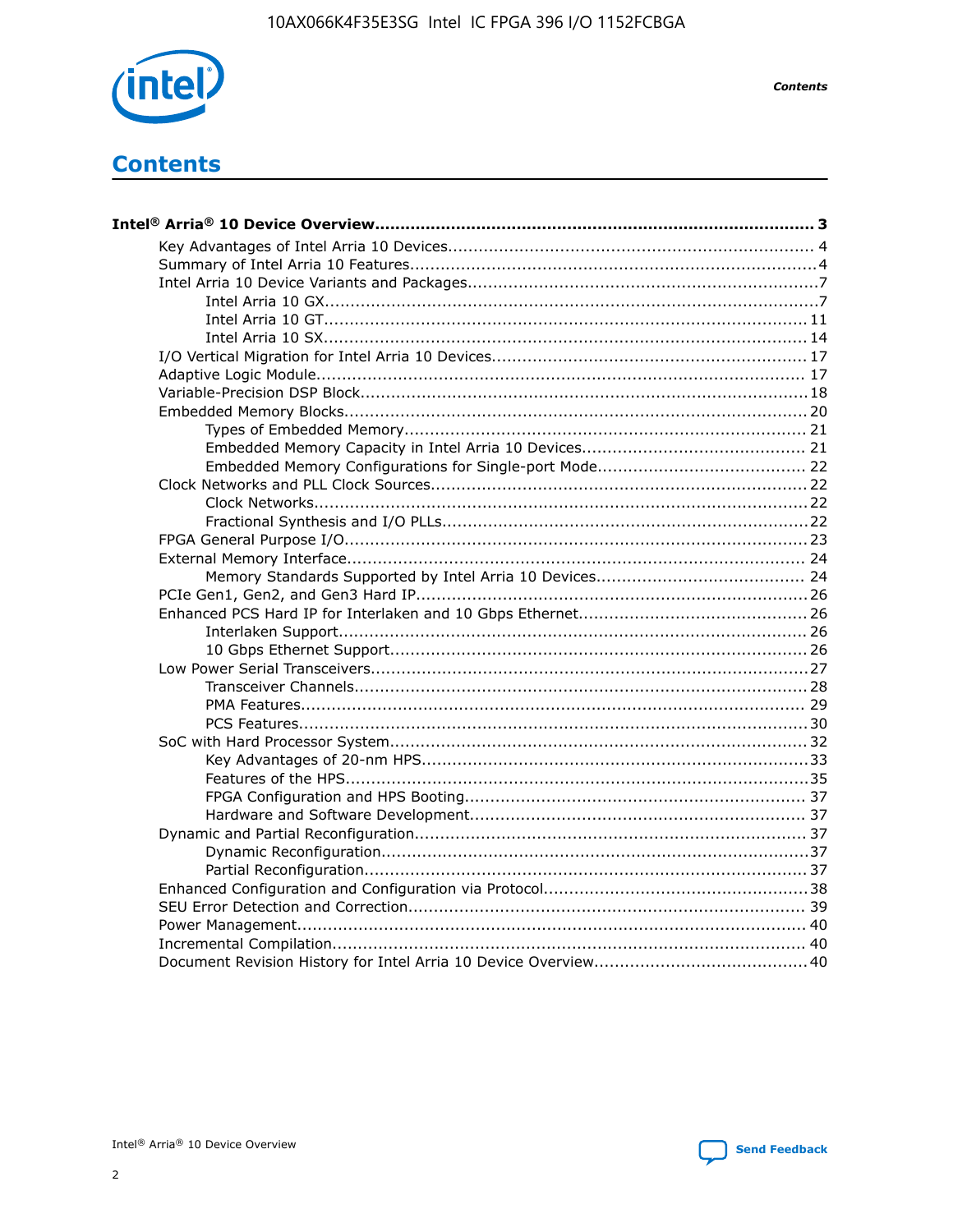**A10-OVERVIEW | 2018.12.06**

**[Send Feedback](mailto:FPGAtechdocfeedback@intel.com?subject=Feedback%20on%20Intel%20Arria%2010%20Device%20Overview%20(A10-OVERVIEW%202018.12.06)&body=We%20appreciate%20your%20feedback.%20In%20your%20comments,%20also%20specify%20the%20page%20number%20or%20paragraph.%20Thank%20you.)**



# **Intel® Arria® 10 Device Overview**

The Intel<sup>®</sup> Arria<sup>®</sup> 10 device family consists of high-performance and power-efficient 20 nm mid-range FPGAs and SoCs.

Intel Arria 10 device family delivers:

- Higher performance than the previous generation of mid-range and high-end FPGAs.
- Power efficiency attained through a comprehensive set of power-saving technologies.

The Intel Arria 10 devices are ideal for high performance, power-sensitive, midrange applications in diverse markets.

| <b>Market</b>         | <b>Applications</b>                                                                                               |
|-----------------------|-------------------------------------------------------------------------------------------------------------------|
| Wireless              | Channel and switch cards in remote radio heads<br>٠<br>Mobile backhaul<br>٠                                       |
| Wireline              | 40G/100G muxponders and transponders<br>٠<br>100G line cards<br>٠<br><b>Bridging</b><br>٠<br>Aggregation<br>٠     |
| <b>Broadcast</b>      | Studio switches<br>٠<br>Servers and transport<br>٠<br>Videoconferencing<br>٠<br>Professional audio and video<br>٠ |
| Computing and Storage | Flash cache<br>٠<br>Cloud computing servers<br>٠<br>Server acceleration<br>٠                                      |
| Medical               | Diagnostic scanners<br>٠<br>Diagnostic imaging<br>٠                                                               |
| Military              | Missile guidance and control<br>٠<br>Radar<br>٠<br>Electronic warfare<br>٠<br>Secure communications<br>٠          |

#### **Table 1. Sample Markets and Ideal Applications for Intel Arria 10 Devices**

#### **Related Information**

- [Intel Arria 10 Device Handbook: Known Issues](http://www.altera.com/support/kdb/solutions/rd07302013_646.html) Lists the planned updates to the *Intel Arria 10 Device Handbook* chapters.
- [Intel Arria 10 GX/GT Device Errata and Design Recommendations](https://www.intel.com/content/www/us/en/programmable/documentation/agz1493851706374.html#yqz1494433888646)
- [Intel Arria 10 SX Device Errata and Design Recommendations](https://www.intel.com/content/www/us/en/programmable/documentation/cru1462832385668.html#cru1462832558642)

Intel Corporation. All rights reserved. Intel, the Intel logo, Altera, Arria, Cyclone, Enpirion, MAX, Nios, Quartus and Stratix words and logos are trademarks of Intel Corporation or its subsidiaries in the U.S. and/or other countries. Intel warrants performance of its FPGA and semiconductor products to current specifications in accordance with Intel's standard warranty, but reserves the right to make changes to any products and services at any time without notice. Intel assumes no responsibility or liability arising out of the application or use of any information, product, or service described herein except as expressly agreed to in writing by Intel. Intel customers are advised to obtain the latest version of device specifications before relying on any published information and before placing orders for products or services. \*Other names and brands may be claimed as the property of others.

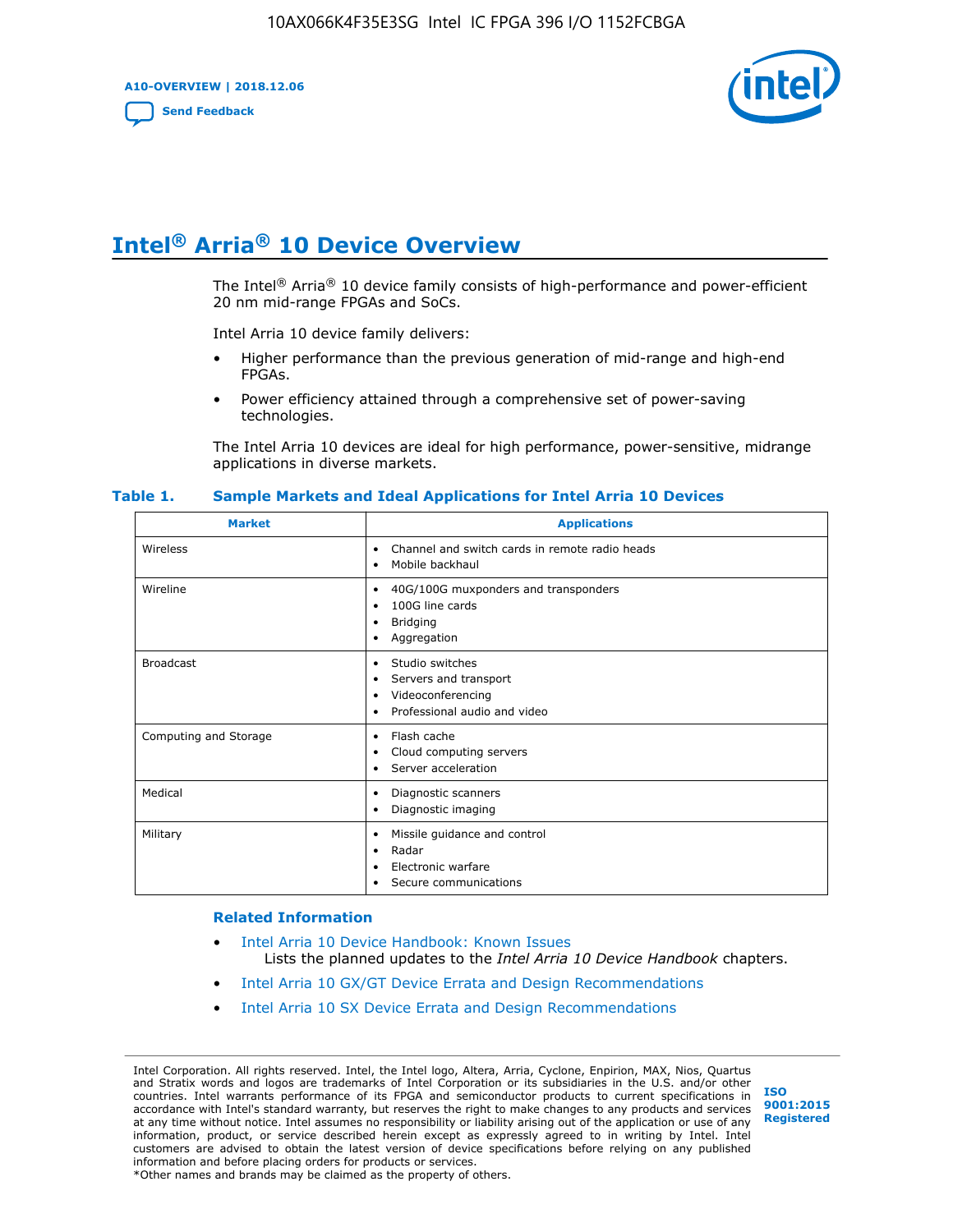

# **Key Advantages of Intel Arria 10 Devices**

## **Table 2. Key Advantages of the Intel Arria 10 Device Family**

| <b>Advantage</b>                                                                                          | <b>Supporting Feature</b>                                                                                                                                                                                                                                                                                                |
|-----------------------------------------------------------------------------------------------------------|--------------------------------------------------------------------------------------------------------------------------------------------------------------------------------------------------------------------------------------------------------------------------------------------------------------------------|
| Enhanced core architecture                                                                                | Built on TSMC's 20 nm process technology<br>٠<br>60% higher performance than the previous generation of mid-range FPGAs<br>٠<br>15% higher performance than the fastest previous-generation FPGA<br>٠                                                                                                                    |
| High-bandwidth integrated<br>transceivers                                                                 | Short-reach rates up to 25.8 Gigabits per second (Gbps)<br>٠<br>Backplane capability up to 12.5 Gbps<br>٠<br>Integrated 10GBASE-KR and 40GBASE-KR4 Forward Error Correction (FEC)<br>٠                                                                                                                                   |
| Improved logic integration and<br>hard IP blocks                                                          | 8-input adaptive logic module (ALM)<br>٠<br>Up to 65.6 megabits (Mb) of embedded memory<br>٠<br>Variable-precision digital signal processing (DSP) blocks<br>Fractional synthesis phase-locked loops (PLLs)<br>Hard PCI Express Gen3 IP blocks<br>Hard memory controllers and PHY up to 2,400 Megabits per second (Mbps) |
| Second generation hard<br>processor system (HPS) with<br>integrated ARM* Cortex*-A9*<br>MPCore* processor | Tight integration of a dual-core ARM Cortex-A9 MPCore processor, hard IP, and an<br>٠<br>FPGA in a single Intel Arria 10 system-on-a-chip (SoC)<br>Supports over 128 Gbps peak bandwidth with integrated data coherency between<br>$\bullet$<br>the processor and the FPGA fabric                                        |
| Advanced power savings                                                                                    | Comprehensive set of advanced power saving features<br>٠<br>Power-optimized MultiTrack routing and core architecture<br>٠<br>Up to 40% lower power compared to previous generation of mid-range FPGAs<br>Up to 60% lower power compared to previous generation of high-end FPGAs                                         |

# **Summary of Intel Arria 10 Features**

## **Table 3. Summary of Features for Intel Arria 10 Devices**

| <b>Feature</b>                  | <b>Description</b>                                                                                                                                                                                                                                                                                                                                                                                       |
|---------------------------------|----------------------------------------------------------------------------------------------------------------------------------------------------------------------------------------------------------------------------------------------------------------------------------------------------------------------------------------------------------------------------------------------------------|
| Technology                      | TSMC's 20-nm SoC process technology<br>٠<br>Allows operation at a lower $V_{\text{CC}}$ level of 0.82 V instead of the 0.9 V standard $V_{\text{CC}}$ core voltage                                                                                                                                                                                                                                       |
| Packaging                       | 1.0 mm ball-pitch Fineline BGA packaging<br>0.8 mm ball-pitch Ultra Fineline BGA packaging<br>Multiple devices with identical package footprints for seamless migration between different<br><b>FPGA</b> densities<br>Devices with compatible package footprints allow migration to next generation high-end<br>Stratix $\mathcal{R}$ 10 devices<br>RoHS, leaded $(1)$ , and lead-free (Pb-free) options |
| High-performance<br>FPGA fabric | Enhanced 8-input ALM with four registers<br>٠<br>Improved multi-track routing architecture to reduce congestion and improve compilation time<br>Hierarchical core clocking architecture<br>Fine-grained partial reconfiguration                                                                                                                                                                          |
| Internal memory<br>blocks       | M20K-20-Kb memory blocks with hard error correction code (ECC)<br>Memory logic array block (MLAB)-640-bit memory                                                                                                                                                                                                                                                                                         |
|                                 | continued                                                                                                                                                                                                                                                                                                                                                                                                |



<sup>(1)</sup> Contact Intel for availability.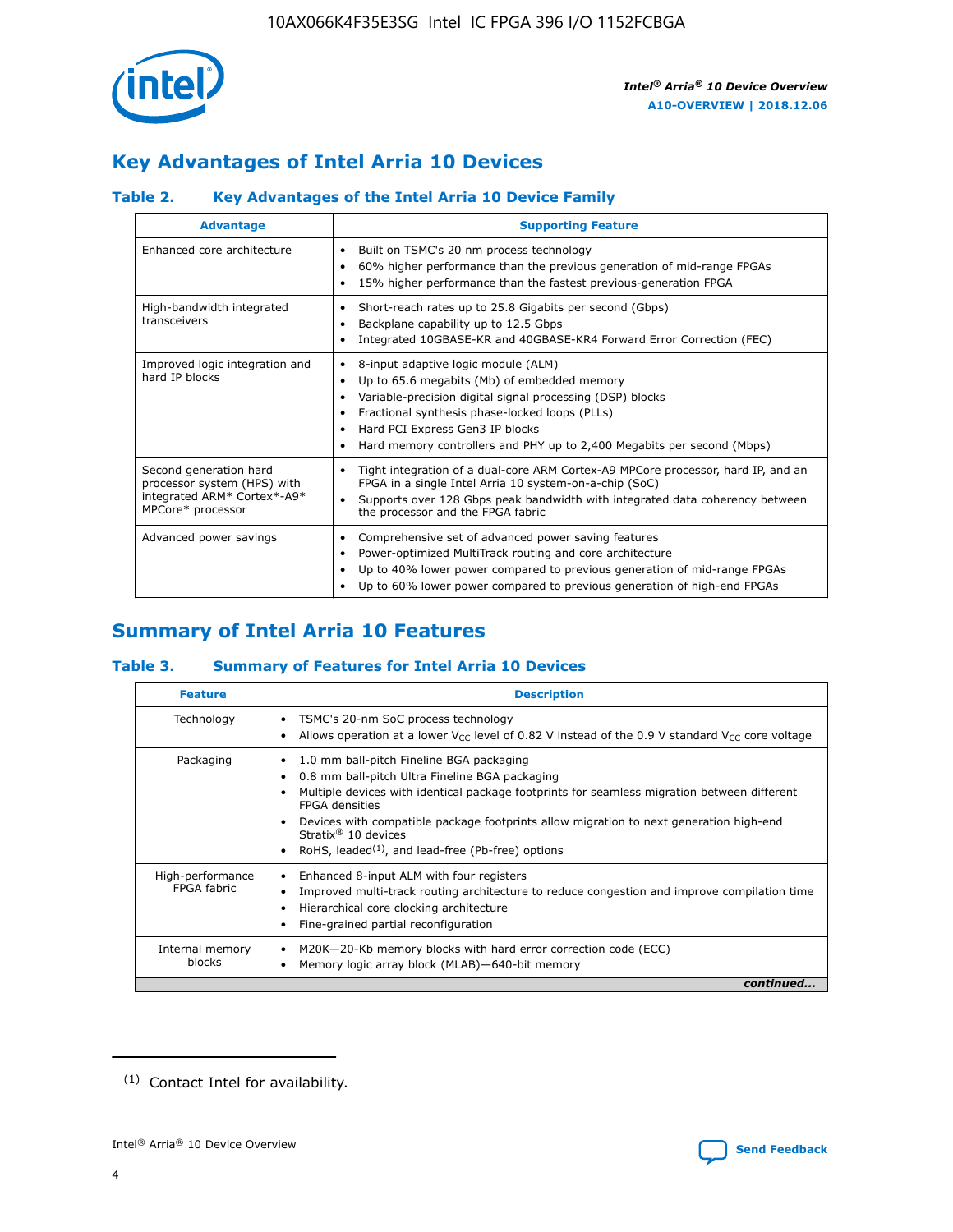r



| <b>Feature</b>                         | <b>Description</b>                                                                                             |                                                                                                                                                                                                                                                                                                                                                                                                                                                                                                                                                                                                                                                                                                                                                                                                                                        |  |  |  |  |  |
|----------------------------------------|----------------------------------------------------------------------------------------------------------------|----------------------------------------------------------------------------------------------------------------------------------------------------------------------------------------------------------------------------------------------------------------------------------------------------------------------------------------------------------------------------------------------------------------------------------------------------------------------------------------------------------------------------------------------------------------------------------------------------------------------------------------------------------------------------------------------------------------------------------------------------------------------------------------------------------------------------------------|--|--|--|--|--|
| Embedded Hard IP<br>blocks             | Variable-precision DSP                                                                                         | Native support for signal processing precision levels from $18 \times 19$ to<br>54 x 54<br>Native support for 27 x 27 multiplier mode<br>64-bit accumulator and cascade for systolic finite impulse responses<br>(FIRs)<br>Internal coefficient memory banks<br>$\bullet$<br>Preadder/subtractor for improved efficiency<br>Additional pipeline register to increase performance and reduce<br>power<br>Supports floating point arithmetic:<br>- Perform multiplication, addition, subtraction, multiply-add,<br>multiply-subtract, and complex multiplication.<br>- Supports multiplication with accumulation capability, cascade<br>summation, and cascade subtraction capability.<br>- Dynamic accumulator reset control.<br>- Support direct vector dot and complex multiplication chaining<br>multiply floating point DSP blocks. |  |  |  |  |  |
|                                        | Memory controller                                                                                              | DDR4, DDR3, and DDR3L                                                                                                                                                                                                                                                                                                                                                                                                                                                                                                                                                                                                                                                                                                                                                                                                                  |  |  |  |  |  |
|                                        | PCI Express*                                                                                                   | PCI Express (PCIe*) Gen3 (x1, x2, x4, or x8), Gen2 (x1, x2, x4, or x8)<br>and Gen1 (x1, x2, x4, or x8) hard IP with complete protocol stack,<br>endpoint, and root port                                                                                                                                                                                                                                                                                                                                                                                                                                                                                                                                                                                                                                                                |  |  |  |  |  |
|                                        | Transceiver I/O                                                                                                | 10GBASE-KR/40GBASE-KR4 Forward Error Correction (FEC)<br>PCS hard IPs that support:<br>$\bullet$<br>- 10-Gbps Ethernet (10GbE)<br>- PCIe PIPE interface<br>$-$ Interlaken<br>- Gbps Ethernet (GbE)<br>- Common Public Radio Interface (CPRI) with deterministic latency<br>support<br>- Gigabit-capable passive optical network (GPON) with fast lock-<br>time support<br>13.5G JESD204b<br>$\bullet$<br>8B/10B, 64B/66B, 64B/67B encoders and decoders<br>Custom mode support for proprietary protocols                                                                                                                                                                                                                                                                                                                               |  |  |  |  |  |
| Core clock networks                    | $\bullet$<br>$\bullet$                                                                                         | Up to 800 MHz fabric clocking, depending on the application:<br>- 667 MHz external memory interface clocking with 2,400 Mbps DDR4 interface<br>- 800 MHz LVDS interface clocking with 1,600 Mbps LVDS interface<br>Global, regional, and peripheral clock networks<br>Clock networks that are not used can be gated to reduce dynamic power                                                                                                                                                                                                                                                                                                                                                                                                                                                                                            |  |  |  |  |  |
| Phase-locked loops<br>(PLLs)           | High-resolution fractional synthesis PLLs:<br>$\bullet$<br>Integer PLLs:<br>- Adjacent to general purpose I/Os | - Precision clock synthesis, clock delay compensation, and zero delay buffering (ZDB)<br>- Support integer mode and fractional mode<br>- Fractional mode support with third-order delta-sigma modulation<br>- Support external memory and LVDS interfaces                                                                                                                                                                                                                                                                                                                                                                                                                                                                                                                                                                              |  |  |  |  |  |
| FPGA General-purpose<br>$I/Os$ (GPIOs) | On-chip termination (OCT)                                                                                      | 1.6 Gbps LVDS-every pair can be configured as receiver or transmitter<br>1.2 V to 3.0 V single-ended LVTTL/LVCMOS interfacing                                                                                                                                                                                                                                                                                                                                                                                                                                                                                                                                                                                                                                                                                                          |  |  |  |  |  |
| <b>External Memory</b><br>Interface    |                                                                                                                | Hard memory controller- DDR4, DDR3, and DDR3L support<br>$-$ DDR4 $-$ speeds up to 1,200 MHz/2,400 Mbps<br>- DDR3-speeds up to 1,067 MHz/2,133 Mbps<br>Soft memory controller—provides support for RLDRAM $3^{(2)}$ , QDR IV $^{(2)}$ , and QDR II+<br>continued                                                                                                                                                                                                                                                                                                                                                                                                                                                                                                                                                                       |  |  |  |  |  |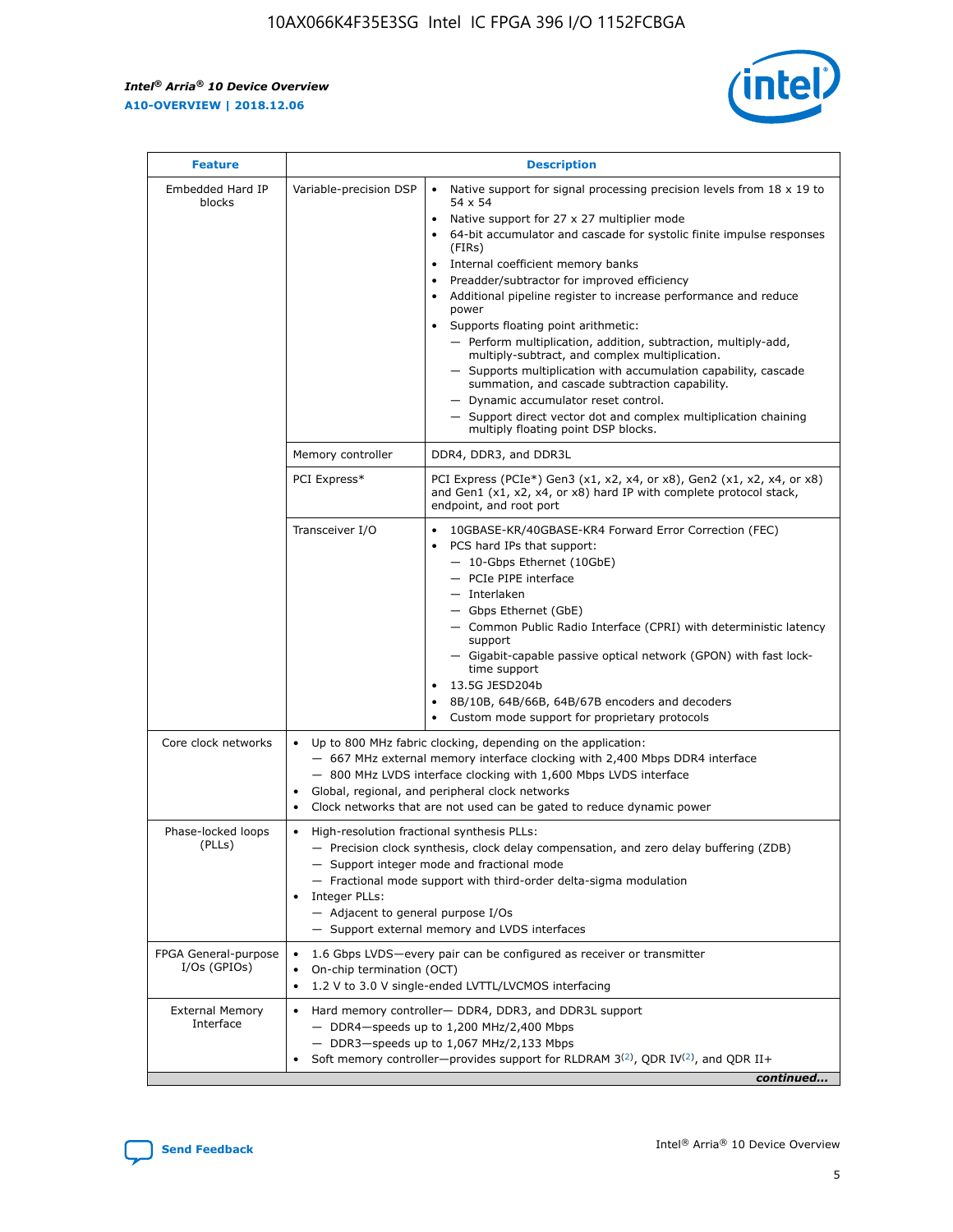

| <b>Feature</b>                                    | <b>Description</b>                                                                                                                                                                                                                                                                                                                                                                                                                                                                                                                                                                                                                         |
|---------------------------------------------------|--------------------------------------------------------------------------------------------------------------------------------------------------------------------------------------------------------------------------------------------------------------------------------------------------------------------------------------------------------------------------------------------------------------------------------------------------------------------------------------------------------------------------------------------------------------------------------------------------------------------------------------------|
| Low-power serial<br>transceivers                  | • Continuous operating range:<br>- Intel Arria 10 GX-1 Gbps to 17.4 Gbps<br>- Intel Arria 10 GT-1 Gbps to 25.8 Gbps<br>Backplane support:<br>$-$ Intel Arria 10 GX-up to 12.5<br>- Intel Arria 10 GT-up to 12.5<br>Extended range down to 125 Mbps with oversampling<br>ATX transmit PLLs with user-configurable fractional synthesis capability<br>Electronic Dispersion Compensation (EDC) support for XFP, SFP+, QSFP, and CFP optical<br>module<br>• Adaptive linear and decision feedback equalization<br>Transmitter pre-emphasis and de-emphasis<br>$\bullet$<br>Dynamic partial reconfiguration of individual transceiver channels |
| <b>HPS</b><br>(Intel Arria 10 SX<br>devices only) | Dual-core ARM Cortex-A9 MPCore processor-1.2 GHz CPU with<br>Processor and system<br>$\bullet$<br>1.5 GHz overdrive capability<br>256 KB on-chip RAM and 64 KB on-chip ROM<br>System peripherals-general-purpose timers, watchdog timers, direct<br>memory access (DMA) controller, FPGA configuration manager, and<br>clock and reset managers<br>Security features-anti-tamper, secure boot, Advanced Encryption<br>$\bullet$<br>Standard (AES) and authentication (SHA)<br>ARM CoreSight* JTAG debug access port, trace port, and on-chip<br>trace storage                                                                              |
|                                                   | <b>External interfaces</b><br>Hard memory interface-Hard memory controller (2,400 Mbps DDR4,<br>$\bullet$<br>and 2,133 Mbps DDR3), Quad serial peripheral interface (QSPI) flash<br>controller, NAND flash controller, direct memory access (DMA)<br>controller, Secure Digital/MultiMediaCard (SD/MMC) controller<br>Communication interface-10/100/1000 Ethernet media access<br>$\bullet$<br>control (MAC), USB On-The-GO (OTG) controllers, I <sup>2</sup> C controllers,<br>UART 16550, serial peripheral interface (SPI), and up to 62<br>HPS GPIO interfaces (48 direct-share I/Os)                                                 |
|                                                   | High-performance ARM AMBA* AXI bus bridges that support<br>Interconnects to core<br>$\bullet$<br>simultaneous read and write<br>HPS-FPGA bridges-include the FPGA-to-HPS, HPS-to-FPGA, and<br>$\bullet$<br>lightweight HPS-to-FPGA bridges that allow the FPGA fabric to issue<br>transactions to slaves in the HPS, and vice versa<br>Configuration bridge that allows HPS configuration manager to<br>configure the core logic via dedicated 32-bit configuration port<br>FPGA-to-HPS SDRAM controller bridge-provides configuration<br>interfaces for the multiport front end (MPFE) of the HPS SDRAM<br>controller                     |
| Configuration                                     | Tamper protection—comprehensive design protection to protect your valuable IP investments<br>Enhanced 256-bit advanced encryption standard (AES) design security with authentication<br>٠<br>Configuration via protocol (CvP) using PCIe Gen1, Gen2, or Gen3<br>continued                                                                                                                                                                                                                                                                                                                                                                  |

<sup>(2)</sup> Intel Arria 10 devices support this external memory interface using hard PHY with soft memory controller.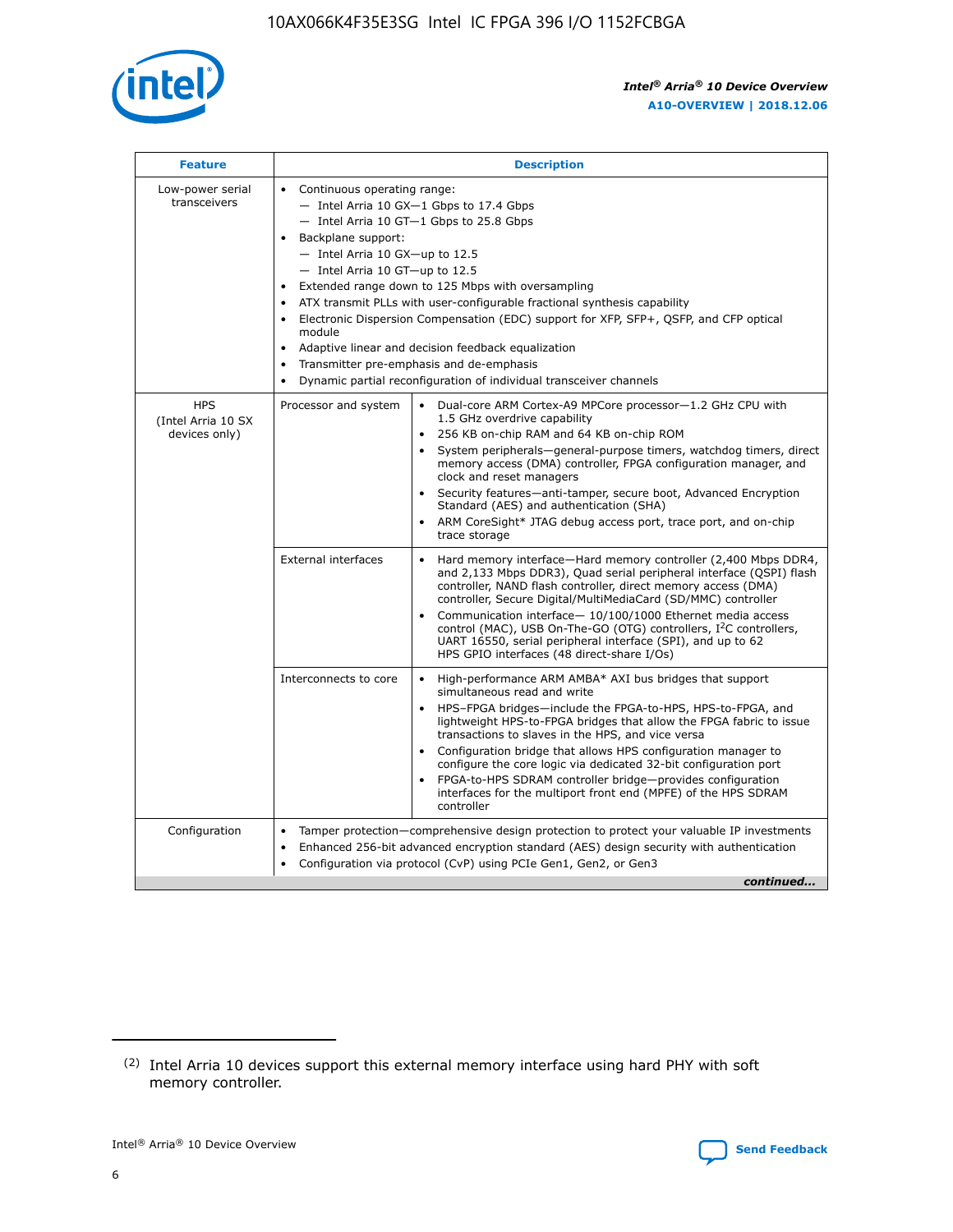

| <b>Feature</b>     | <b>Description</b>                                                                                                                                                                                               |
|--------------------|------------------------------------------------------------------------------------------------------------------------------------------------------------------------------------------------------------------|
|                    | Dynamic reconfiguration of the transceivers and PLLs<br>Fine-grained partial reconfiguration of the core fabric<br>Active Serial x4 Interface<br>$\bullet$                                                       |
| Power management   | SmartVID<br>Low static power device options<br>Programmable Power Technology<br>Intel Quartus <sup>®</sup> Prime integrated power analysis                                                                       |
| Software and tools | Intel Quartus Prime design suite<br>Transceiver toolkit<br>Platform Designer system integration tool<br>DSP Builder for Intel FPGAs<br>OpenCL <sup>™</sup> support<br>Intel SoC FPGA Embedded Design Suite (EDS) |

## **Related Information**

[Intel Arria 10 Transceiver PHY Overview](https://www.intel.com/content/www/us/en/programmable/documentation/nik1398707230472.html#nik1398706768037) Provides details on Intel Arria 10 transceivers.

# **Intel Arria 10 Device Variants and Packages**

#### **Table 4. Device Variants for the Intel Arria 10 Device Family**

| <b>Variant</b>    | <b>Description</b>                                                                                                                                                                                                     |
|-------------------|------------------------------------------------------------------------------------------------------------------------------------------------------------------------------------------------------------------------|
| Intel Arria 10 GX | FPGA featuring 17.4 Gbps transceivers for short reach applications with 12.5 backplane driving<br>capability.                                                                                                          |
| Intel Arria 10 GT | FPGA featuring:<br>17.4 Gbps transceivers for short reach applications with 12.5 backplane driving capability.<br>25.8 Gbps transceivers for supporting CAUI-4 and CEI-25G applications with CFP2 and CFP4<br>modules. |
| Intel Arria 10 SX | SoC integrating ARM-based HPS and FPGA featuring 17.4 Gbps transceivers for short reach<br>applications with 12.5 backplane driving capability.                                                                        |

## **Intel Arria 10 GX**

This section provides the available options, maximum resource counts, and package plan for the Intel Arria 10 GX devices.

The information in this section is correct at the time of publication. For the latest information and to get more details, refer to the Intel FPGA Product Selector.

## **Related Information**

#### [Intel FPGA Product Selector](http://www.altera.com/products/selector/psg-selector.html) Provides the latest information on Intel products.

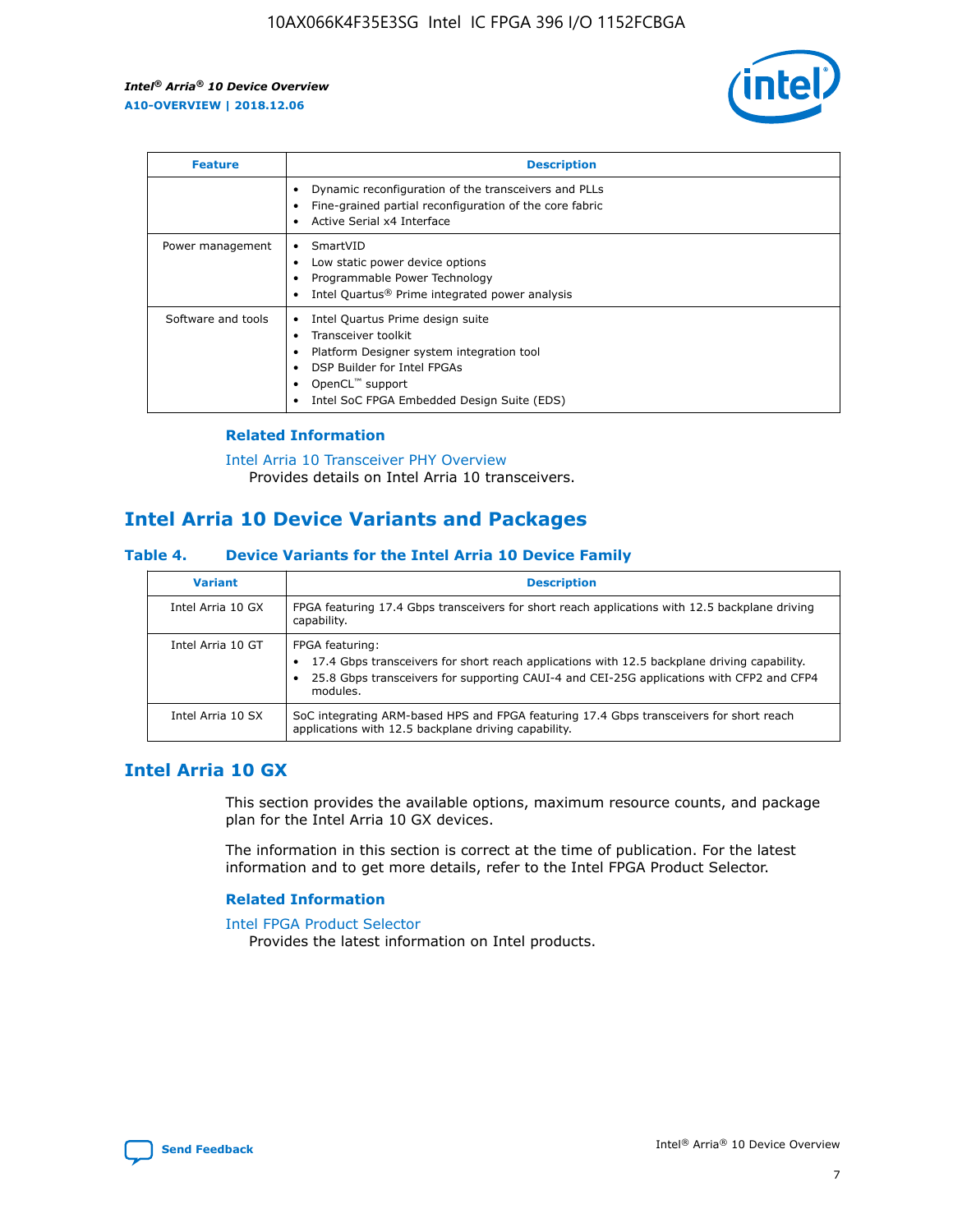

## **Available Options**





#### **Related Information**

[Transceiver Performance for Intel Arria 10 GX/SX Devices](https://www.intel.com/content/www/us/en/programmable/documentation/mcn1413182292568.html#mcn1413213965502) Provides more information about the transceiver speed grade.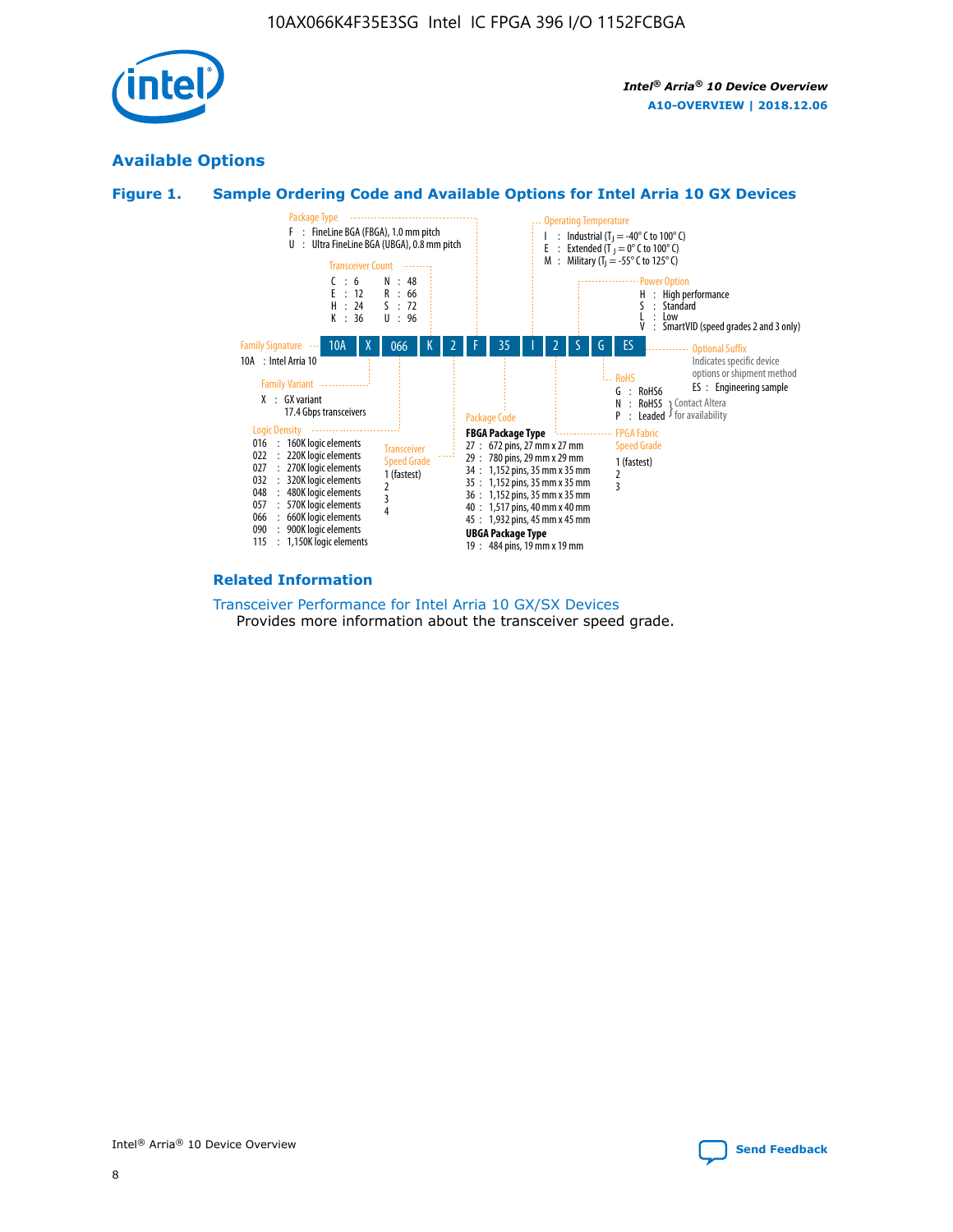

## **Maximum Resources**

#### **Table 5. Maximum Resource Counts for Intel Arria 10 GX Devices (GX 160, GX 220, GX 270, GX 320, and GX 480)**

| <b>Resource</b>              |                         | <b>Product Line</b> |                   |                    |                |                |  |  |  |
|------------------------------|-------------------------|---------------------|-------------------|--------------------|----------------|----------------|--|--|--|
|                              |                         | <b>GX 160</b>       | <b>GX 220</b>     | <b>GX 270</b>      | <b>GX 320</b>  | <b>GX 480</b>  |  |  |  |
| Logic Elements (LE) (K)      |                         | 160                 | 220               | 270                | 320            | 480            |  |  |  |
| <b>ALM</b>                   |                         | 61,510              | 80,330            | 101,620            | 119,900        | 183,590        |  |  |  |
| Register                     |                         | 246,040             | 321,320           | 406,480<br>479,600 |                | 734,360        |  |  |  |
| Memory (Kb)                  | M <sub>20</sub> K       | 8,800               | 11,740            |                    | 17,820         | 28,620         |  |  |  |
| <b>MLAB</b>                  |                         | 1,050               | 1,690             | 2,452              | 2,727          | 4,164          |  |  |  |
| Variable-precision DSP Block |                         | 156                 | 192<br>830<br>985 |                    |                | 1,368          |  |  |  |
| 18 x 19 Multiplier           |                         | 312                 | 384               | 1,970<br>1,660     |                | 2,736          |  |  |  |
| PLL                          | Fractional<br>Synthesis | 6                   | 6                 | 8                  | 8              | 12             |  |  |  |
|                              | I/O                     | 6                   | 6                 | 8                  | 8              | 12             |  |  |  |
| 17.4 Gbps Transceiver        |                         | 12                  | 12                | 24                 | 24             | 36             |  |  |  |
| GPIO <sup>(3)</sup>          |                         | 288                 | 288               | 384<br>384         |                | 492            |  |  |  |
| LVDS Pair $(4)$              |                         | 120                 | 120               | 168                | 168            | 222            |  |  |  |
| PCIe Hard IP Block           |                         | 1                   | 1                 | 2                  | $\overline{2}$ | $\overline{2}$ |  |  |  |
| Hard Memory Controller       |                         | 6                   | 6                 | 8                  | 8              | 12             |  |  |  |

<sup>(4)</sup> Each LVDS I/O pair can be used as differential input or output.



<sup>(3)</sup> The number of GPIOs does not include transceiver I/Os. In the Intel Quartus Prime software, the number of user I/Os includes transceiver I/Os.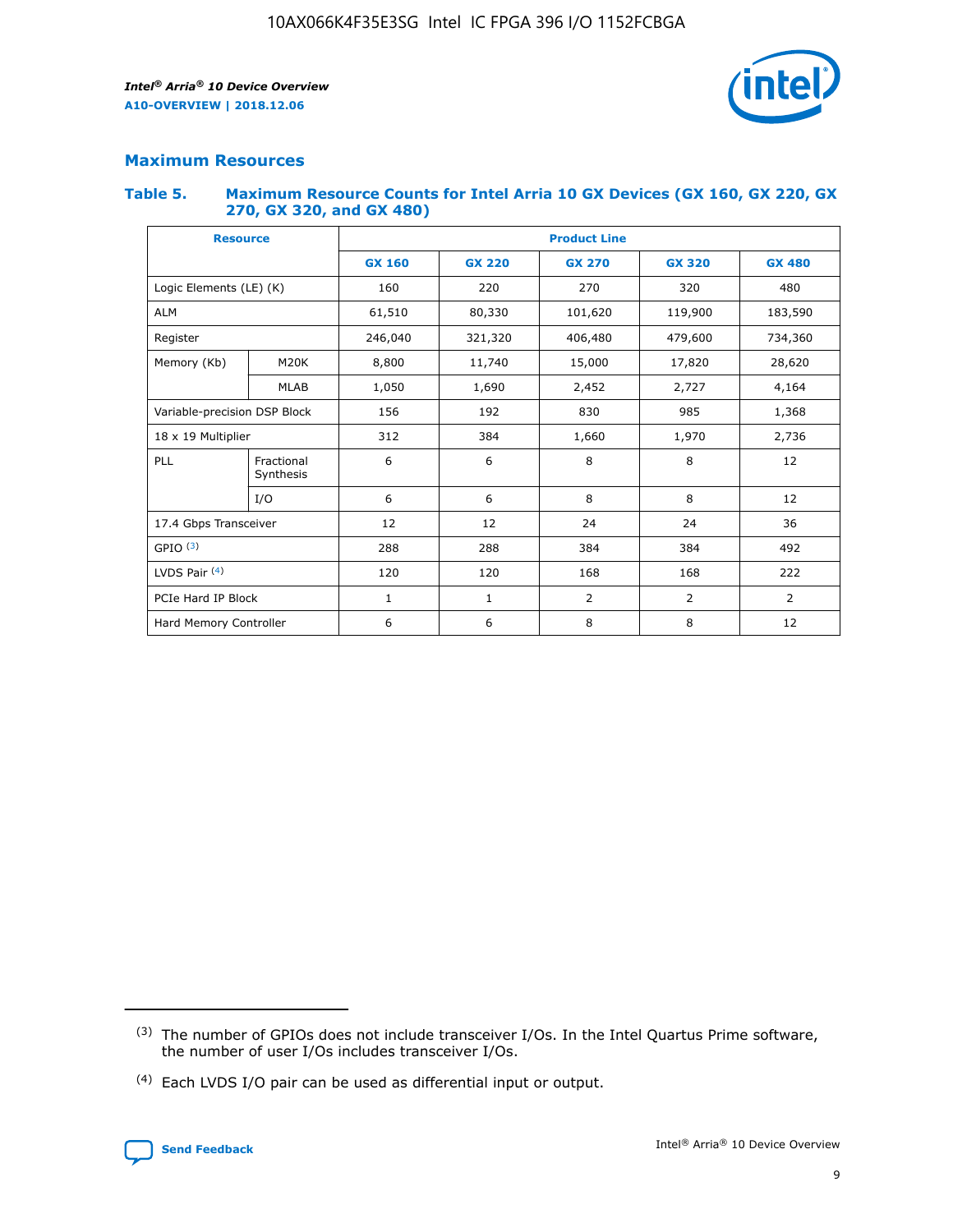

## **Table 6. Maximum Resource Counts for Intel Arria 10 GX Devices (GX 570, GX 660, GX 900, and GX 1150)**

|                              | <b>Resource</b>         | <b>Product Line</b> |                |                |                |  |  |  |
|------------------------------|-------------------------|---------------------|----------------|----------------|----------------|--|--|--|
|                              |                         | <b>GX 570</b>       | <b>GX 660</b>  | <b>GX 900</b>  | <b>GX 1150</b> |  |  |  |
| Logic Elements (LE) (K)      |                         | 570                 | 660            | 900            | 1,150          |  |  |  |
| <b>ALM</b>                   |                         | 217,080             | 251,680        | 339,620        | 427,200        |  |  |  |
| Register                     |                         | 868,320             | 1,006,720      | 1,358,480      | 1,708,800      |  |  |  |
| Memory (Kb)                  | <b>M20K</b>             | 36,000              | 42,620         | 48,460         | 54,260         |  |  |  |
| <b>MLAB</b>                  |                         | 5,096               | 5,788          | 9,386          | 12,984         |  |  |  |
| Variable-precision DSP Block |                         | 1,523               | 1,687          | 1,518          | 1,518          |  |  |  |
| 18 x 19 Multiplier           |                         | 3,046               | 3,374          | 3,036          | 3,036          |  |  |  |
| PLL                          | Fractional<br>Synthesis | 16                  | 16             | 32             | 32             |  |  |  |
|                              | I/O                     | 16                  | 16             | 16             | 16             |  |  |  |
| 17.4 Gbps Transceiver        |                         | 48                  | 48             | 96             |                |  |  |  |
| GPIO <sup>(3)</sup>          |                         | 696                 | 696            | 768            | 768            |  |  |  |
| LVDS Pair $(4)$              |                         | 324                 | 324            | 384            | 384            |  |  |  |
| PCIe Hard IP Block           |                         | 2                   | $\overline{2}$ | $\overline{4}$ | $\overline{4}$ |  |  |  |
| Hard Memory Controller       |                         | 16                  | 16             | 16             | 16             |  |  |  |

## **Package Plan**

## **Table 7. Package Plan for Intel Arria 10 GX Devices (U19, F27, and F29)**

Refer to I/O and High Speed I/O in Intel Arria 10 Devices chapter for the number of 3 V I/O, LVDS I/O, and LVDS channels in each device package.

| <b>Product Line</b> |         | U <sub>19</sub><br>$(19 \text{ mm} \times 19 \text{ mm})$<br>484-pin UBGA) |             | <b>F27</b><br>(27 mm × 27 mm,<br>672-pin FBGA) |                 |             | <b>F29</b><br>(29 mm × 29 mm,<br>780-pin FBGA) |          |             |  |
|---------------------|---------|----------------------------------------------------------------------------|-------------|------------------------------------------------|-----------------|-------------|------------------------------------------------|----------|-------------|--|
|                     | 3 V I/O | LVDS I/O                                                                   | <b>XCVR</b> | 3 V I/O                                        | <b>LVDS I/O</b> | <b>XCVR</b> | 3 V I/O                                        | LVDS I/O | <b>XCVR</b> |  |
| GX 160              | 48      | 192                                                                        | 6           | 48                                             | 192             | 12          | 48                                             | 240      | 12          |  |
| GX 220              | 48      | 192                                                                        | 6           | 48                                             | 192             | 12          | 48                                             | 240      | 12          |  |
| GX 270              |         |                                                                            |             | 48                                             | 192             | 12          | 48                                             | 312      | 12          |  |
| GX 320              |         |                                                                            |             | 48                                             | 192             | 12          | 48                                             | 312      | 12          |  |
| GX 480              |         |                                                                            |             |                                                |                 |             | 48                                             | 312      | 12          |  |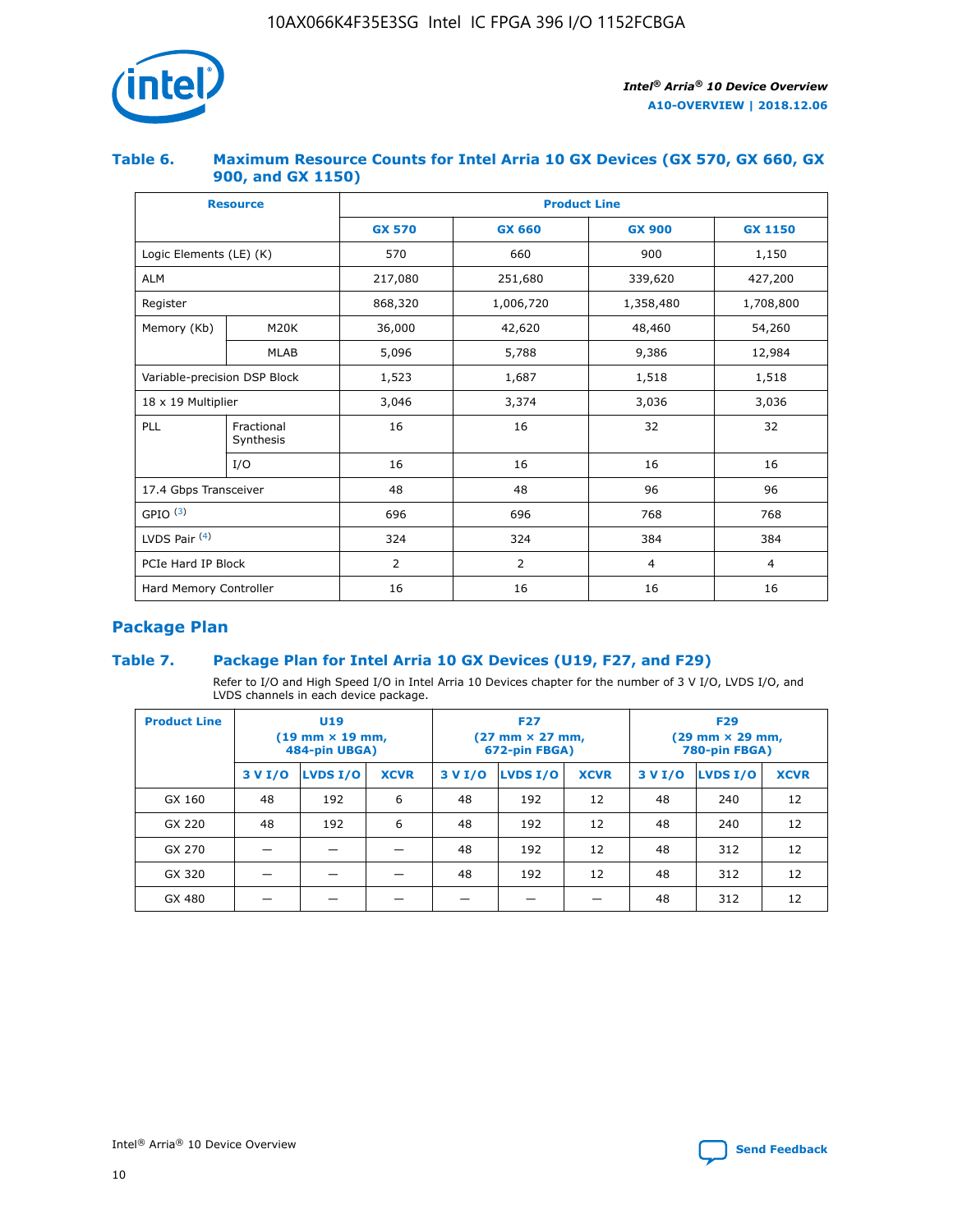

#### **Table 8. Package Plan for Intel Arria 10 GX Devices (F34, F35, NF40, and KF40)**

Refer to I/O and High Speed I/O in Intel Arria 10 Devices chapter for the number of 3 V I/O, LVDS I/O, and LVDS channels in each device package.

| <b>Product Line</b> |           | <b>F34</b><br>$(35 \text{ mm} \times 35 \text{ mm})$<br>1152-pin FBGA) |             | <b>F35</b><br>$(35 \text{ mm} \times 35 \text{ mm})$<br><b>1152-pin FBGA)</b> |                    | <b>KF40</b><br>$(40$ mm $\times$ 40 mm,<br>1517-pin FBGA) |           | <b>NF40</b><br>$(40$ mm $\times$ 40 mm,<br><b>1517-pin FBGA)</b> |             |            |                    |             |
|---------------------|-----------|------------------------------------------------------------------------|-------------|-------------------------------------------------------------------------------|--------------------|-----------------------------------------------------------|-----------|------------------------------------------------------------------|-------------|------------|--------------------|-------------|
|                     | 3V<br>I/O | <b>LVDS</b><br>I/O                                                     | <b>XCVR</b> | 3V<br>I/O                                                                     | <b>LVDS</b><br>I/O | <b>XCVR</b>                                               | 3V<br>I/O | <b>LVDS</b><br>I/O                                               | <b>XCVR</b> | 3 V<br>I/O | <b>LVDS</b><br>I/O | <b>XCVR</b> |
| GX 270              | 48        | 336                                                                    | 24          | 48                                                                            | 336                | 24                                                        |           |                                                                  |             |            |                    |             |
| GX 320              | 48        | 336                                                                    | 24          | 48                                                                            | 336                | 24                                                        |           |                                                                  |             |            |                    |             |
| GX 480              | 48        | 444                                                                    | 24          | 48                                                                            | 348                | 36                                                        |           |                                                                  |             |            |                    |             |
| GX 570              | 48        | 444                                                                    | 24          | 48                                                                            | 348                | 36                                                        | 96        | 600                                                              | 36          | 48         | 540                | 48          |
| GX 660              | 48        | 444                                                                    | 24          | 48                                                                            | 348                | 36                                                        | 96        | 600                                                              | 36          | 48         | 540                | 48          |
| GX 900              |           | 504                                                                    | 24          | -                                                                             |                    |                                                           |           |                                                                  |             |            | 600                | 48          |
| GX 1150             |           | 504                                                                    | 24          |                                                                               |                    |                                                           |           |                                                                  |             |            | 600                | 48          |

#### **Table 9. Package Plan for Intel Arria 10 GX Devices (RF40, NF45, SF45, and UF45)**

Refer to I/O and High Speed I/O in Intel Arria 10 Devices chapter for the number of 3 V I/O, LVDS I/O, and LVDS channels in each device package.

| <b>Product Line</b> | <b>RF40</b><br>$(40$ mm $\times$ 40 mm,<br>1517-pin FBGA) |                    | <b>NF45</b><br>$(45 \text{ mm} \times 45 \text{ mm})$<br><b>1932-pin FBGA)</b> |            |                    | <b>SF45</b><br>$(45 \text{ mm} \times 45 \text{ mm})$<br><b>1932-pin FBGA)</b> |            |                    | <b>UF45</b><br>$(45 \text{ mm} \times 45 \text{ mm})$<br><b>1932-pin FBGA)</b> |           |                    |             |
|---------------------|-----------------------------------------------------------|--------------------|--------------------------------------------------------------------------------|------------|--------------------|--------------------------------------------------------------------------------|------------|--------------------|--------------------------------------------------------------------------------|-----------|--------------------|-------------|
|                     | 3V<br>I/O                                                 | <b>LVDS</b><br>I/O | <b>XCVR</b>                                                                    | 3 V<br>I/O | <b>LVDS</b><br>I/O | <b>XCVR</b>                                                                    | 3 V<br>I/O | <b>LVDS</b><br>I/O | <b>XCVR</b>                                                                    | 3V<br>I/O | <b>LVDS</b><br>I/O | <b>XCVR</b> |
| GX 900              |                                                           | 342                | 66                                                                             | _          | 768                | 48                                                                             |            | 624                | 72                                                                             |           | 480                | 96          |
| GX 1150             |                                                           | 342                | 66                                                                             | _          | 768                | 48                                                                             |            | 624                | 72                                                                             |           | 480                | 96          |

## **Related Information**

[I/O and High-Speed Differential I/O Interfaces in Intel Arria 10 Devices chapter, Intel](https://www.intel.com/content/www/us/en/programmable/documentation/sam1403482614086.html#sam1403482030321) [Arria 10 Device Handbook](https://www.intel.com/content/www/us/en/programmable/documentation/sam1403482614086.html#sam1403482030321)

Provides the number of 3 V and LVDS I/Os, and LVDS channels for each Intel Arria 10 device package.

## **Intel Arria 10 GT**

This section provides the available options, maximum resource counts, and package plan for the Intel Arria 10 GT devices.

The information in this section is correct at the time of publication. For the latest information and to get more details, refer to the Intel FPGA Product Selector.

#### **Related Information**

#### [Intel FPGA Product Selector](http://www.altera.com/products/selector/psg-selector.html)

Provides the latest information on Intel products.

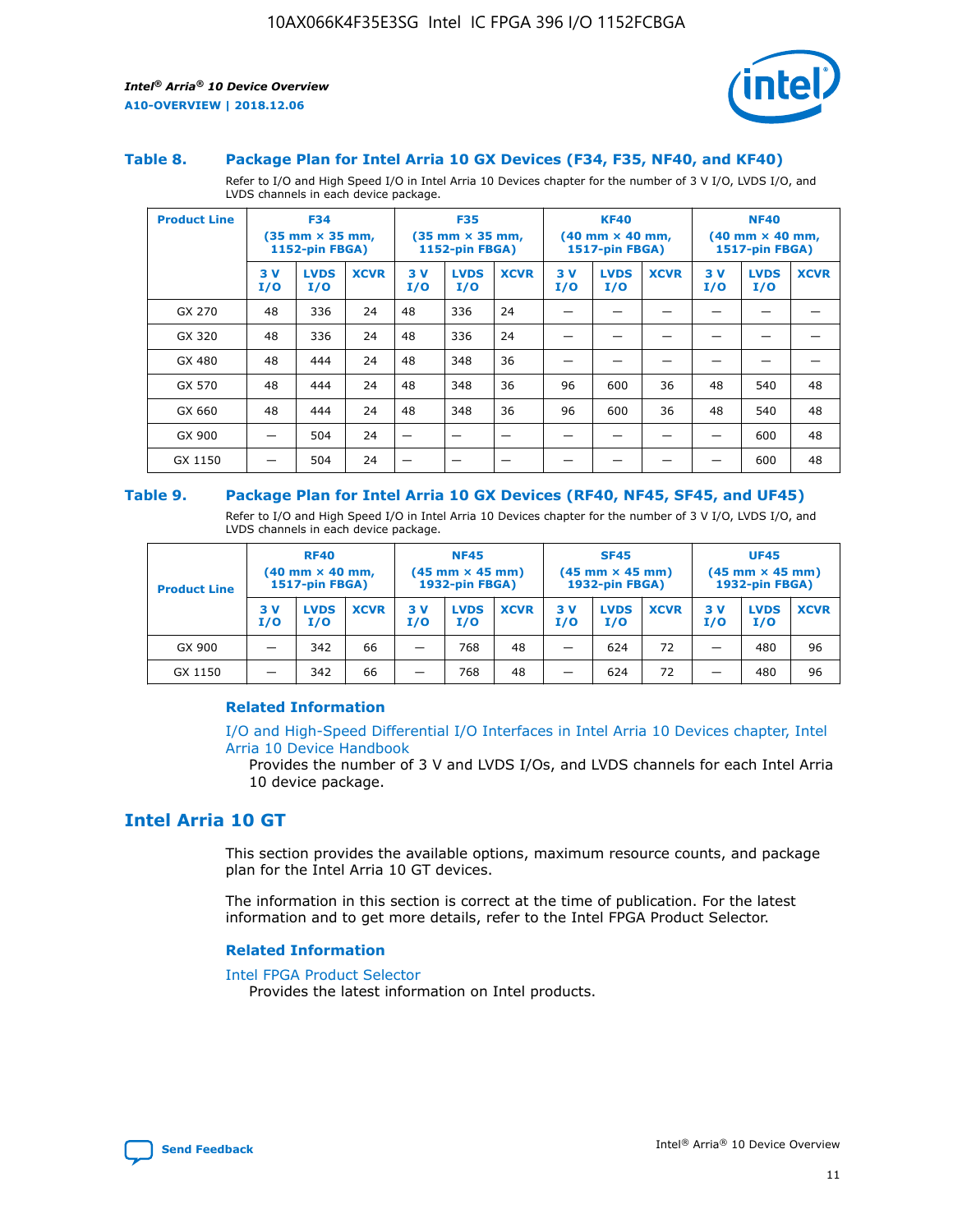

## **Available Options**

## **Figure 2. Sample Ordering Code and Available Options for Intel Arria 10 GT Devices**

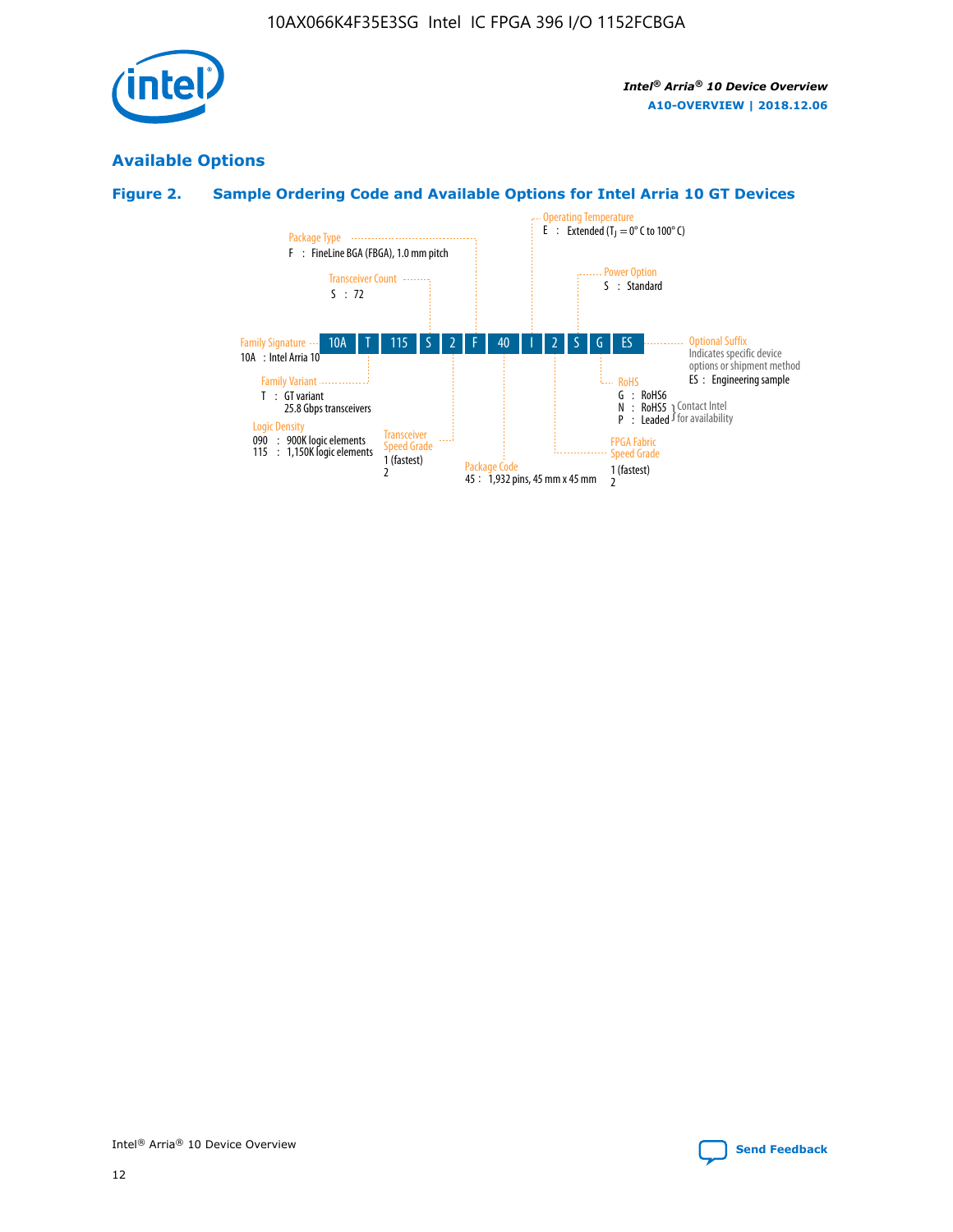

## **Maximum Resources**

#### **Table 10. Maximum Resource Counts for Intel Arria 10 GT Devices**

|                              | <b>Resource</b>      | <b>Product Line</b> |                |  |
|------------------------------|----------------------|---------------------|----------------|--|
|                              |                      | <b>GT 900</b>       | GT 1150        |  |
| Logic Elements (LE) (K)      |                      | 900                 | 1,150          |  |
| <b>ALM</b>                   |                      | 339,620             | 427,200        |  |
| Register                     |                      | 1,358,480           | 1,708,800      |  |
| Memory (Kb)                  | M20K                 | 48,460              | 54,260         |  |
|                              | <b>MLAB</b>          | 9,386               | 12,984         |  |
| Variable-precision DSP Block |                      | 1,518               | 1,518          |  |
| 18 x 19 Multiplier           |                      | 3,036               | 3,036          |  |
| PLL                          | Fractional Synthesis | 32                  | 32             |  |
|                              | I/O                  | 16                  | 16             |  |
| Transceiver                  | 17.4 Gbps            | 72(5)               | 72(5)          |  |
|                              | 25.8 Gbps            | 6                   | 6              |  |
| GPIO <sup>(6)</sup>          |                      | 624                 | 624            |  |
| LVDS Pair $(7)$              |                      | 312                 | 312            |  |
| PCIe Hard IP Block           |                      | $\overline{4}$      | $\overline{4}$ |  |
| Hard Memory Controller       |                      | 16                  | 16             |  |

## **Related Information**

#### [Intel Arria 10 GT Channel Usage](https://www.intel.com/content/www/us/en/programmable/documentation/nik1398707230472.html#nik1398707008178)

Configuring GT/GX channels in Intel Arria 10 GT devices.

## **Package Plan**

## **Table 11. Package Plan for Intel Arria 10 GT Devices**

Refer to I/O and High Speed I/O in Intel Arria 10 Devices chapter for the number of 3 V I/O, LVDS I/O, and LVDS channels in each device package.

| <b>Product Line</b> | <b>SF45</b><br>(45 mm × 45 mm, 1932-pin FBGA) |                 |             |  |  |  |
|---------------------|-----------------------------------------------|-----------------|-------------|--|--|--|
|                     | 3 V I/O                                       | <b>LVDS I/O</b> | <b>XCVR</b> |  |  |  |
| GT 900              |                                               | 624             | 72          |  |  |  |
| GT 1150             |                                               | 624             | 72          |  |  |  |

<sup>(7)</sup> Each LVDS I/O pair can be used as differential input or output.



 $(5)$  If all 6 GT channels are in use, 12 of the GX channels are not usable.

<sup>(6)</sup> The number of GPIOs does not include transceiver I/Os. In the Intel Quartus Prime software, the number of user I/Os includes transceiver I/Os.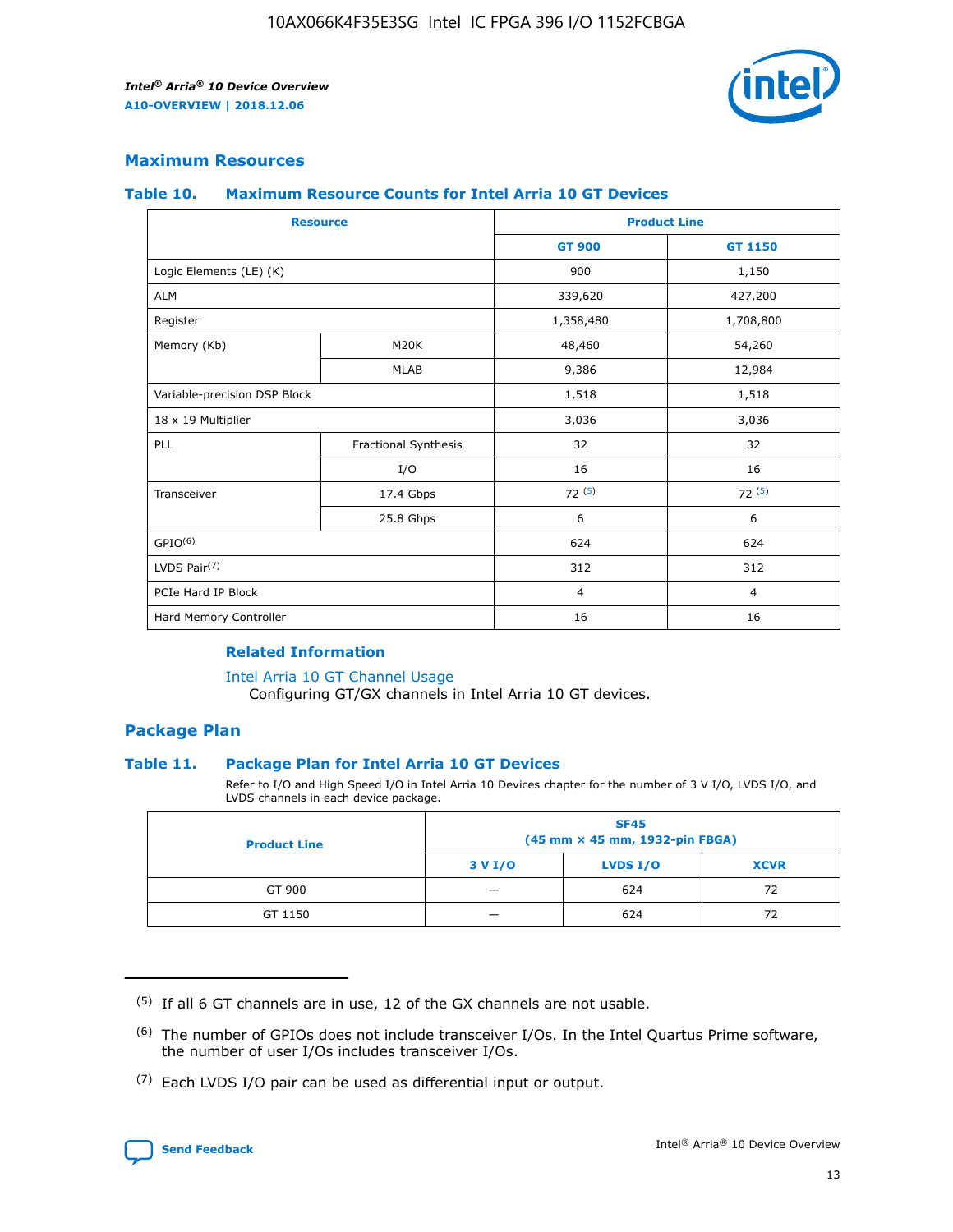

#### **Related Information**

[I/O and High-Speed Differential I/O Interfaces in Intel Arria 10 Devices chapter, Intel](https://www.intel.com/content/www/us/en/programmable/documentation/sam1403482614086.html#sam1403482030321) [Arria 10 Device Handbook](https://www.intel.com/content/www/us/en/programmable/documentation/sam1403482614086.html#sam1403482030321)

Provides the number of 3 V and LVDS I/Os, and LVDS channels for each Intel Arria 10 device package.

## **Intel Arria 10 SX**

This section provides the available options, maximum resource counts, and package plan for the Intel Arria 10 SX devices.

The information in this section is correct at the time of publication. For the latest information and to get more details, refer to the Intel FPGA Product Selector.

#### **Related Information**

[Intel FPGA Product Selector](http://www.altera.com/products/selector/psg-selector.html) Provides the latest information on Intel products.

## **Available Options**

#### **Figure 3. Sample Ordering Code and Available Options for Intel Arria 10 SX Devices**



#### **Related Information**

[Transceiver Performance for Intel Arria 10 GX/SX Devices](https://www.intel.com/content/www/us/en/programmable/documentation/mcn1413182292568.html#mcn1413213965502) Provides more information about the transceiver speed grade.

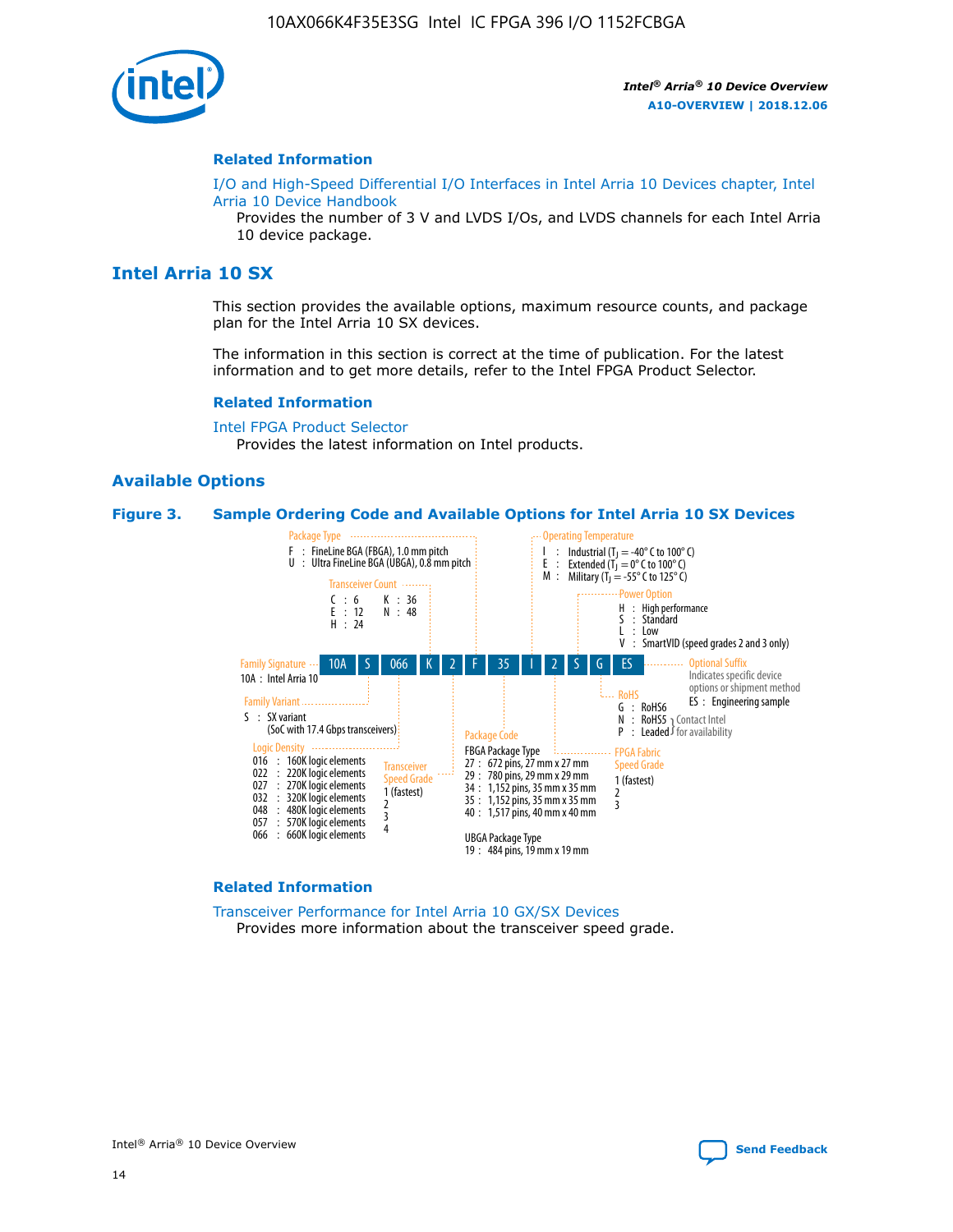

## **Maximum Resources**

#### **Table 12. Maximum Resource Counts for Intel Arria 10 SX Devices**

| <b>Resource</b>                   |                         | <b>Product Line</b> |               |                |                |                |                |                |  |  |  |
|-----------------------------------|-------------------------|---------------------|---------------|----------------|----------------|----------------|----------------|----------------|--|--|--|
|                                   |                         | <b>SX 160</b>       | <b>SX 220</b> | <b>SX 270</b>  | <b>SX 320</b>  | <b>SX 480</b>  | <b>SX 570</b>  | <b>SX 660</b>  |  |  |  |
| Logic Elements (LE) (K)           |                         | 160                 | 220           | 270            | 320            | 480            | 570            | 660            |  |  |  |
| <b>ALM</b>                        |                         | 61,510              | 80,330        | 101,620        | 119,900        | 183,590        | 217,080        | 251,680        |  |  |  |
| Register                          |                         | 246,040             | 321,320       | 406,480        | 479,600        | 734,360        | 868,320        | 1,006,720      |  |  |  |
| Memory (Kb)                       | M <sub>20</sub> K       | 8,800               | 11,740        | 15,000         | 17,820         | 28,620         | 36,000         | 42,620         |  |  |  |
|                                   | <b>MLAB</b>             | 1,050               | 1,690         | 2,452          | 2,727          | 4,164          | 5,096          | 5,788          |  |  |  |
| Variable-precision DSP Block      |                         | 156                 | 192           | 830            | 985            | 1,368          | 1,523          | 1,687          |  |  |  |
| 18 x 19 Multiplier                |                         | 312                 | 384           | 1,660          | 1,970          | 2,736          | 3,046          | 3,374          |  |  |  |
| PLL                               | Fractional<br>Synthesis | 6                   | 6             | 8              | 8              | 12             | 16             | 16             |  |  |  |
|                                   | I/O                     | 6                   | 6             | 8              | 8              | 12             | 16             | 16             |  |  |  |
| 17.4 Gbps Transceiver             |                         | 12                  | 12            | 24             | 24             | 36             | 48             | 48             |  |  |  |
| GPIO <sup>(8)</sup>               |                         | 288                 | 288           | 384            | 384            | 492            | 696            | 696            |  |  |  |
| LVDS Pair $(9)$                   |                         | 120                 | 120           | 168            | 168            | 174            | 324            | 324            |  |  |  |
| PCIe Hard IP Block                |                         | $\mathbf{1}$        | $\mathbf{1}$  | $\overline{2}$ | $\overline{2}$ | $\overline{2}$ | $\overline{2}$ | $\overline{2}$ |  |  |  |
| Hard Memory Controller            |                         | 6                   | 6             | 8              | 8              | 12             | 16             | 16             |  |  |  |
| ARM Cortex-A9 MPCore<br>Processor |                         | Yes                 | Yes           | Yes            | Yes            | Yes            | Yes            | <b>Yes</b>     |  |  |  |

## **Package Plan**

## **Table 13. Package Plan for Intel Arria 10 SX Devices (U19, F27, F29, and F34)**

Refer to I/O and High Speed I/O in Intel Arria 10 Devices chapter for the number of 3 V I/O, LVDS I/O, and LVDS channels in each device package.

| <b>Product Line</b> | U <sub>19</sub><br>$(19 \text{ mm} \times 19 \text{ mm})$<br>484-pin UBGA) |                    | <b>F27</b><br>$(27 \text{ mm} \times 27 \text{ mm})$<br>672-pin FBGA) |           | <b>F29</b><br>$(29 \text{ mm} \times 29 \text{ mm})$<br>780-pin FBGA) |             |            | <b>F34</b><br>$(35 \text{ mm} \times 35 \text{ mm})$<br><b>1152-pin FBGA)</b> |             |           |                    |             |
|---------------------|----------------------------------------------------------------------------|--------------------|-----------------------------------------------------------------------|-----------|-----------------------------------------------------------------------|-------------|------------|-------------------------------------------------------------------------------|-------------|-----------|--------------------|-------------|
|                     | 3V<br>I/O                                                                  | <b>LVDS</b><br>I/O | <b>XCVR</b>                                                           | 3V<br>I/O | <b>LVDS</b><br>I/O                                                    | <b>XCVR</b> | 3 V<br>I/O | <b>LVDS</b><br>I/O                                                            | <b>XCVR</b> | 3V<br>I/O | <b>LVDS</b><br>I/O | <b>XCVR</b> |
| SX 160              | 48                                                                         | 144                | 6                                                                     | 48        | 192                                                                   | 12          | 48         | 240                                                                           | 12          | –         |                    |             |
| SX 220              | 48                                                                         | 144                | 6                                                                     | 48        | 192                                                                   | 12          | 48         | 240                                                                           | 12          |           |                    |             |
| SX 270              |                                                                            |                    |                                                                       | 48        | 192                                                                   | 12          | 48         | 312                                                                           | 12          | 48        | 336                | 24          |
| SX 320              |                                                                            |                    |                                                                       | 48        | 192                                                                   | 12          | 48         | 312                                                                           | 12          | 48        | 336                | 24          |
|                     | continued                                                                  |                    |                                                                       |           |                                                                       |             |            |                                                                               |             |           |                    |             |

 $(8)$  The number of GPIOs does not include transceiver I/Os. In the Intel Quartus Prime software, the number of user I/Os includes transceiver I/Os.

 $(9)$  Each LVDS I/O pair can be used as differential input or output.

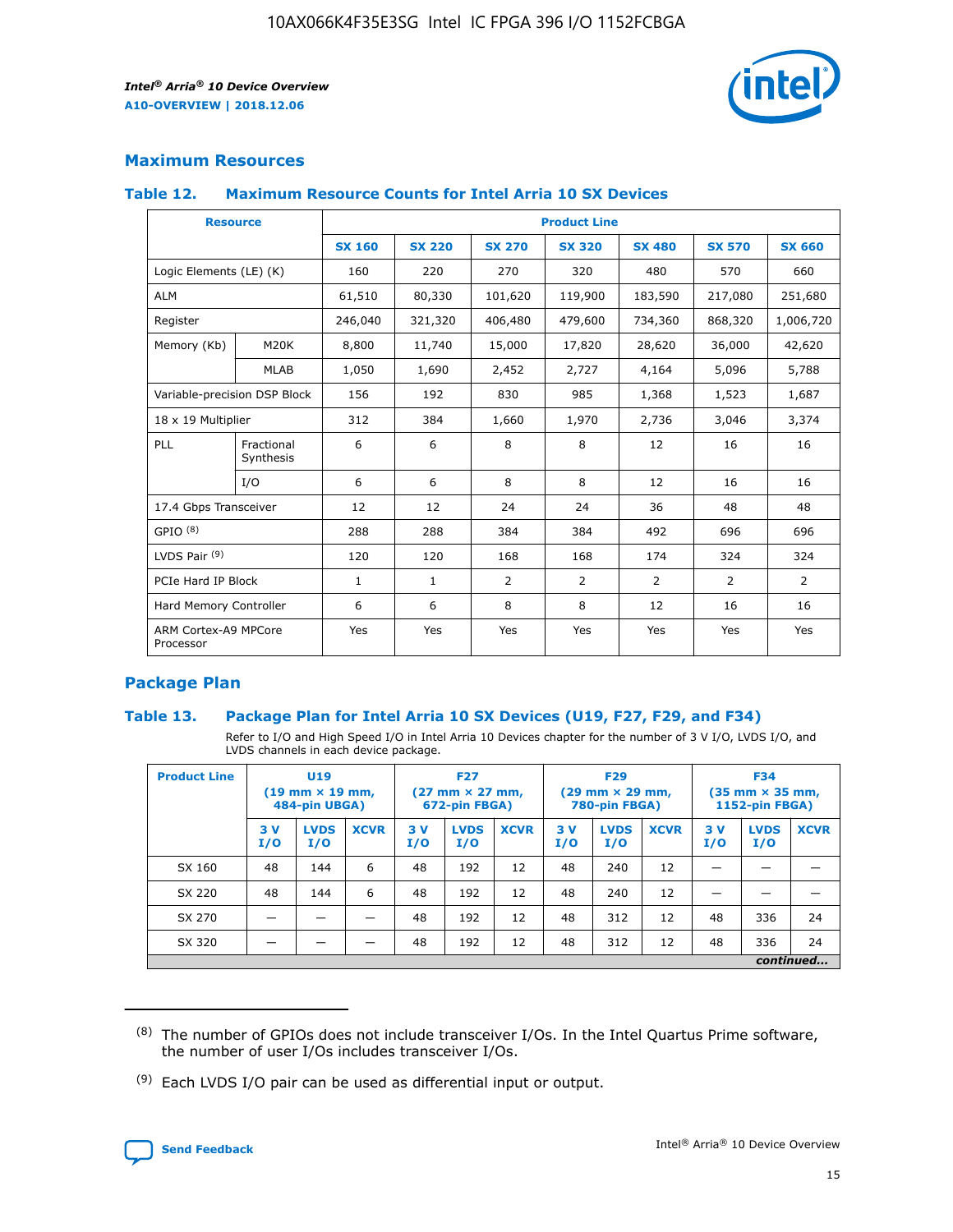

| <b>Product Line</b> | U <sub>19</sub><br>$(19 \text{ mm} \times 19 \text{ mm})$<br>484-pin UBGA) |                    | <b>F27</b><br>$(27 \text{ mm} \times 27 \text{ mm})$<br>672-pin FBGA) |            | <b>F29</b><br>$(29 \text{ mm} \times 29 \text{ mm})$<br>780-pin FBGA) |             |           | <b>F34</b><br>$(35$ mm $\times$ 35 mm,<br><b>1152-pin FBGA)</b> |             |           |                    |             |
|---------------------|----------------------------------------------------------------------------|--------------------|-----------------------------------------------------------------------|------------|-----------------------------------------------------------------------|-------------|-----------|-----------------------------------------------------------------|-------------|-----------|--------------------|-------------|
|                     | 3V<br>I/O                                                                  | <b>LVDS</b><br>I/O | <b>XCVR</b>                                                           | 3 V<br>I/O | <b>LVDS</b><br>I/O                                                    | <b>XCVR</b> | 3V<br>I/O | <b>LVDS</b><br>I/O                                              | <b>XCVR</b> | 3V<br>I/O | <b>LVDS</b><br>I/O | <b>XCVR</b> |
| SX 480              |                                                                            |                    |                                                                       |            |                                                                       |             | 48        | 312                                                             | 12          | 48        | 444                | 24          |
| SX 570              |                                                                            |                    |                                                                       |            |                                                                       |             |           |                                                                 |             | 48        | 444                | 24          |
| SX 660              |                                                                            |                    |                                                                       |            |                                                                       |             |           |                                                                 |             | 48        | 444                | 24          |

## **Table 14. Package Plan for Intel Arria 10 SX Devices (F35, KF40, and NF40)**

Refer to I/O and High Speed I/O in Intel Arria 10 Devices chapter for the number of 3 V I/O, LVDS I/O, and LVDS channels in each device package.

| <b>Product Line</b> | <b>F35</b><br>$(35 \text{ mm} \times 35 \text{ mm})$<br><b>1152-pin FBGA)</b> |          |             |                                           | <b>KF40</b><br>(40 mm × 40 mm,<br>1517-pin FBGA) |    | <b>NF40</b><br>$(40 \text{ mm} \times 40 \text{ mm})$<br>1517-pin FBGA) |          |             |  |
|---------------------|-------------------------------------------------------------------------------|----------|-------------|-------------------------------------------|--------------------------------------------------|----|-------------------------------------------------------------------------|----------|-------------|--|
|                     | 3 V I/O                                                                       | LVDS I/O | <b>XCVR</b> | <b>LVDS I/O</b><br><b>XCVR</b><br>3 V I/O |                                                  |    | 3 V I/O                                                                 | LVDS I/O | <b>XCVR</b> |  |
| SX 270              | 48                                                                            | 336      | 24          |                                           |                                                  |    |                                                                         |          |             |  |
| SX 320              | 48                                                                            | 336      | 24          |                                           |                                                  |    |                                                                         |          |             |  |
| SX 480              | 48                                                                            | 348      | 36          |                                           |                                                  |    |                                                                         |          |             |  |
| SX 570              | 48                                                                            | 348      | 36          | 96                                        | 600                                              | 36 | 48                                                                      | 540      | 48          |  |
| SX 660              | 48                                                                            | 348      | 36          | 96                                        | 600                                              | 36 | 48                                                                      | 540      | 48          |  |

## **Related Information**

[I/O and High-Speed Differential I/O Interfaces in Intel Arria 10 Devices chapter, Intel](https://www.intel.com/content/www/us/en/programmable/documentation/sam1403482614086.html#sam1403482030321) [Arria 10 Device Handbook](https://www.intel.com/content/www/us/en/programmable/documentation/sam1403482614086.html#sam1403482030321)

Provides the number of 3 V and LVDS I/Os, and LVDS channels for each Intel Arria 10 device package.

Intel<sup>®</sup> Arria<sup>®</sup> 10 Device Overview **[Send Feedback](mailto:FPGAtechdocfeedback@intel.com?subject=Feedback%20on%20Intel%20Arria%2010%20Device%20Overview%20(A10-OVERVIEW%202018.12.06)&body=We%20appreciate%20your%20feedback.%20In%20your%20comments,%20also%20specify%20the%20page%20number%20or%20paragraph.%20Thank%20you.)** Send Feedback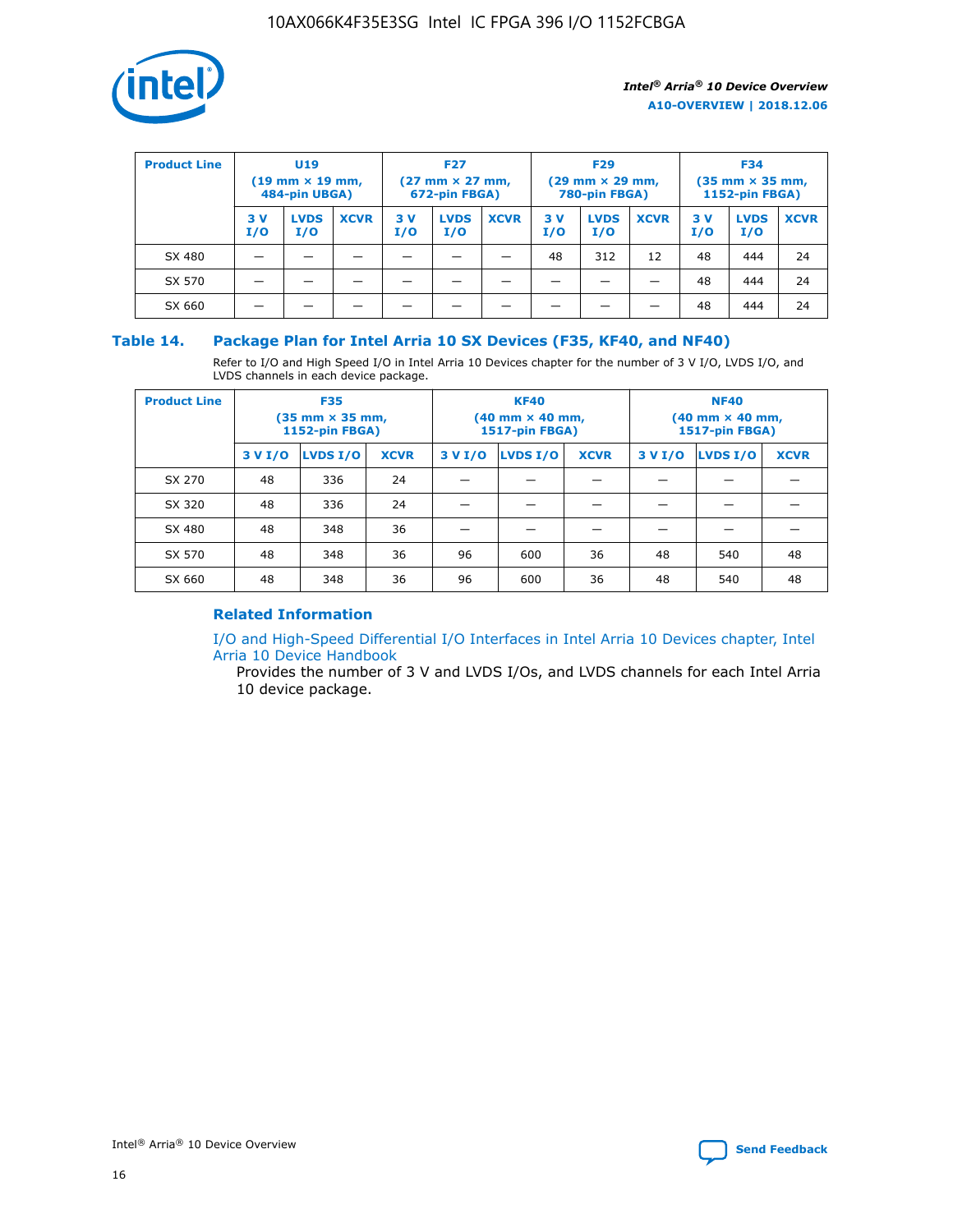

# **I/O Vertical Migration for Intel Arria 10 Devices**

#### **Figure 4. Migration Capability Across Intel Arria 10 Product Lines**

- The arrows indicate the migration paths. The devices included in each vertical migration path are shaded. Devices with fewer resources in the same path have lighter shades.
- To achieve the full I/O migration across product lines in the same migration path, restrict I/Os and transceivers usage to match the product line with the lowest I/O and transceiver counts.
- An LVDS I/O bank in the source device may be mapped to a 3 V I/O bank in the target device. To use memory interface clock frequency higher than 533 MHz, assign external memory interface pins only to banks that are LVDS I/O in both devices.
- There may be nominal 0.15 mm package height difference between some product lines in the same package type.
	- **Variant Product Line Package U19 F27 F29 F34 F35 KF40 NF40 RF40 NF45 SF45 UF45** Intel® Arria® 10 GX GX 160 GX 220 GX 270 GX 320 GX 480 GX 570 GX 660 GX 900 GX 1150 Intel Arria 10 GT GT 900 GT 1150 Intel Arria 10 SX SX 160 SX 220 SX 270 SX 320 SX 480 SX 570 SX 660
- Some migration paths are not shown in the Intel Quartus Prime software **Pin Migration View**.

*Note:* To verify the pin migration compatibility, use the **Pin Migration View** window in the Intel Quartus Prime software Pin Planner.

# **Adaptive Logic Module**

Intel Arria 10 devices use a 20 nm ALM as the basic building block of the logic fabric.

The ALM architecture is the same as the previous generation FPGAs, allowing for efficient implementation of logic functions and easy conversion of IP between the device generations.

The ALM, as shown in following figure, uses an 8-input fracturable look-up table (LUT) with four dedicated registers to help improve timing closure in register-rich designs and achieve an even higher design packing capability than the traditional two-register per LUT architecture.

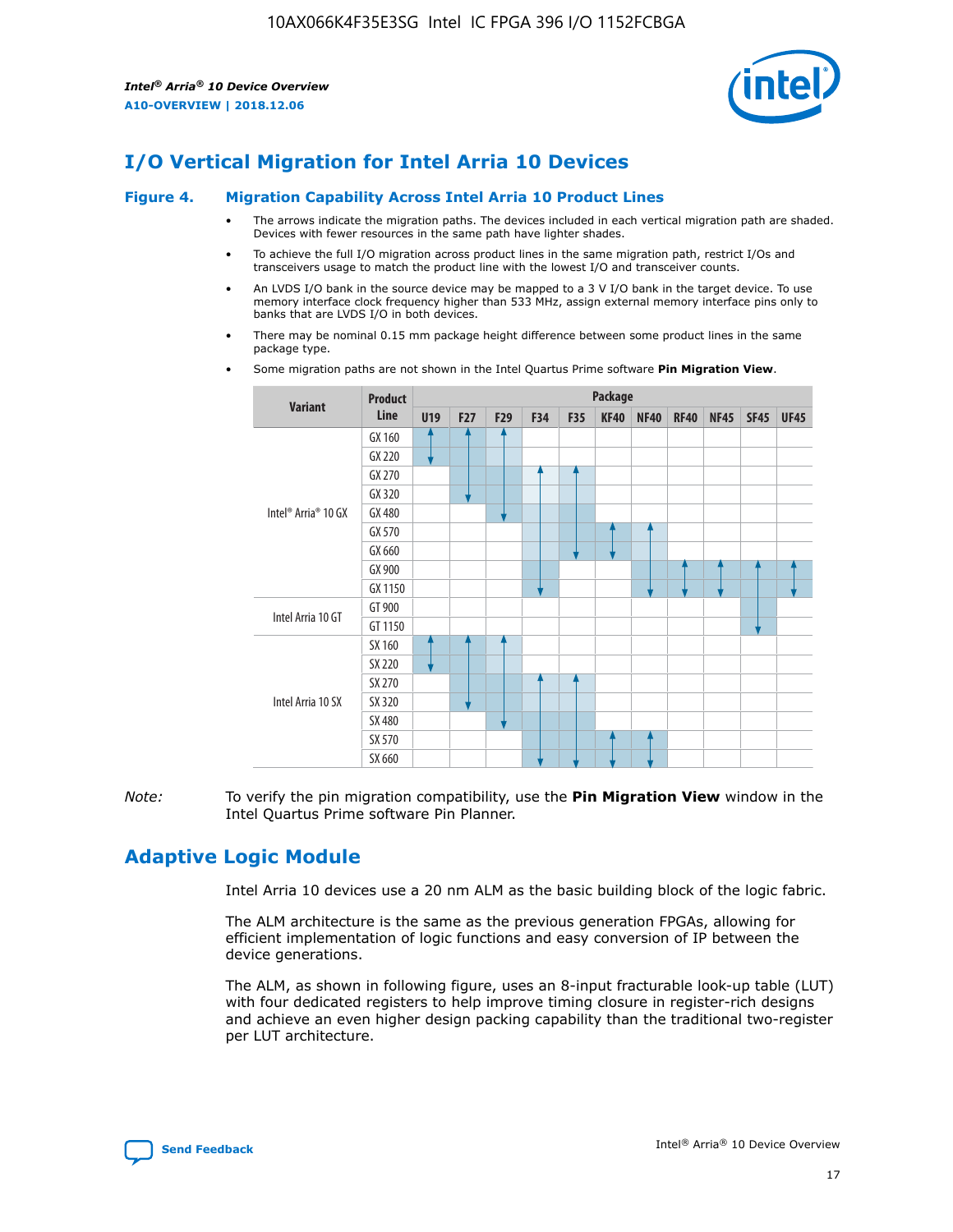

**Figure 5. ALM for Intel Arria 10 Devices**



The Intel Quartus Prime software optimizes your design according to the ALM logic structure and automatically maps legacy designs into the Intel Arria 10 ALM architecture.

## **Variable-Precision DSP Block**

The Intel Arria 10 variable precision DSP blocks support fixed-point arithmetic and floating-point arithmetic.

Features for fixed-point arithmetic:

- High-performance, power-optimized, and fully registered multiplication operations
- 18-bit and 27-bit word lengths
- Two 18 x 19 multipliers or one 27 x 27 multiplier per DSP block
- Built-in addition, subtraction, and 64-bit double accumulation register to combine multiplication results
- Cascading 19-bit or 27-bit when pre-adder is disabled and cascading 18-bit when pre-adder is used to form the tap-delay line for filtering applications
- Cascading 64-bit output bus to propagate output results from one block to the next block without external logic support
- Hard pre-adder supported in 19-bit and 27-bit modes for symmetric filters
- Internal coefficient register bank in both 18-bit and 27-bit modes for filter implementation
- 18-bit and 27-bit systolic finite impulse response (FIR) filters with distributed output adder
- Biased rounding support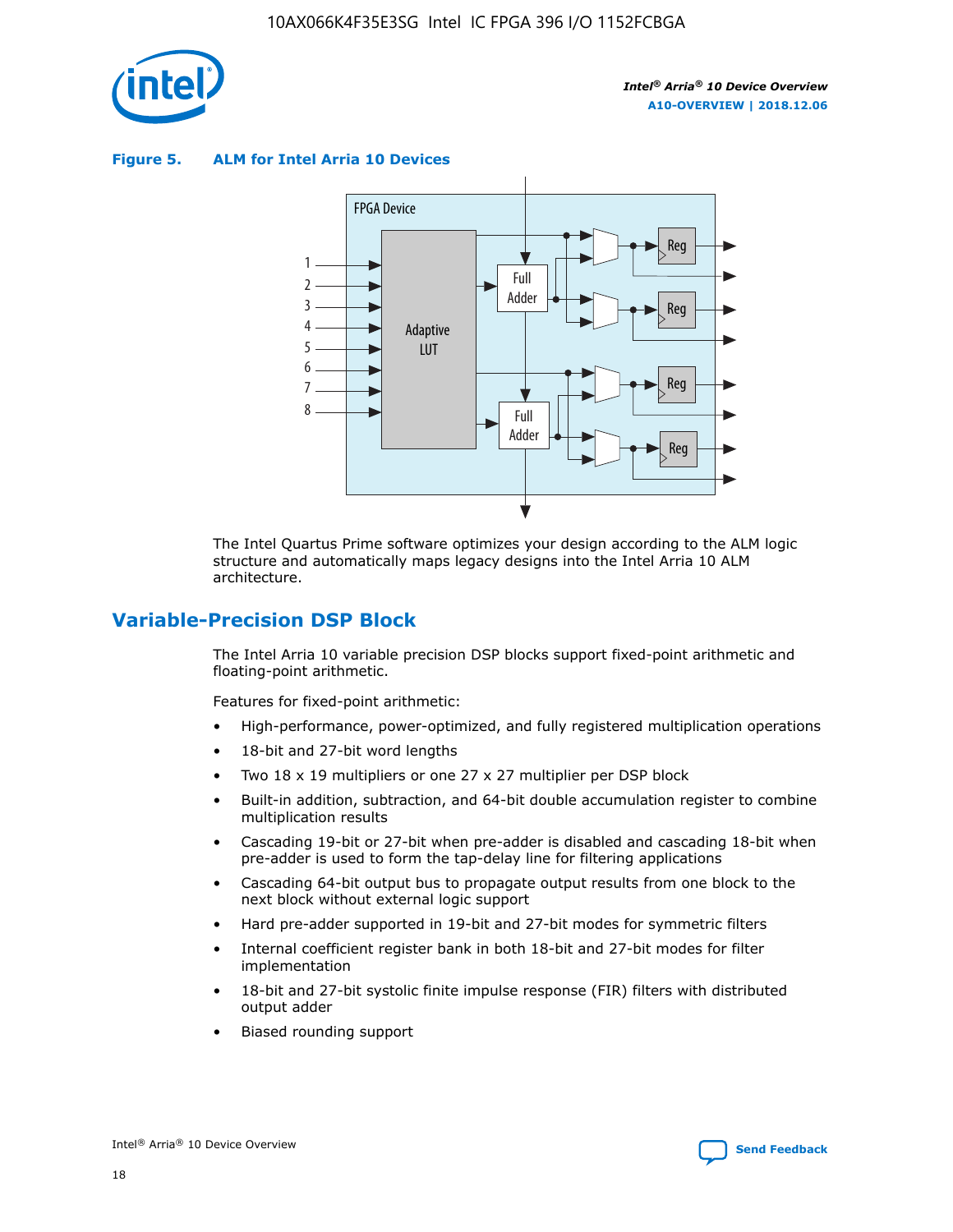

Features for floating-point arithmetic:

- A completely hardened architecture that supports multiplication, addition, subtraction, multiply-add, and multiply-subtract
- Multiplication with accumulation capability and a dynamic accumulator reset control
- Multiplication with cascade summation capability
- Multiplication with cascade subtraction capability
- Complex multiplication
- Direct vector dot product
- Systolic FIR filter

## **Table 15. Variable-Precision DSP Block Configurations for Intel Arria 10 Devices**

| <b>Usage Example</b>                                       | <b>Multiplier Size (Bit)</b>    | <b>DSP Block Resources</b> |
|------------------------------------------------------------|---------------------------------|----------------------------|
| Medium precision fixed point                               | Two 18 x 19                     |                            |
| High precision fixed or Single precision<br>floating point | One 27 x 27                     |                            |
| Fixed point FFTs                                           | One 19 x 36 with external adder |                            |
| Very high precision fixed point                            | One 36 x 36 with external adder |                            |
| Double precision floating point                            | One 54 x 54 with external adder | 4                          |

#### **Table 16. Resources for Fixed-Point Arithmetic in Intel Arria 10 Devices**

The table lists the variable-precision DSP resources by bit precision for each Intel Arria 10 device.

| <b>Variant</b>  | <b>Product Line</b> | <b>Variable-</b><br>precision<br><b>DSP Block</b> | <b>Independent Input and Output</b><br><b>Multiplications Operator</b> |                                     | $18 \times 19$<br><b>Multiplier</b><br><b>Adder Sum</b> | $18 \times 18$<br><b>Multiplier</b><br><b>Adder</b> |
|-----------------|---------------------|---------------------------------------------------|------------------------------------------------------------------------|-------------------------------------|---------------------------------------------------------|-----------------------------------------------------|
|                 |                     |                                                   | 18 x 19<br><b>Multiplier</b>                                           | $27 \times 27$<br><b>Multiplier</b> | <b>Mode</b>                                             | <b>Summed with</b><br>36 bit Input                  |
| AIntel Arria 10 | GX 160              | 156                                               | 312                                                                    | 156                                 | 156                                                     | 156                                                 |
| GX              | GX 220              | 192                                               | 384                                                                    | 192                                 | 192                                                     | 192                                                 |
|                 | GX 270              | 830                                               | 1,660                                                                  | 830                                 | 830                                                     | 830                                                 |
|                 | GX 320              | 984                                               | 1,968                                                                  | 984                                 | 984                                                     | 984                                                 |
|                 | GX 480              | 1,368                                             | 2,736                                                                  | 1,368                               | 1,368                                                   | 1,368                                               |
|                 | GX 570              | 1,523                                             | 3,046                                                                  | 1,523                               | 1,523                                                   | 1,523                                               |
|                 | GX 660              | 1,687                                             | 3,374                                                                  | 1,687                               | 1,687                                                   | 1,687                                               |
|                 | GX 900              | 1,518                                             | 3,036                                                                  | 1,518                               | 1,518                                                   | 1,518                                               |
|                 | GX 1150             | 1,518                                             | 3,036                                                                  | 1,518                               | 1,518                                                   | 1,518                                               |
| Intel Arria 10  | GT 900              | 1,518                                             | 3,036                                                                  | 1,518                               | 1,518                                                   | 1,518                                               |
| GT              | GT 1150             | 1,518                                             | 3,036                                                                  | 1,518                               | 1,518                                                   | 1,518                                               |
| Intel Arria 10  | SX 160              | 156                                               | 312                                                                    | 156                                 | 156                                                     | 156                                                 |
| <b>SX</b>       | SX 220<br>192       |                                                   | 384                                                                    | 192                                 | 192                                                     | 192                                                 |
|                 | SX 270              | 830                                               | 1,660                                                                  | 830                                 | 830                                                     | 830                                                 |
|                 |                     |                                                   |                                                                        |                                     |                                                         | continued                                           |

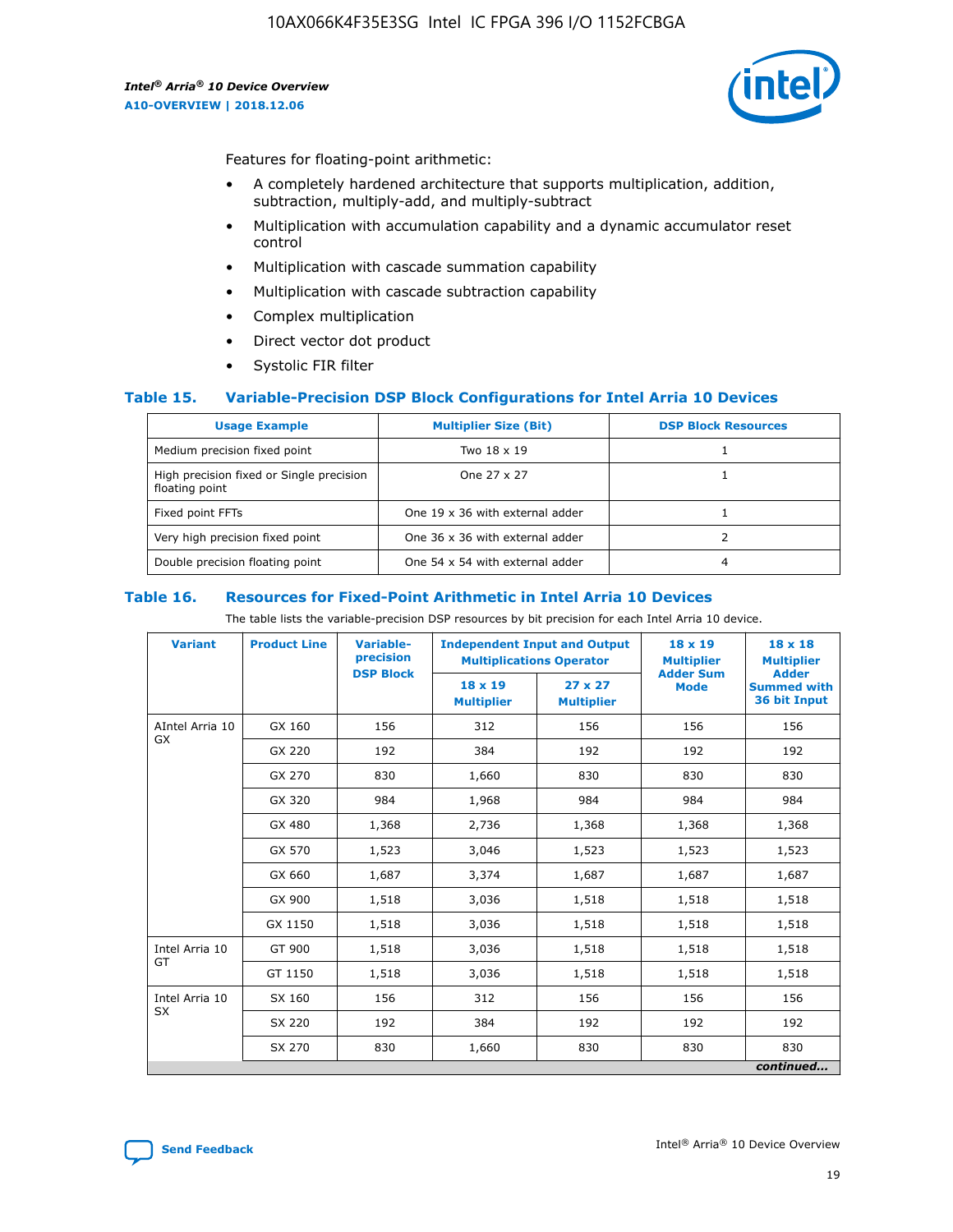

| <b>Variant</b> | <b>Product Line</b> | Variable-<br>precision | <b>Independent Input and Output</b><br><b>Multiplications Operator</b> |                                     | $18 \times 19$<br><b>Multiplier</b> | $18 \times 18$<br><b>Multiplier</b><br><b>Adder</b> |  |
|----------------|---------------------|------------------------|------------------------------------------------------------------------|-------------------------------------|-------------------------------------|-----------------------------------------------------|--|
|                |                     | <b>DSP Block</b>       | $18 \times 19$<br><b>Multiplier</b>                                    | $27 \times 27$<br><b>Multiplier</b> | <b>Adder Sum</b><br><b>Mode</b>     | <b>Summed with</b><br>36 bit Input                  |  |
|                | SX 320              | 984                    | 1,968                                                                  | 984                                 | 984                                 | 984                                                 |  |
|                | SX 480              | 1,368                  | 2,736                                                                  | 1,368                               | 1,368                               | 1,368                                               |  |
|                | SX 570              | 1,523                  | 3,046                                                                  | 1,523                               | 1,523                               | 1,523                                               |  |
|                | SX 660              | 1,687                  | 3,374                                                                  | 1,687                               | 1,687                               | 1,687                                               |  |

## **Table 17. Resources for Floating-Point Arithmetic in Intel Arria 10 Devices**

The table lists the variable-precision DSP resources by bit precision for each Intel Arria 10 device.

| <b>Variant</b> | <b>Product Line</b> | <b>Variable-</b><br>precision<br><b>DSP Block</b> | <b>Single</b><br><b>Precision</b><br><b>Floating-Point</b><br><b>Multiplication</b><br><b>Mode</b> | <b>Single-Precision</b><br><b>Floating-Point</b><br><b>Adder Mode</b> | Single-<br><b>Precision</b><br><b>Floating-Point</b><br><b>Multiply</b><br><b>Accumulate</b><br><b>Mode</b> | <b>Peak</b><br><b>Giga Floating-</b><br><b>Point</b><br><b>Operations</b><br>per Second<br>(GFLOPs) |
|----------------|---------------------|---------------------------------------------------|----------------------------------------------------------------------------------------------------|-----------------------------------------------------------------------|-------------------------------------------------------------------------------------------------------------|-----------------------------------------------------------------------------------------------------|
| Intel Arria 10 | GX 160              | 156                                               | 156                                                                                                | 156                                                                   | 156                                                                                                         | 140                                                                                                 |
| <b>GX</b>      | GX 220              | 192                                               | 192                                                                                                | 192                                                                   | 192                                                                                                         | 173                                                                                                 |
|                | GX 270              | 830                                               | 830                                                                                                | 830                                                                   | 830                                                                                                         | 747                                                                                                 |
|                | GX 320              | 984                                               | 984                                                                                                | 984                                                                   | 984                                                                                                         | 886                                                                                                 |
|                | GX 480              | 1,369                                             | 1,368                                                                                              | 1,368                                                                 | 1,368                                                                                                       | 1,231                                                                                               |
|                | GX 570              | 1,523                                             | 1,523                                                                                              | 1,523                                                                 | 1,523                                                                                                       | 1,371                                                                                               |
|                | GX 660              | 1,687                                             | 1,687                                                                                              | 1,687                                                                 | 1,687                                                                                                       | 1,518                                                                                               |
|                | GX 900              | 1,518                                             | 1,518                                                                                              | 1,518                                                                 | 1,518                                                                                                       | 1,366                                                                                               |
|                | GX 1150             | 1,518                                             | 1,518                                                                                              | 1,518                                                                 | 1,518                                                                                                       | 1,366                                                                                               |
| Intel Arria 10 | GT 900              | 1,518                                             | 1,518                                                                                              | 1,518                                                                 | 1,518                                                                                                       | 1,366                                                                                               |
| GT             | GT 1150             | 1,518                                             | 1,518                                                                                              | 1,518                                                                 | 1,518                                                                                                       | 1,366                                                                                               |
| Intel Arria 10 | SX 160              | 156                                               | 156                                                                                                | 156                                                                   | 156                                                                                                         | 140                                                                                                 |
| SX             | SX 220              | 192                                               | 192                                                                                                | 192                                                                   | 192                                                                                                         | 173                                                                                                 |
|                | SX 270              | 830                                               | 830                                                                                                | 830                                                                   | 830                                                                                                         | 747                                                                                                 |
|                | SX 320              | 984                                               | 984                                                                                                | 984                                                                   | 984                                                                                                         | 886                                                                                                 |
|                | SX 480              | 1,369                                             | 1,368                                                                                              | 1,368                                                                 | 1,368                                                                                                       | 1,231                                                                                               |
|                | SX 570              | 1,523                                             | 1,523                                                                                              | 1,523                                                                 | 1,523                                                                                                       | 1,371                                                                                               |
|                | SX 660              | 1,687                                             | 1,687                                                                                              | 1,687                                                                 | 1,687                                                                                                       | 1,518                                                                                               |

# **Embedded Memory Blocks**

The embedded memory blocks in the devices are flexible and designed to provide an optimal amount of small- and large-sized memory arrays to fit your design requirements.

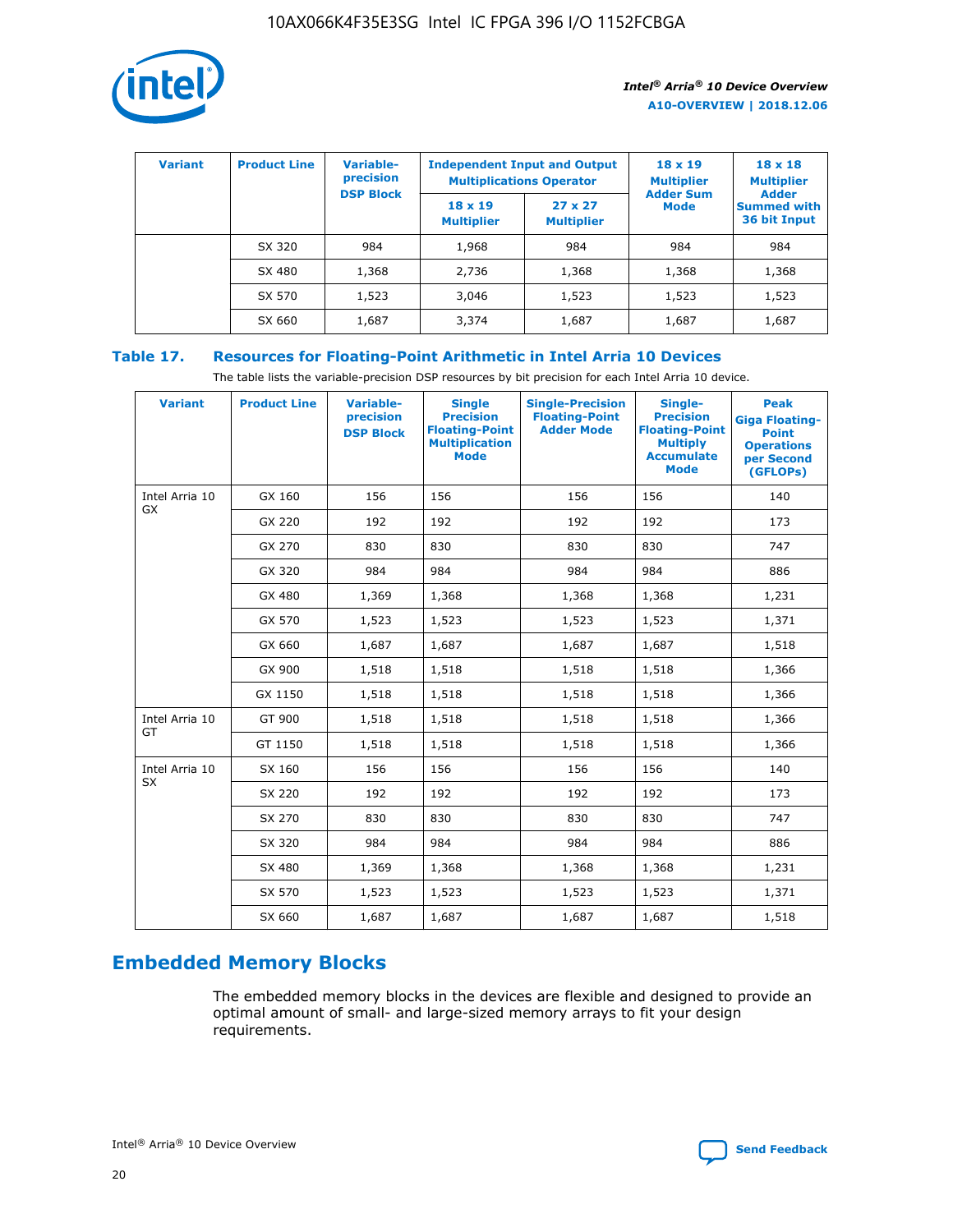

# **Types of Embedded Memory**

The Intel Arria 10 devices contain two types of memory blocks:

- 20 Kb M20K blocks—blocks of dedicated memory resources. The M20K blocks are ideal for larger memory arrays while still providing a large number of independent ports.
- 640 bit memory logic array blocks (MLABs)—enhanced memory blocks that are configured from dual-purpose logic array blocks (LABs). The MLABs are ideal for wide and shallow memory arrays. The MLABs are optimized for implementation of shift registers for digital signal processing (DSP) applications, wide and shallow FIFO buffers, and filter delay lines. Each MLAB is made up of ten adaptive logic modules (ALMs). In the Intel Arria 10 devices, you can configure these ALMs as ten 32 x 2 blocks, giving you one 32 x 20 simple dual-port SRAM block per MLAB.

# **Embedded Memory Capacity in Intel Arria 10 Devices**

|                   | <b>Product</b> | <b>M20K</b>  |                     | <b>MLAB</b>  |                     | <b>Total RAM Bit</b> |
|-------------------|----------------|--------------|---------------------|--------------|---------------------|----------------------|
| <b>Variant</b>    | <b>Line</b>    | <b>Block</b> | <b>RAM Bit (Kb)</b> | <b>Block</b> | <b>RAM Bit (Kb)</b> | (Kb)                 |
| Intel Arria 10 GX | GX 160         | 440          | 8,800               | 1,680        | 1,050               | 9,850                |
|                   | GX 220         | 587          | 11,740              | 2,703        | 1,690               | 13,430               |
|                   | GX 270         | 750          | 15,000              | 3,922        | 2,452               | 17,452               |
|                   | GX 320         | 891          | 17,820              | 4,363        | 2,727               | 20,547               |
|                   | GX 480         | 1,431        | 28,620              | 6,662        | 4,164               | 32,784               |
|                   | GX 570         | 1,800        | 36,000              | 8,153        | 5,096               | 41,096               |
|                   | GX 660         | 2,131        | 42,620              | 9,260        | 5,788               | 48,408               |
|                   | GX 900         | 2,423        | 48,460              | 15,017       | 9,386               | 57,846               |
|                   | GX 1150        | 2,713        | 54,260              | 20,774       | 12,984              | 67,244               |
| Intel Arria 10 GT | GT 900         | 2,423        | 48,460              | 15,017       | 9,386               | 57,846               |
|                   | GT 1150        | 2,713        | 54,260              | 20,774       | 12,984              | 67,244               |
| Intel Arria 10 SX | SX 160         | 440          | 8,800               | 1,680        | 1,050               | 9,850                |
|                   | SX 220         | 587          | 11,740              | 2,703        | 1,690               | 13,430               |
|                   | SX 270         | 750          | 15,000              | 3,922        | 2,452               | 17,452               |
|                   | SX 320         | 891          | 17,820              | 4,363        | 2,727               | 20,547               |
|                   | SX 480         | 1,431        | 28,620              | 6,662        | 4,164               | 32,784               |
|                   | SX 570         | 1,800        | 36,000              | 8,153        | 5,096               | 41,096               |
|                   | SX 660         | 2,131        | 42,620              | 9,260        | 5,788               | 48,408               |

#### **Table 18. Embedded Memory Capacity and Distribution in Intel Arria 10 Devices**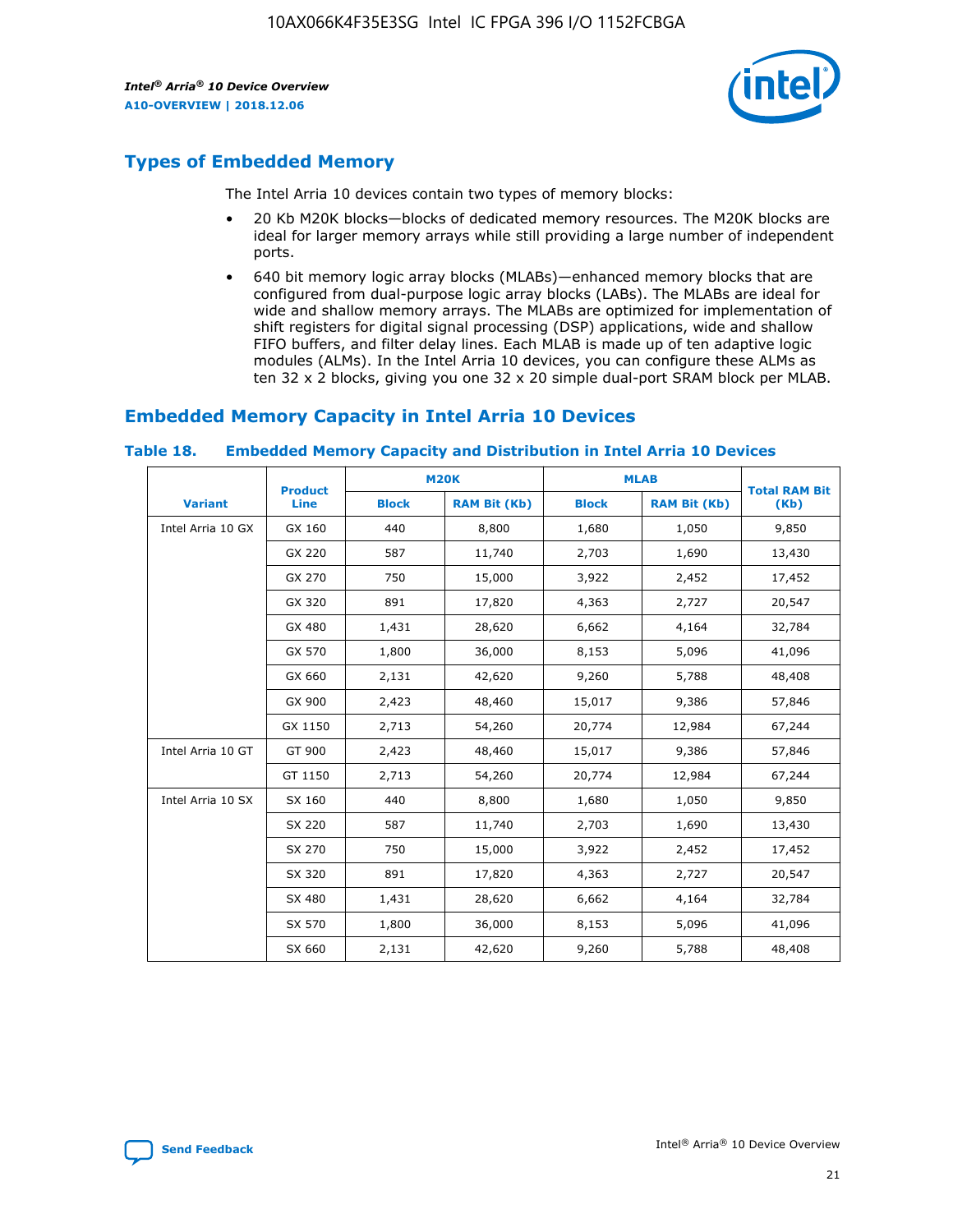

## **Embedded Memory Configurations for Single-port Mode**

#### **Table 19. Single-port Embedded Memory Configurations for Intel Arria 10 Devices**

This table lists the maximum configurations supported for single-port RAM and ROM modes.

| <b>Memory Block</b> | Depth (bits) | <b>Programmable Width</b> |
|---------------------|--------------|---------------------------|
| MLAB                | 32           | x16, x18, or x20          |
|                     | 64(10)       | x8, x9, x10               |
| M20K                | 512          | x40, x32                  |
|                     | 1K           | x20, x16                  |
|                     | 2K           | x10, x8                   |
|                     | 4K           | x5, x4                    |
|                     | 8K           | x2                        |
|                     | 16K          | x1                        |

# **Clock Networks and PLL Clock Sources**

The clock network architecture is based on Intel's global, regional, and peripheral clock structure. This clock structure is supported by dedicated clock input pins, fractional clock synthesis PLLs, and integer I/O PLLs.

## **Clock Networks**

The Intel Arria 10 core clock networks are capable of up to 800 MHz fabric operation across the full industrial temperature range. For the external memory interface, the clock network supports the hard memory controller with speeds up to 2,400 Mbps in a quarter-rate transfer.

To reduce power consumption, the Intel Quartus Prime software identifies all unused sections of the clock network and powers them down.

## **Fractional Synthesis and I/O PLLs**

Intel Arria 10 devices contain up to 32 fractional synthesis PLLs and up to 16 I/O PLLs that are available for both specific and general purpose uses in the core:

- Fractional synthesis PLLs—located in the column adjacent to the transceiver blocks
- I/O PLLs—located in each bank of the 48 I/Os

## **Fractional Synthesis PLLs**

You can use the fractional synthesis PLLs to:

- Reduce the number of oscillators that are required on your board
- Reduce the number of clock pins that are used in the device by synthesizing multiple clock frequencies from a single reference clock source

<sup>(10)</sup> Supported through software emulation and consumes additional MLAB blocks.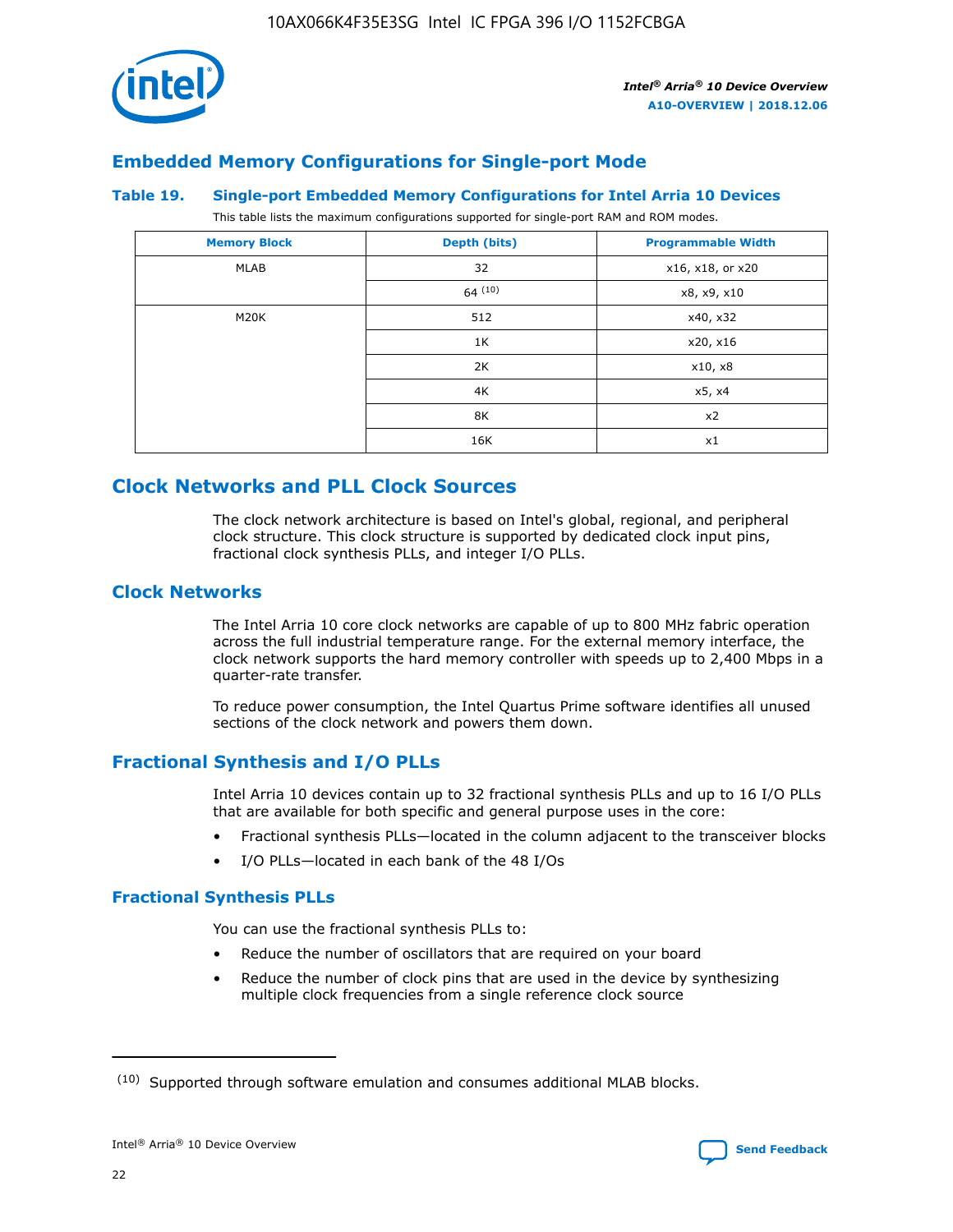10AX066K4F35E3SG Intel IC FPGA 396 I/O 1152FCBGA

*Intel® Arria® 10 Device Overview* **A10-OVERVIEW | 2018.12.06**



The fractional synthesis PLLs support the following features:

- Reference clock frequency synthesis for transceiver CMU and Advanced Transmit (ATX) PLLs
- Clock network delay compensation
- Zero-delay buffering
- Direct transmit clocking for transceivers
- Independently configurable into two modes:
	- Conventional integer mode equivalent to the general purpose PLL
	- Enhanced fractional mode with third order delta-sigma modulation
- PLL cascading

## **I/O PLLs**

The integer mode I/O PLLs are located in each bank of 48 I/Os. You can use the I/O PLLs to simplify the design of external memory and high-speed LVDS interfaces.

In each I/O bank, the I/O PLLs are adjacent to the hard memory controllers and LVDS SERDES. Because these PLLs are tightly coupled with the I/Os that need to use them, it makes it easier to close timing.

You can use the I/O PLLs for general purpose applications in the core such as clock network delay compensation and zero-delay buffering.

Intel Arria 10 devices support PLL-to-PLL cascading.

## **FPGA General Purpose I/O**

Intel Arria 10 devices offer highly configurable GPIOs. Each I/O bank contains 48 general purpose I/Os and a high-efficiency hard memory controller.

The following list describes the features of the GPIOs:

- Consist of 3 V I/Os for high-voltage application and LVDS I/Os for differential signaling
	- Up to two 3 V I/O banks, available in some devices, that support up to 3 V I/O standards
	- LVDS I/O banks that support up to 1.8 V I/O standards
- Support a wide range of single-ended and differential I/O interfaces
- LVDS speeds up to 1.6 Gbps
- Each LVDS pair of pins has differential input and output buffers, allowing you to configure the LVDS direction for each pair.
- Programmable bus hold and weak pull-up
- Programmable differential output voltage  $(V_{OD})$  and programmable pre-emphasis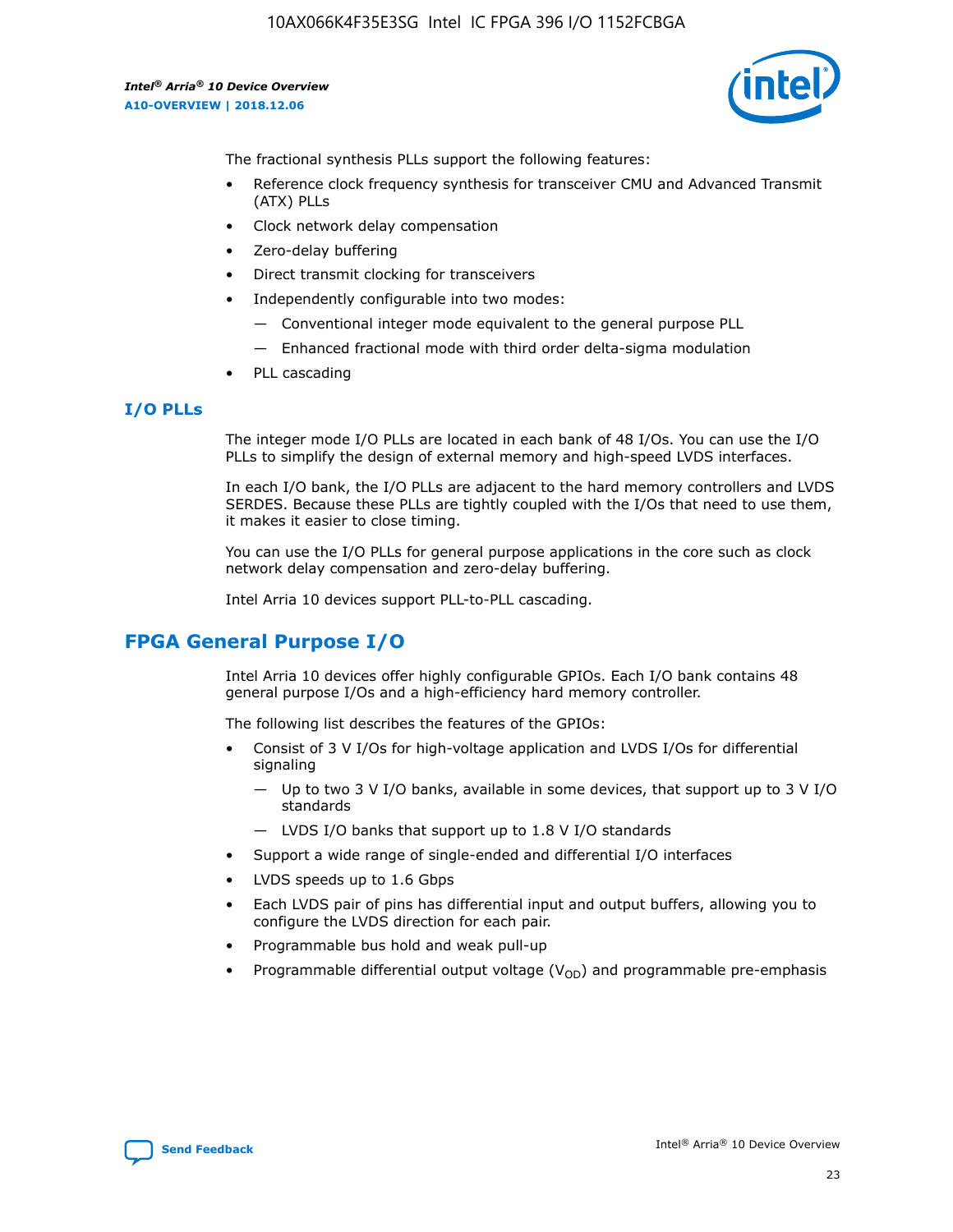

- Series (R<sub>S</sub>) and parallel (R<sub>T</sub>) on-chip termination (OCT) for all I/O banks with OCT calibration to limit the termination impedance variation
- On-chip dynamic termination that has the ability to swap between series and parallel termination, depending on whether there is read or write on a common bus for signal integrity
- Easy timing closure support using the hard read FIFO in the input register path, and delay-locked loop (DLL) delay chain with fine and coarse architecture

# **External Memory Interface**

Intel Arria 10 devices offer massive external memory bandwidth, with up to seven 32 bit DDR4 memory interfaces running at up to 2,400 Mbps. This bandwidth provides additional ease of design, lower power, and resource efficiencies of hardened highperformance memory controllers.

The memory interface within Intel Arria 10 FPGAs and SoCs delivers the highest performance and ease of use. You can configure up to a maximum width of 144 bits when using the hard or soft memory controllers. If required, you can bypass the hard memory controller and use a soft controller implemented in the user logic.

Each I/O contains a hardened DDR read/write path (PHY) capable of performing key memory interface functionality such as read/write leveling, FIFO buffering to lower latency and improve margin, timing calibration, and on-chip termination.

The timing calibration is aided by the inclusion of hard microcontrollers based on Intel's Nios® II technology, specifically tailored to control the calibration of multiple memory interfaces. This calibration allows the Intel Arria 10 device to compensate for any changes in process, voltage, or temperature either within the Intel Arria 10 device itself, or within the external memory device. The advanced calibration algorithms ensure maximum bandwidth and robust timing margin across all operating conditions.

In addition to parallel memory interfaces, Intel Arria 10 devices support serial memory technologies such as the Hybrid Memory Cube (HMC). The HMC is supported by the Intel Arria 10 high-speed serial transceivers which connect up to four HMC links, with each link running at data rates up to 15 Gbps.

## **Related Information**

#### [External Memory Interface Spec Estimator](http://www.altera.com/technology/memory/estimator/mem-emif-index.html)

Provides a parametric tool that allows you to find and compare the performance of the supported external memory interfaces in IntelFPGAs.

## **Memory Standards Supported by Intel Arria 10 Devices**

The I/Os are designed to provide high performance support for existing and emerging external memory standards.

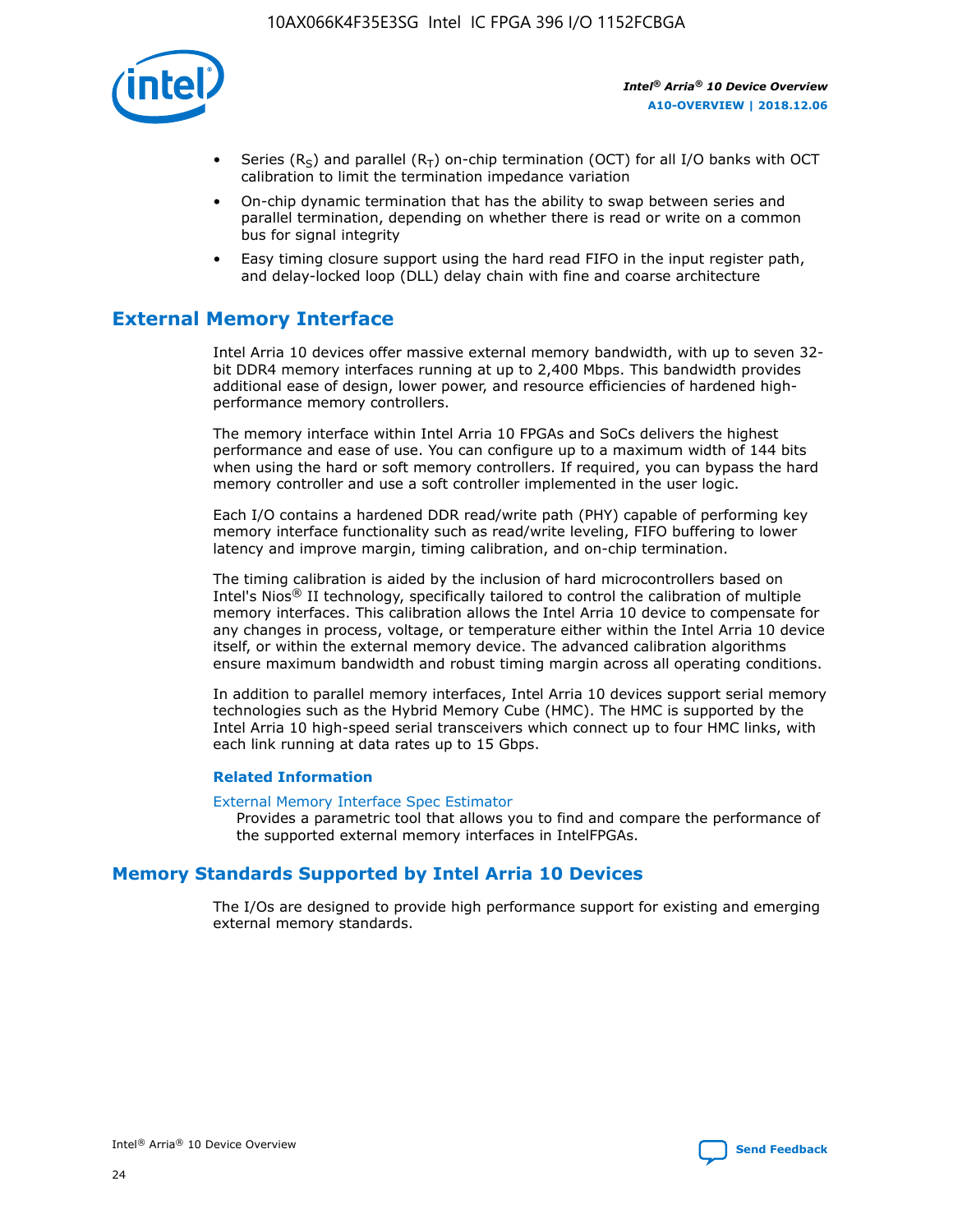

#### **Table 20. Memory Standards Supported by the Hard Memory Controller**

This table lists the overall capability of the hard memory controller. For specific details, refer to the External Memory Interface Spec Estimator and Intel Arria 10 Device Datasheet.

| <b>Memory Standard</b> | <b>Rate Support</b> | <b>Ping Pong PHY Support</b> | <b>Maximum Frequency</b><br>(MHz) |
|------------------------|---------------------|------------------------------|-----------------------------------|
| <b>DDR4 SDRAM</b>      | Quarter rate        | Yes                          | 1,067                             |
|                        |                     |                              | 1,200                             |
| <b>DDR3 SDRAM</b>      | Half rate           | Yes                          | 533                               |
|                        |                     |                              | 667                               |
|                        | Quarter rate        | Yes                          | 1,067                             |
|                        |                     |                              | 1,067                             |
| <b>DDR3L SDRAM</b>     | Half rate           | Yes                          | 533                               |
|                        |                     |                              | 667                               |
|                        | Quarter rate        | Yes                          | 933                               |
|                        |                     |                              | 933                               |
| LPDDR3 SDRAM           | Half rate           |                              | 533                               |
|                        | Quarter rate        |                              | 800                               |

## **Table 21. Memory Standards Supported by the Soft Memory Controller**

| <b>Memory Standard</b>      | <b>Rate Support</b> | <b>Maximum Frequency</b><br>(MHz) |
|-----------------------------|---------------------|-----------------------------------|
| <b>RLDRAM 3 (11)</b>        | Quarter rate        | 1,200                             |
| ODR IV SRAM <sup>(11)</sup> | Quarter rate        | 1,067                             |
| <b>ODR II SRAM</b>          | Full rate           | 333                               |
|                             | Half rate           | 633                               |
| <b>ODR II+ SRAM</b>         | Full rate           | 333                               |
|                             | Half rate           | 633                               |
| <b>ODR II+ Xtreme SRAM</b>  | Full rate           | 333                               |
|                             | Half rate           | 633                               |

#### **Table 22. Memory Standards Supported by the HPS Hard Memory Controller**

The hard processor system (HPS) is available in Intel Arria 10 SoC devices only.

| <b>Memory Standard</b> | <b>Rate Support</b> | <b>Maximum Frequency</b><br>(MHz) |
|------------------------|---------------------|-----------------------------------|
| <b>DDR4 SDRAM</b>      | Half rate           | 1,200                             |
| <b>DDR3 SDRAM</b>      | Half rate           | 1,067                             |
| <b>DDR3L SDRAM</b>     | Half rate           | 933                               |

<sup>(11)</sup> Intel Arria 10 devices support this external memory interface using hard PHY with soft memory controller.

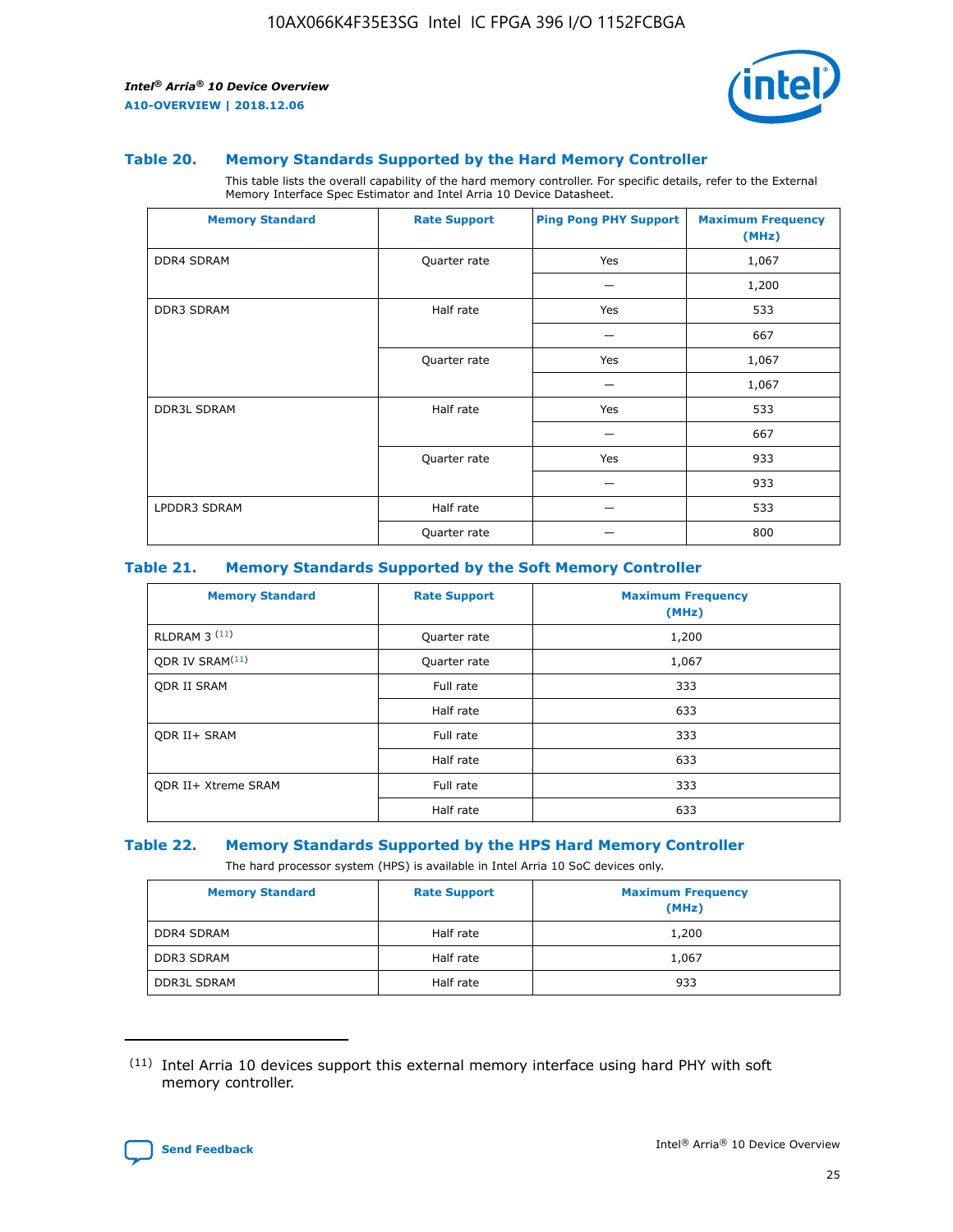

## **Related Information**

#### [Intel Arria 10 Device Datasheet](https://www.intel.com/content/www/us/en/programmable/documentation/mcn1413182292568.html#mcn1413182153340)

Lists the memory interface performance according to memory interface standards, rank or chip select configurations, and Intel Arria 10 device speed grades.

# **PCIe Gen1, Gen2, and Gen3 Hard IP**

Intel Arria 10 devices contain PCIe hard IP that is designed for performance and ease-of-use:

- Includes all layers of the PCIe stack—transaction, data link and physical layers.
- Supports PCIe Gen3, Gen2, and Gen1 Endpoint and Root Port in x1, x2, x4, or x8 lane configuration.
- Operates independently from the core logic—optional configuration via protocol (CvP) allows the PCIe link to power up and complete link training in less than 100 ms while the Intel Arria 10 device completes loading the programming file for the rest of the FPGA.
- Provides added functionality that makes it easier to support emerging features such as Single Root I/O Virtualization (SR-IOV) and optional protocol extensions.
- Provides improved end-to-end datapath protection using ECC.
- Supports FPGA configuration via protocol (CvP) using PCIe at Gen3, Gen2, or Gen1 speed.

#### **Related Information**

PCS Features on page 30

# **Enhanced PCS Hard IP for Interlaken and 10 Gbps Ethernet**

## **Interlaken Support**

The Intel Arria 10 enhanced PCS hard IP provides integrated Interlaken PCS supporting rates up to 25.8 Gbps per lane.

The Interlaken PCS is based on the proven functionality of the PCS developed for Intel's previous generation FPGAs, which demonstrated interoperability with Interlaken ASSP vendors and third-party IP suppliers. The Interlaken PCS is present in every transceiver channel in Intel Arria 10 devices.

## **Related Information**

PCS Features on page 30

## **10 Gbps Ethernet Support**

The Intel Arria 10 enhanced PCS hard IP supports 10GBASE-R PCS compliant with IEEE 802.3 10 Gbps Ethernet (10GbE). The integrated hard IP support for 10GbE and the 10 Gbps transceivers save external PHY cost, board space, and system power.

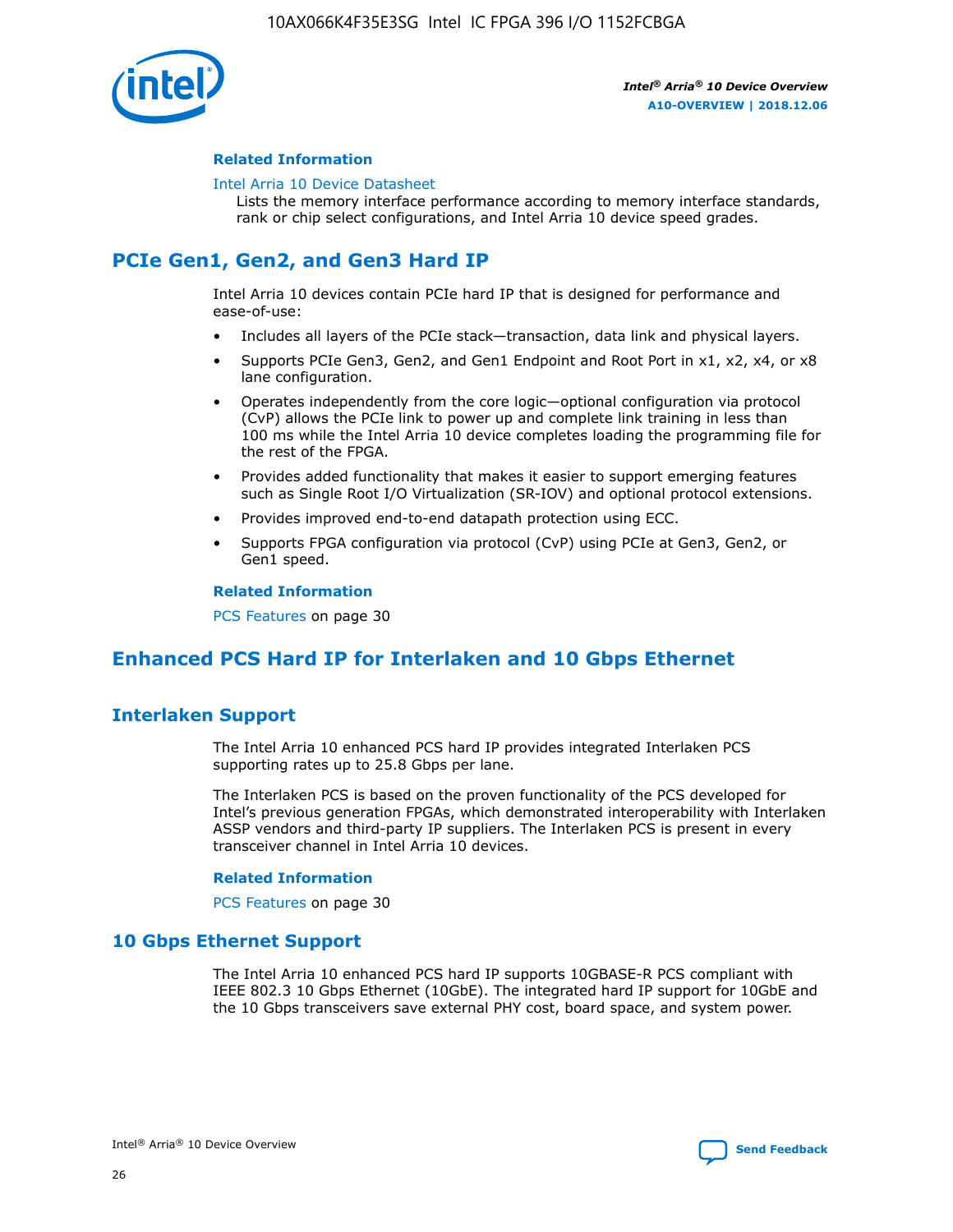

The scalable hard IP supports multiple independent 10GbE ports while using a single PLL for all the 10GBASE-R PCS instantiations, which saves on core logic resources and clock networks:

- Simplifies multiport 10GbE systems compared to XAUI interfaces that require an external XAUI-to-10G PHY.
- Incorporates Electronic Dispersion Compensation (EDC), which enables direct connection to standard 10 Gbps XFP and SFP+ pluggable optical modules.
- Supports backplane Ethernet applications and includes a hard 10GBASE-KR Forward Error Correction (FEC) circuit that you can use for 10 Gbps and 40 Gbps applications.

The 10 Gbps Ethernet PCS hard IP and 10GBASE-KR FEC are present in every transceiver channel.

#### **Related Information**

PCS Features on page 30

# **Low Power Serial Transceivers**

Intel Arria 10 FPGAs and SoCs include lowest power transceivers that deliver high bandwidth, throughput and low latency.

Intel Arria 10 devices deliver the industry's lowest power consumption per transceiver channel:

- 12.5 Gbps transceivers at as low as 242 mW
- 10 Gbps transceivers at as low as 168 mW
- 6 Gbps transceivers at as low as 117 mW

Intel Arria 10 transceivers support various data rates according to application:

- Chip-to-chip and chip-to-module applications—from 1 Gbps up to 25.8 Gbps
- Long reach and backplane applications—from 1 Gbps up to 12.5 with advanced adaptive equalization
- Critical power sensitive applications—from 1 Gbps up to 11.3 Gbps using lower power modes

The combination of 20 nm process technology and architectural advances provide the following benefits:

- Significant reduction in die area and power consumption
- Increase of up to two times in transceiver I/O density compared to previous generation devices while maintaining optimal signal integrity
- Up to 72 total transceiver channels—you can configure up to 6 of these channels to run as fast as 25.8 Gbps
- All channels feature continuous data rate support up to the maximum rated speed

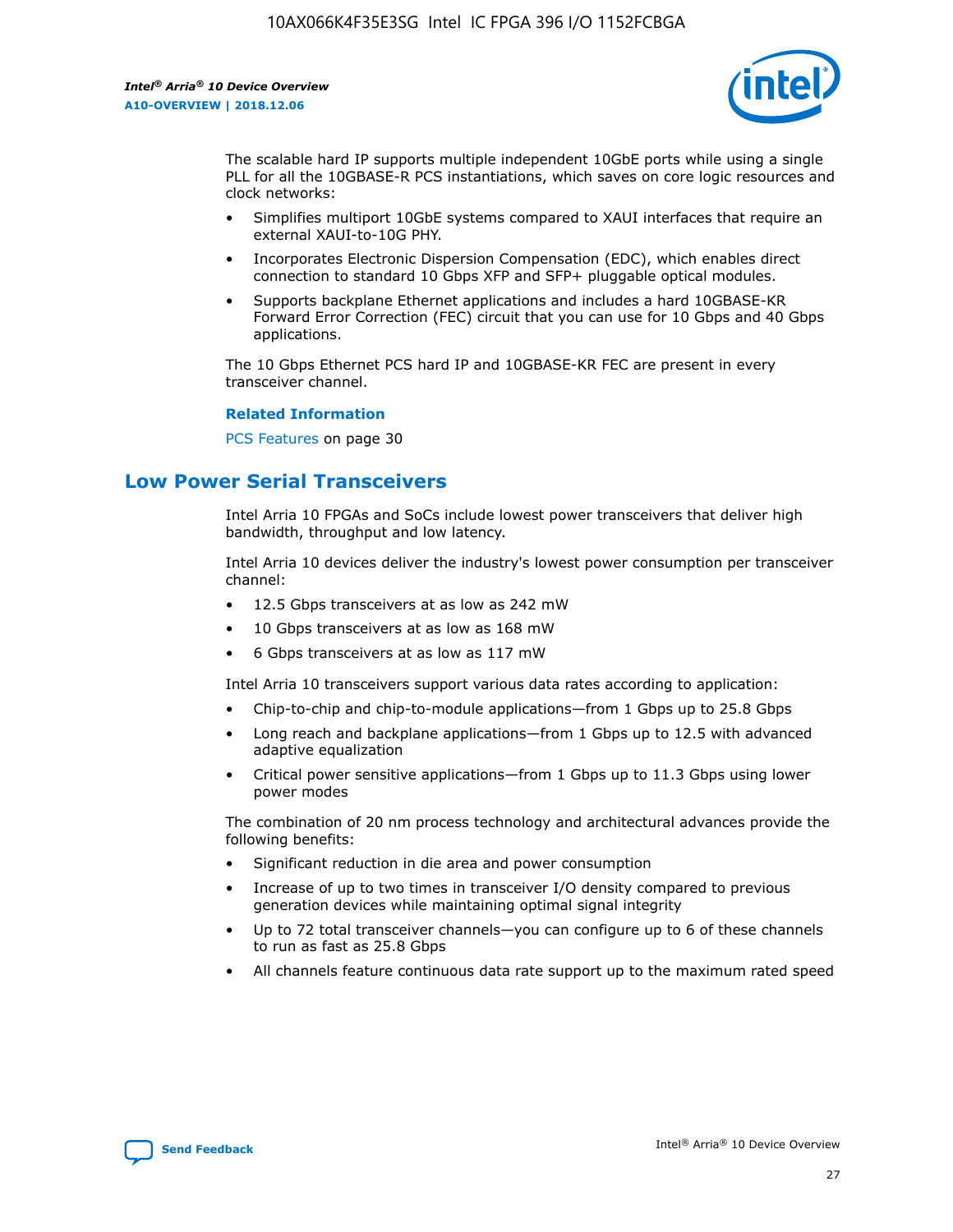



## **Figure 6. Intel Arria 10 Transceiver Block Architecture**

## **Transceiver Channels**

All transceiver channels feature a dedicated Physical Medium Attachment (PMA) and a hardened Physical Coding Sublayer (PCS).

- The PMA provides primary interfacing capabilities to physical channels.
- The PCS typically handles encoding/decoding, word alignment, and other preprocessing functions before transferring data to the FPGA core fabric.

A transceiver channel consists of a PMA and a PCS block. Most transceiver banks have 6 channels. There are some transceiver banks that contain only 3 channels.

A wide variety of bonded and non-bonded data rate configurations is possible using a highly configurable clock distribution network. Up to 80 independent transceiver data rates can be configured.

The following figures are graphical representations of top views of the silicon die, which correspond to reverse views for flip chip packages. Different Intel Arria 10 devices may have different floorplans than the ones shown in the figures.

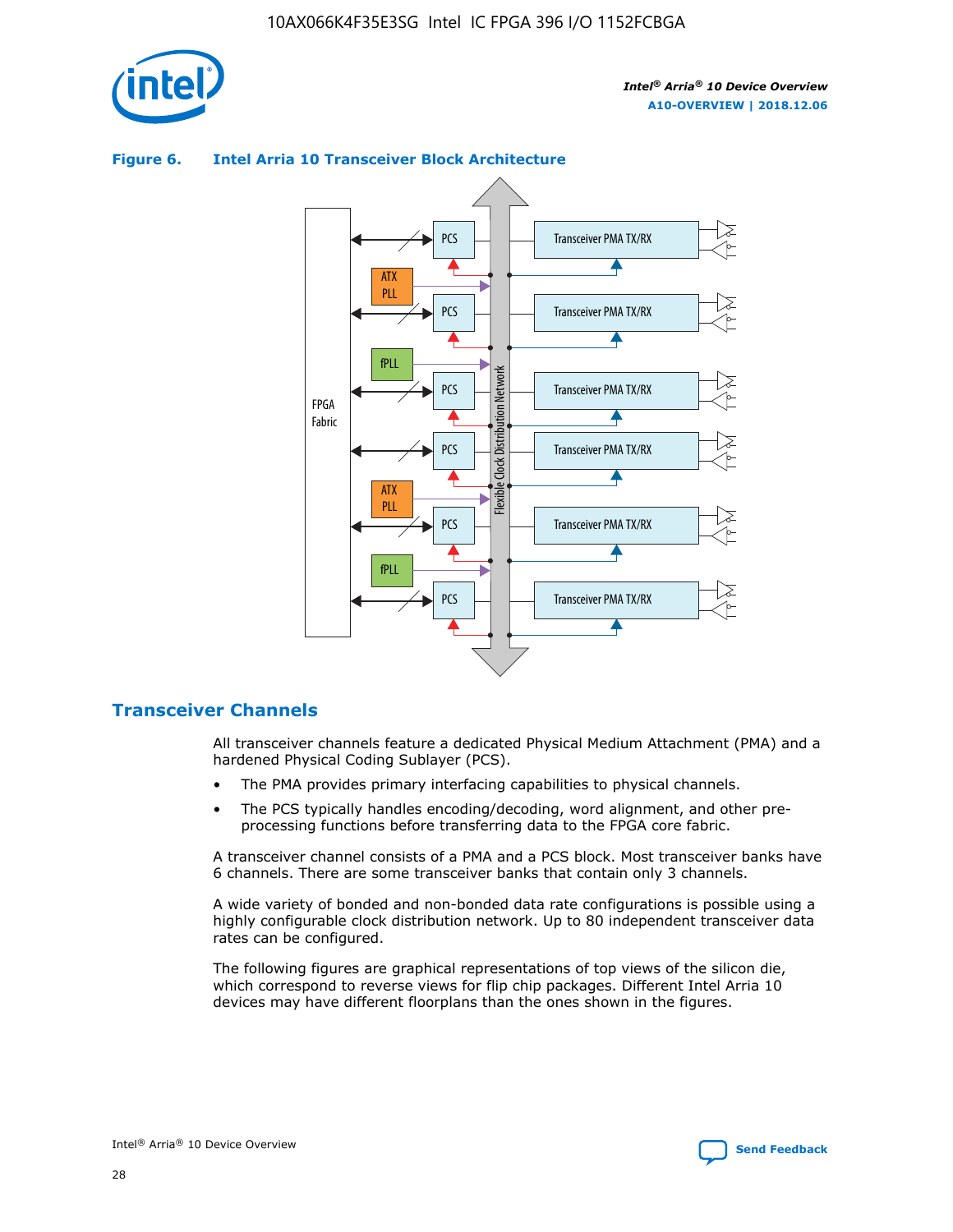

## **Figure 7. Device Chip Overview for Intel Arria 10 GX and GT Devices**



M20K Internal Memory Blocks Core Logic Fabric Transceiver Channels Hard IP Per Transceiver: Standard PCS and Enhanced PCS Hard IPs PCI Express Gen3 Hard IP Fractional PLLs M20K Internal Memory Blocks PCI Express Gen3 Hard IP Variable Precision DSP Blocks I/O PLLs Hard Memory Controllers, General-Purpose I/O Cells, LVDS Hard Processor Subsystem, Dual-Core ARM Cortex A9 M20K Internal Memory Blocks Variable Precision DSP Blocks M20K Internal Memory Blocks Core Logic Fabric I/O PLLs Hard Memory Controllers, General-Purpose I/O Cells, LVDS M20K Internal Memory Blocks Variable Precision DSP Blocks M20K Internal Memory Blocks Transceiver Channels Hard IP Per Transceiver: Standard PCS and Enhanced PCS Hard IPs PCI Express Gen3 Hard IP Fractional PLLs PCI Express Gen3 Hard IP Hard PCS Hard PCS Hard PCS Hard PCS Hard PCS Hard PCS Hard PCS Hard PCS Transceiver PMA Transceiver PMA Transceiver PMA Transceiver PMA Transceiver PMA Transceiver PMA Unused transceiver chann can be used as additional transceiver transmit PLLs Transceiver PMA Transceiver PMA Transceiver Clock Networks ATX (LC) **Transmit** PLL fPLL ATX (LC) Transmi PLL fPLL ATX (LC) **Transmit** PLL

## **PMA Features**

Intel Arria 10 transceivers provide exceptional signal integrity at data rates up to 25.8 Gbps. Clocking options include ultra-low jitter ATX PLLs (LC tank based), clock multiplier unit (CMU) PLLs, and fractional PLLs.

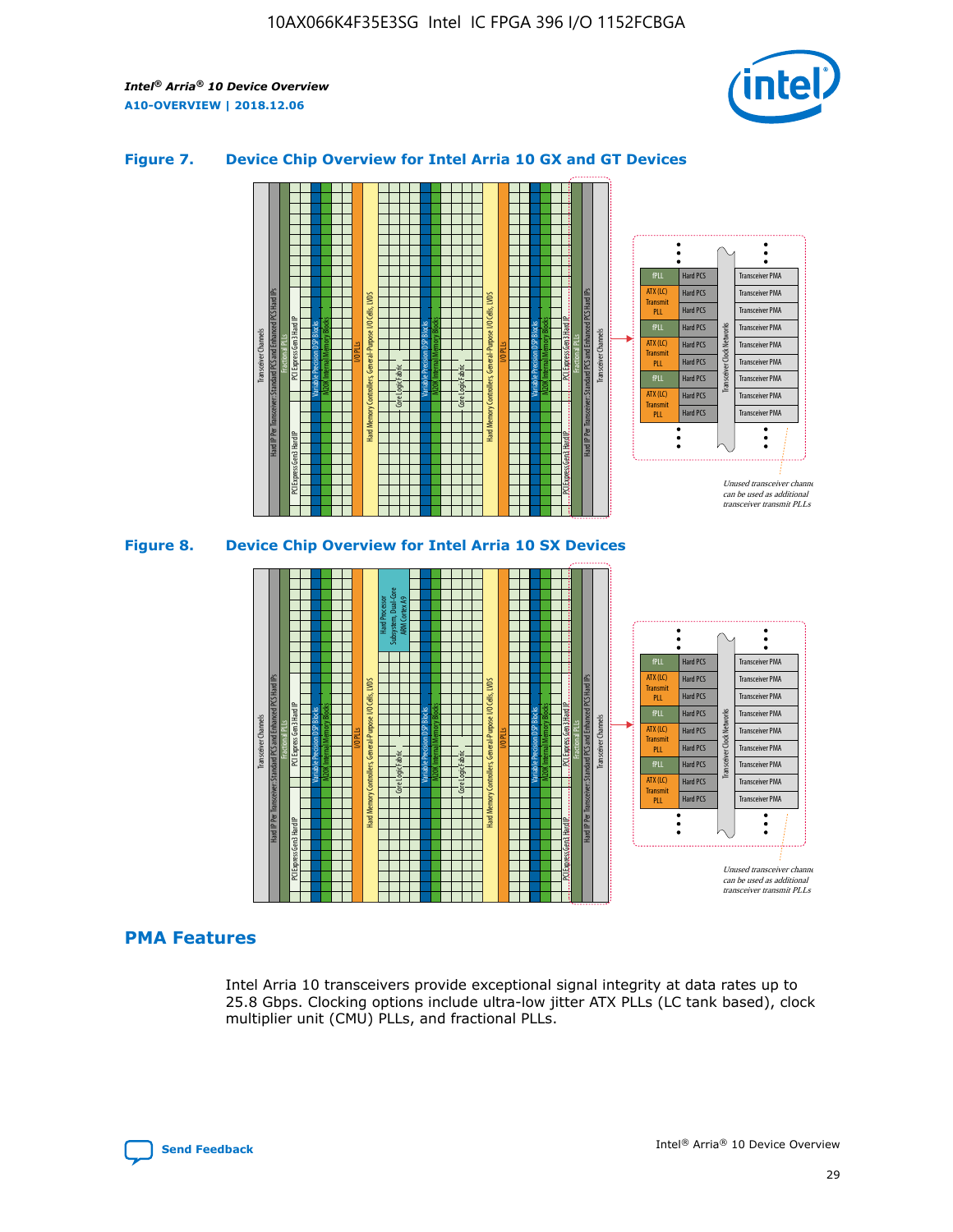

Each transceiver channel contains a channel PLL that can be used as the CMU PLL or clock data recovery (CDR) PLL. In CDR mode, the channel PLL recovers the receiver clock and data in the transceiver channel. Up to 80 independent data rates can be configured on a single Intel Arria 10 device.

## **Table 23. PMA Features of the Transceivers in Intel Arria 10 Devices**

| <b>Feature</b>                                             | <b>Capability</b>                                                                                                                                                                                                             |
|------------------------------------------------------------|-------------------------------------------------------------------------------------------------------------------------------------------------------------------------------------------------------------------------------|
| Chip-to-Chip Data Rates                                    | 1 Gbps to 17.4 Gbps (Intel Arria 10 GX devices)<br>1 Gbps to 25.8 Gbps (Intel Arria 10 GT devices)                                                                                                                            |
| Backplane Support                                          | Drive backplanes at data rates up to 12.5 Gbps                                                                                                                                                                                |
| Optical Module Support                                     | SFP+/SFP, XFP, CXP, QSFP/QSFP28, CFP/CFP2/CFP4                                                                                                                                                                                |
| Cable Driving Support                                      | SFP+ Direct Attach, PCI Express over cable, eSATA                                                                                                                                                                             |
| Transmit Pre-Emphasis                                      | 4-tap transmit pre-emphasis and de-emphasis to compensate for system channel loss                                                                                                                                             |
| Continuous Time Linear<br>Equalizer (CTLE)                 | Dual mode, high-gain, and high-data rate, linear receive equalization to compensate for<br>system channel loss                                                                                                                |
| Decision Feedback Equalizer<br>(DFE)                       | 7-fixed and 4-floating tap DFE to equalize backplane channel loss in the presence of<br>crosstalk and noisy environments                                                                                                      |
| Variable Gain Amplifier                                    | Optimizes the signal amplitude prior to the CDR sampling and operates in fixed and<br>adaptive modes                                                                                                                          |
| Altera Digital Adaptive<br>Parametric Tuning (ADAPT)       | Fully digital adaptation engine to automatically adjust all link equalization parameters-<br>including CTLE, DFE, and variable gain amplifier blocks—that provide optimal link margin<br>without intervention from user logic |
| Precision Signal Integrity<br>Calibration Engine (PreSICE) | Hardened calibration controller to quickly calibrate all transceiver control parameters on<br>power-up, which provides the optimal signal integrity and jitter performance                                                    |
| Advanced Transmit (ATX)<br><b>PLL</b>                      | Low jitter ATX (LC tank based) PLLs with continuous tuning range to cover a wide range of<br>standard and proprietary protocols                                                                                               |
| <b>Fractional PLLs</b>                                     | On-chip fractional frequency synthesizers to replace on-board crystal oscillators and reduce<br>system cost                                                                                                                   |
| Digitally Assisted Analog<br><b>CDR</b>                    | Superior jitter tolerance with fast lock time                                                                                                                                                                                 |
| Dynamic Partial<br>Reconfiguration                         | Allows independent control of the Avalon memory-mapped interface of each transceiver<br>channel for the highest transceiver flexibility                                                                                       |
| Multiple PCS-PMA and PCS-<br>PLD interface widths          | 8-, 10-, 16-, 20-, 32-, 40-, or 64-bit interface widths for flexibility of deserialization width,<br>encoding, and reduced latency                                                                                            |

## **PCS Features**

This table summarizes the Intel Arria 10 transceiver PCS features. You can use the transceiver PCS to support a wide range of protocols ranging from 1 Gbps to 25.8 Gbps.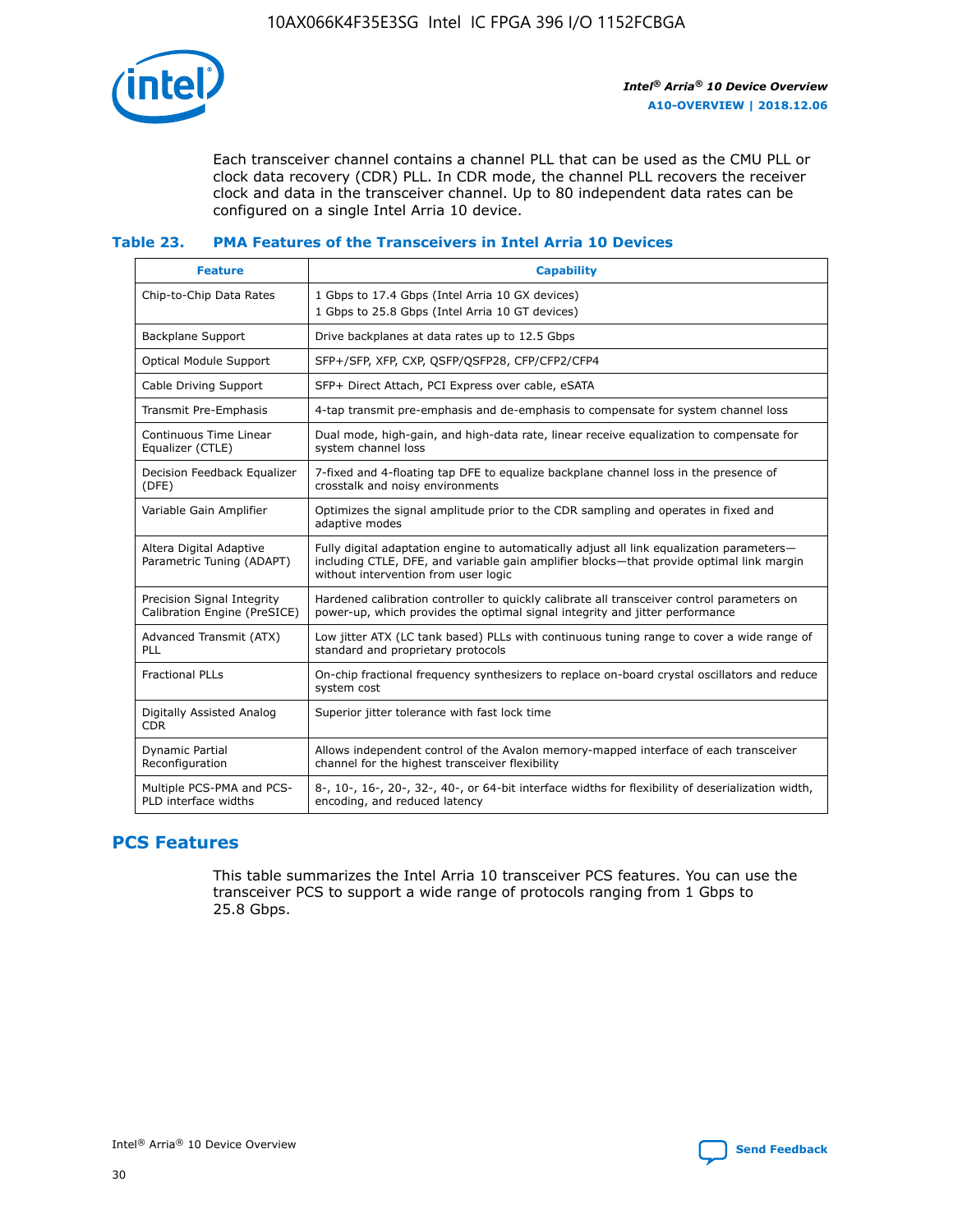

| <b>PCS</b>    | <b>Description</b>                                                                                                                                                                                                                                                                                                                                                                                             |
|---------------|----------------------------------------------------------------------------------------------------------------------------------------------------------------------------------------------------------------------------------------------------------------------------------------------------------------------------------------------------------------------------------------------------------------|
| Standard PCS  | Operates at a data rate up to 12 Gbps<br>Supports protocols such as PCI-Express, CPRI 4.2+, GigE, IEEE 1588 in Hard PCS<br>Implements other protocols using Basic/Custom (Standard PCS) transceiver<br>configuration rules.                                                                                                                                                                                    |
| Enhanced PCS  | Performs functions common to most serial data industry standards, such as word<br>alignment, encoding/decoding, and framing, before data is sent or received off-chip<br>through the PMA<br>• Handles data transfer to and from the FPGA fabric<br>Handles data transfer internally to and from the PMA<br>Provides frequency compensation<br>Performs channel bonding for multi-channel low skew applications |
| PCIe Gen3 PCS | Supports the seamless switching of Data and Clock between the Gen1, Gen2, and Gen3<br>data rates<br>Provides support for PIPE 3.0 features<br>Supports the PIPE interface with the Hard IP enabled, as well as with the Hard IP<br>bypassed                                                                                                                                                                    |

#### **Related Information**

- PCIe Gen1, Gen2, and Gen3 Hard IP on page 26
- Interlaken Support on page 26
- 10 Gbps Ethernet Support on page 26

## **PCS Protocol Support**

This table lists some of the protocols supported by the Intel Arria 10 transceiver PCS. For more information about the blocks in the transmitter and receiver data paths, refer to the related information.

| <b>Protocol</b>                                 | <b>Data Rate</b><br>(Gbps) | <b>Transceiver IP</b>       | <b>PCS Support</b>                      |
|-------------------------------------------------|----------------------------|-----------------------------|-----------------------------------------|
| PCIe Gen3 x1, x2, x4, x8                        | 8.0                        | Native PHY (PIPE)           | Standard PCS and PCIe<br>Gen3 PCS       |
| PCIe Gen2 x1, x2, x4, x8                        | 5.0                        | Native PHY (PIPE)           | <b>Standard PCS</b>                     |
| PCIe Gen1 x1, x2, x4, x8                        | 2.5                        | Native PHY (PIPE)           | Standard PCS                            |
| 1000BASE-X Gigabit Ethernet                     | 1.25                       | Native PHY                  | <b>Standard PCS</b>                     |
| 1000BASE-X Gigabit Ethernet with<br>IEEE 1588v2 | 1.25                       | Native PHY                  | Standard PCS                            |
| 10GBASE-R                                       | 10.3125                    | Native PHY                  | <b>Enhanced PCS</b>                     |
| 10GBASE-R with IEEE 1588v2                      | 10.3125                    | Native PHY                  | <b>Enhanced PCS</b>                     |
| 10GBASE-R with KR FEC                           | 10.3125                    | Native PHY                  | <b>Enhanced PCS</b>                     |
| 10GBASE-KR and 1000BASE-X                       | 10.3125                    | 1G/10GbE and 10GBASE-KR PHY | Standard PCS and<br><b>Enhanced PCS</b> |
| Interlaken (CEI-6G/11G)                         | 3.125 to 17.4              | Native PHY                  | <b>Enhanced PCS</b>                     |
| SFI-S/SFI-5.2                                   | 11.2                       | Native PHY                  | <b>Enhanced PCS</b>                     |
| $10G$ SDI                                       | 10.692                     | Native PHY                  | <b>Enhanced PCS</b>                     |
|                                                 |                            |                             | continued                               |

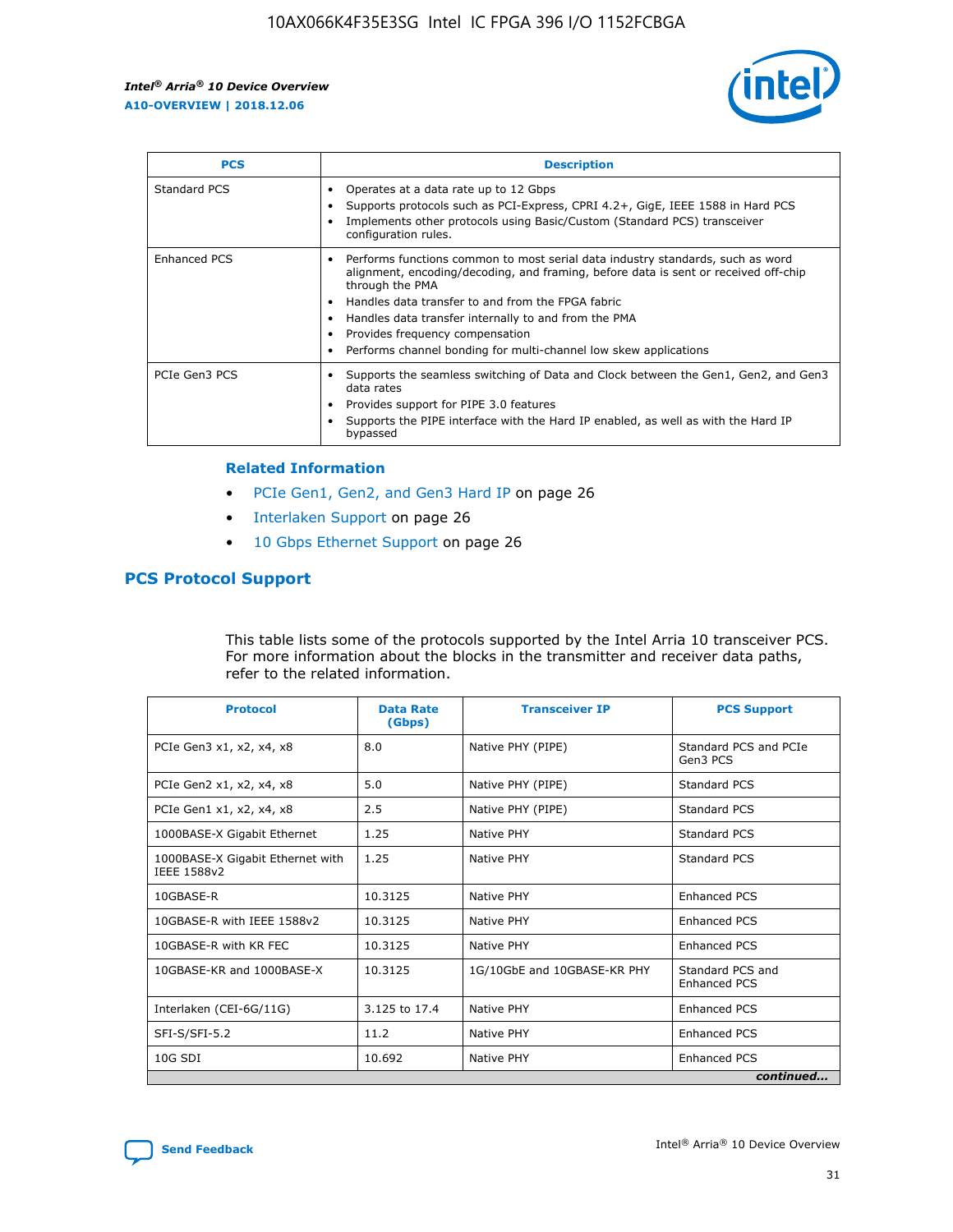

| <b>Protocol</b>      | <b>Data Rate</b><br>(Gbps) | <b>Transceiver IP</b> | <b>PCS Support</b> |
|----------------------|----------------------------|-----------------------|--------------------|
| CPRI 6.0 (64B/66B)   | 0.6144 to<br>10.1376       | Native PHY            | Enhanced PCS       |
| CPRI 4.2 (8B/10B)    | 0.6144 to<br>9.8304        | Native PHY            | Standard PCS       |
| OBSAI RP3 v4.2       | 0.6144 to 6.144            | Native PHY            | Standard PCS       |
| SD-SDI/HD-SDI/3G-SDI | $0.143(12)$ to<br>2.97     | Native PHY            | Standard PCS       |

## **Related Information**

#### [Intel Arria 10 Transceiver PHY User Guide](https://www.intel.com/content/www/us/en/programmable/documentation/nik1398707230472.html#nik1398707091164)

Provides more information about the supported transceiver protocols and PHY IP, the PMA architecture, and the standard, enhanced, and PCIe Gen3 PCS architecture.

# **SoC with Hard Processor System**

Each SoC device combines an FPGA fabric and a hard processor system (HPS) in a single device. This combination delivers the flexibility of programmable logic with the power and cost savings of hard IP in these ways:

- Reduces board space, system power, and bill of materials cost by eliminating a discrete embedded processor
- Allows you to differentiate the end product in both hardware and software, and to support virtually any interface standard
- Extends the product life and revenue through in-field hardware and software updates

<sup>(12)</sup> The 0.143 Gbps data rate is supported using oversampling of user logic that you must implement in the FPGA fabric.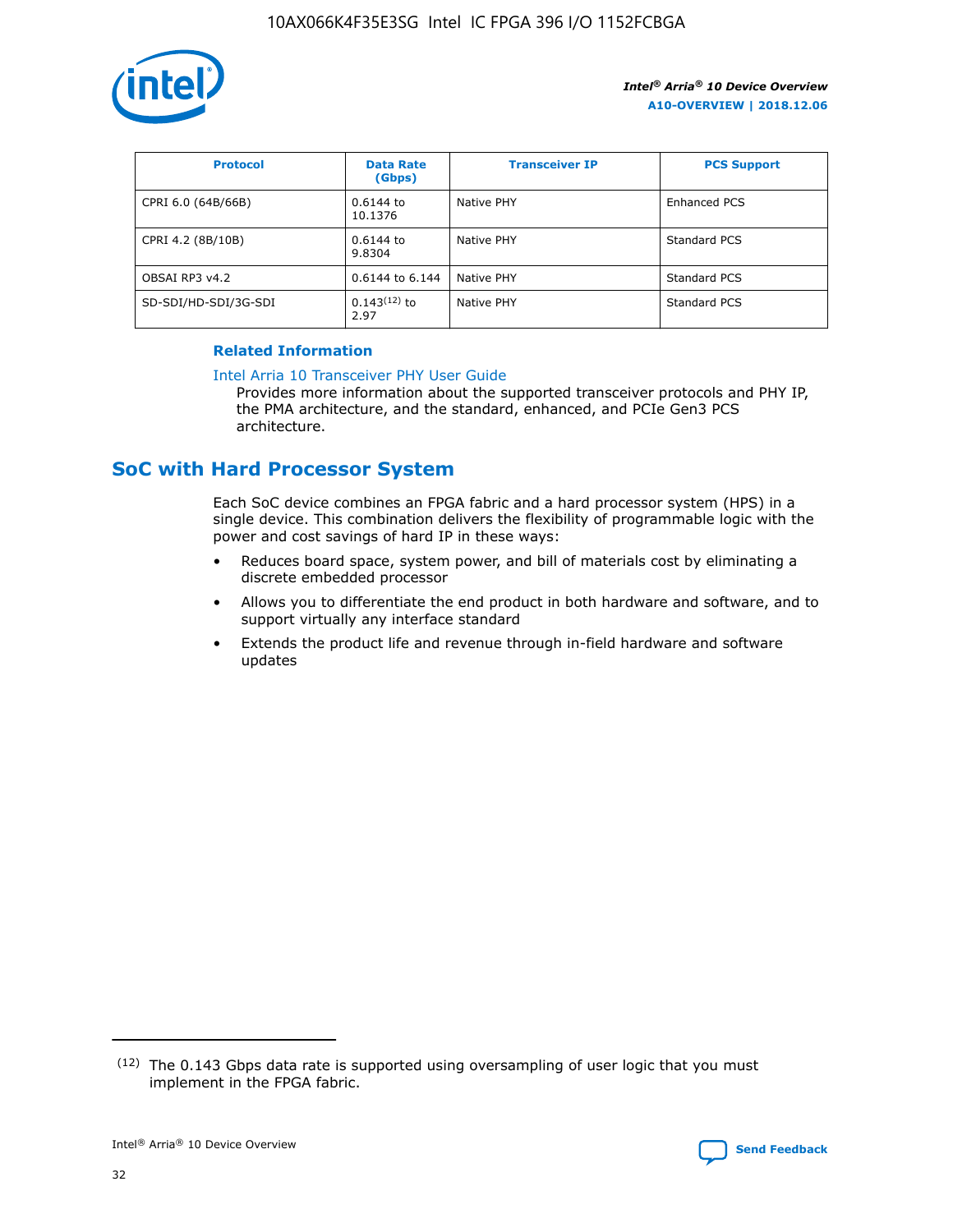

#### **Figure 9. HPS Block Diagram**

This figure shows a block diagram of the HPS with the dual ARM Cortex-A9 MPCore processor.



## **Key Advantages of 20-nm HPS**

The 20-nm HPS strikes a balance between enabling maximum software compatibility with 28-nm SoCs while still improving upon the 28-nm HPS architecture. These improvements address the requirements of the next generation target markets such as wireless and wireline communications, compute and storage equipment, broadcast and military in terms of performance, memory bandwidth, connectivity via backplane and security.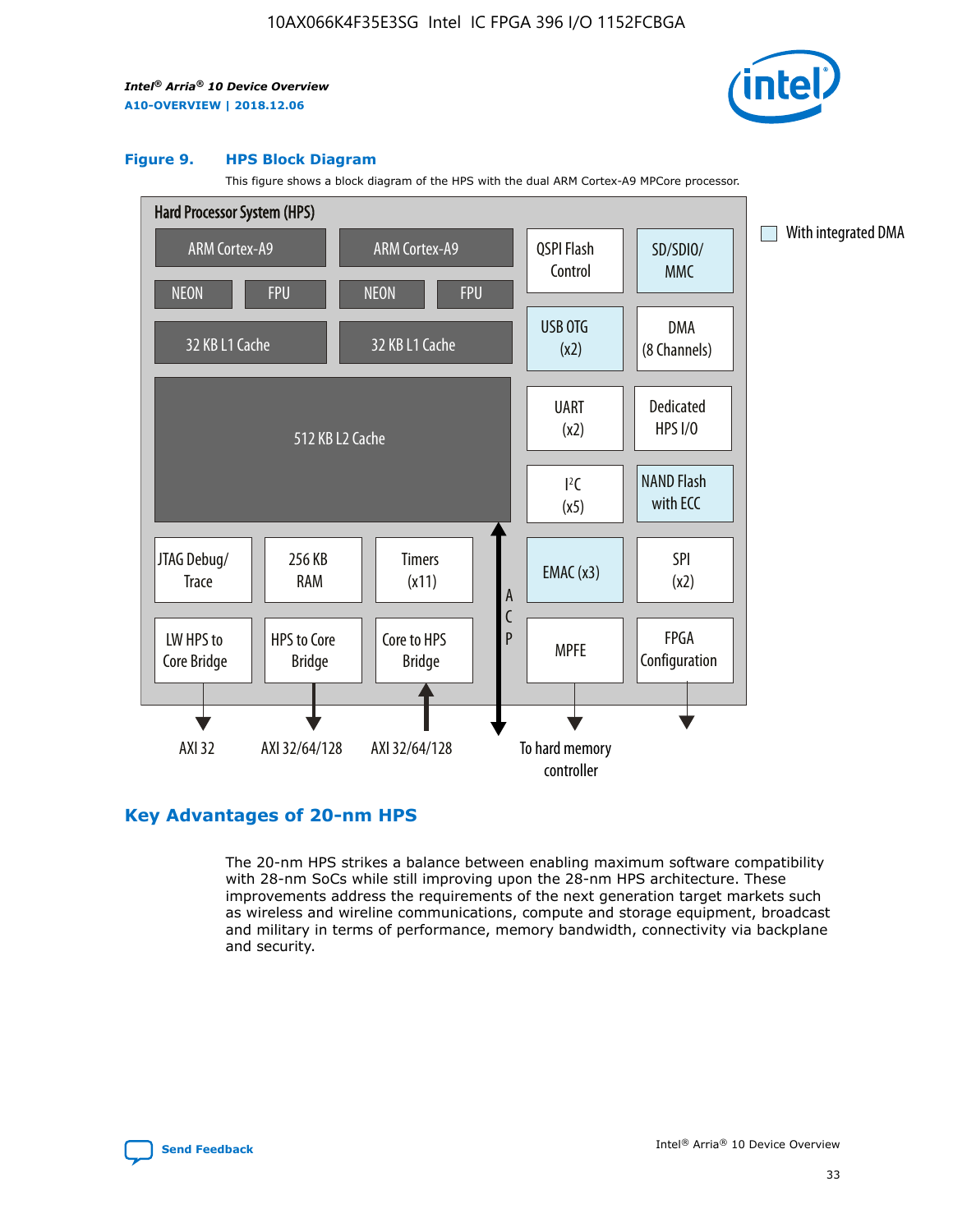

## **Table 24. Improvements in 20 nm HPS**

This table lists the key improvements of the 20 nm HPS compared to the 28 nm HPS.

| Advantages/<br><b>Improvements</b>                          | <b>Description</b>                                                                                                                                                                                                                                                                                                                                                                                                                                                                                                                                                                                                                                                                                                                                                                                                                                                                                                      |
|-------------------------------------------------------------|-------------------------------------------------------------------------------------------------------------------------------------------------------------------------------------------------------------------------------------------------------------------------------------------------------------------------------------------------------------------------------------------------------------------------------------------------------------------------------------------------------------------------------------------------------------------------------------------------------------------------------------------------------------------------------------------------------------------------------------------------------------------------------------------------------------------------------------------------------------------------------------------------------------------------|
| Increased performance and<br>overdrive capability           | While the nominal processor frequency is 1.2 GHz, the 20 nm HPS offers an "overdrive"<br>feature which enables a higher processor operating frequency. This requires a higher supply<br>voltage value that is unique to the HPS and may require a separate regulator.                                                                                                                                                                                                                                                                                                                                                                                                                                                                                                                                                                                                                                                   |
| Increased processor memory<br>bandwidth and DDR4<br>support | Up to 64-bit DDR4 memory at 2,400 Mbps support is available for the processor. The hard<br>memory controller for the HPS comprises a multi-port front end that manages connections<br>to a single port memory controller. The multi-port front end allows logic core and the HPS<br>to share ports and thereby the available bandwidth of the memory controller.                                                                                                                                                                                                                                                                                                                                                                                                                                                                                                                                                        |
| Flexible I/O sharing                                        | An advanced I/O pin muxing scheme allows improved sharing of I/O between the HPS and<br>the core logic. The following types of I/O are available for SoC:<br>17 dedicated I/Os-physically located inside the HPS block and are not accessible to<br>logic within the core. The 17 dedicated I/Os are used for HPS clock, resets, and<br>interfacing with boot devices, QSPI, and SD/MMC.<br>48 direct shared I/O-located closest to the HPS block and are ideal for high speed HPS<br>peripherals such as EMAC, USB, and others. There is one bank of 48 I/Os that supports<br>direct sharing where the 48 I/Os can be shared 12 I/Os at a time.<br>Standard (shared) I/O-all standard I/Os can be shared by the HPS peripherals and any<br>logic within the core. For designs where more than 48 I/Os are reguired to fully use all<br>the peripherals in the HPS, these I/Os can be connected through the core logic. |
| <b>EMAC</b> core                                            | Three EMAC cores are available in the HPS. The EMAC cores enable an application to<br>support two redundant Ethernet connections; for example, backplane, or two EMAC cores<br>for managing IEEE 1588 time stamp information while allowing a third EMAC core for debug<br>and configuration. All three EMACs can potentially share the same time stamps, simplifying<br>the 1588 time stamping implementation. A new serial time stamp interface allows core<br>logic to access and read the time stamp values. The integrated EMAC controllers can be<br>connected to external Ethernet PHY through the provided MDIO or I <sup>2</sup> C interface.                                                                                                                                                                                                                                                                  |
| On-chip memory                                              | The on-chip memory is updated to 256 KB support and can support larger data sets and<br>real time algorithms.                                                                                                                                                                                                                                                                                                                                                                                                                                                                                                                                                                                                                                                                                                                                                                                                           |
| <b>ECC</b> enhancements                                     | Improvements in L2 Cache ECC management allow identification of errors down to the<br>address level. ECC enhancements also enable improved error injection and status reporting<br>via the introduction of new memory mapped access to syndrome and data signals.                                                                                                                                                                                                                                                                                                                                                                                                                                                                                                                                                                                                                                                       |
| HPS to FPGA Interconnect<br>Backbone                        | Although the HPS and the Logic Core can operate independently, they are tightly coupled<br>via a high-bandwidth system interconnect built from high-performance ARM AMBA AXI bus<br>bridges. IP bus masters in the FPGA fabric have access to HPS bus slaves via the FPGA-to-<br>HPS interconnect. Similarly, HPS bus masters have access to bus slaves in the core fabric<br>via the HPS-to-FPGA bridge. Both bridges are AMBA AXI-3 compliant and support<br>simultaneous read and write transactions. Up to three masters within the core fabric can<br>share the HPS SDRAM controller with the processor. Additionally, the processor can be used<br>to configure the core fabric under program control via a dedicated 32-bit configuration port.                                                                                                                                                                  |
| FPGA configuration and HPS<br>booting                       | The FPGA fabric and HPS in the SoCs are powered independently. You can reduce the clock<br>frequencies or gate the clocks to reduce dynamic power.<br>You can configure the FPGA fabric and boot the HPS independently, in any order, providing<br>you with more design flexibility.                                                                                                                                                                                                                                                                                                                                                                                                                                                                                                                                                                                                                                    |
| Security                                                    | New security features have been introduced for anti-tamper management, secure boot,<br>encryption (AES), and authentication (SHA).                                                                                                                                                                                                                                                                                                                                                                                                                                                                                                                                                                                                                                                                                                                                                                                      |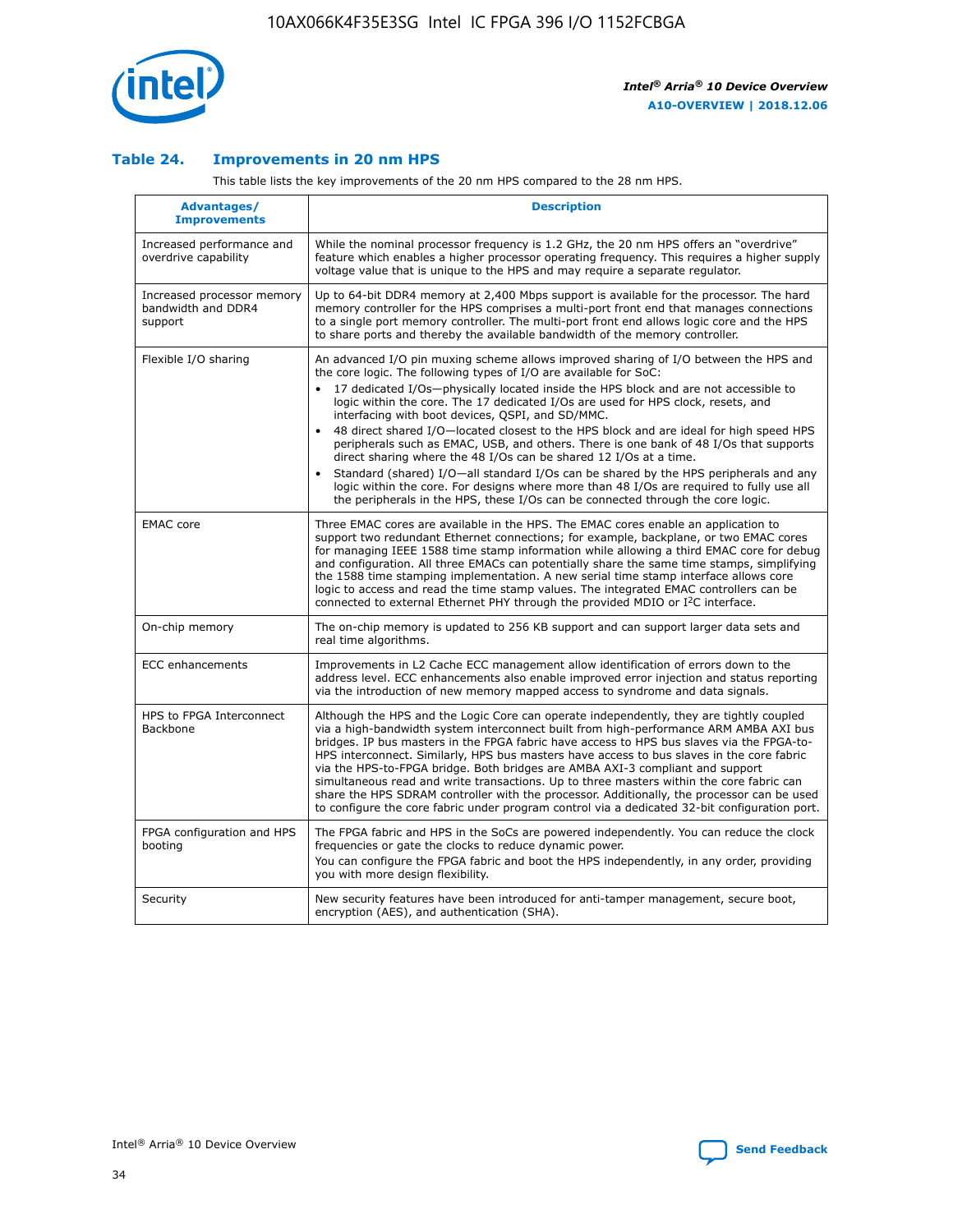

## **Features of the HPS**

The HPS has the following features:

- 1.2-GHz, dual-core ARM Cortex-A9 MPCore processor with up to 1.5-GHz via overdrive
	- ARMv7-A architecture that runs 32-bit ARM instructions, 16-bit and 32-bit Thumb instructions, and 8-bit Java byte codes in Jazelle style
	- Superscalar, variable length, out-of-order pipeline with dynamic branch prediction
	- Instruction Efficiency 2.5 MIPS/MHz, which provides total performance of 7500 MIPS at 1.5 GHz
- Each processor core includes:
	- 32 KB of L1 instruction cache, 32 KB of L1 data cache
	- Single- and double-precision floating-point unit and NEON media engine
	- CoreSight debug and trace technology
	- Snoop Control Unit (SCU) and Acceleration Coherency Port (ACP)
- 512 KB of shared L2 cache
- 256 KB of scratch RAM
- Hard memory controller with support for DDR3, DDR4 and optional error correction code (ECC) support
- Multiport Front End (MPFE) Scheduler interface to the hard memory controller
- 8-channel direct memory access (DMA) controller
- QSPI flash controller with SIO, DIO, QIO SPI Flash support
- NAND flash controller (ONFI 1.0 or later) with DMA and ECC support, updated to support 8 and 16-bit Flash devices and new command DMA to offload CPU for fast power down recovery
- Updated SD/SDIO/MMC controller to eMMC 4.5 with DMA with CE-ATA digital command support
- 3 10/100/1000 Ethernet media access control (MAC) with DMA
- 2 USB On-the-Go (OTG) controllers with DMA
- $\bullet$  5 I<sup>2</sup>C controllers (3 can be used by EMAC for MIO to external PHY)
- 2 UART 16550 Compatible controllers
- 4 serial peripheral interfaces (SPI) (2 Master, 2 Slaves)
- 62 programmable general-purpose I/Os, which includes 48 direct share I/Os that allows the HPS peripherals to connect directly to the FPGA I/Os
- 7 general-purpose timers
- 4 watchdog timers
- Anti-tamper, Secure Boot, Encryption (AES) and Authentication (SHA)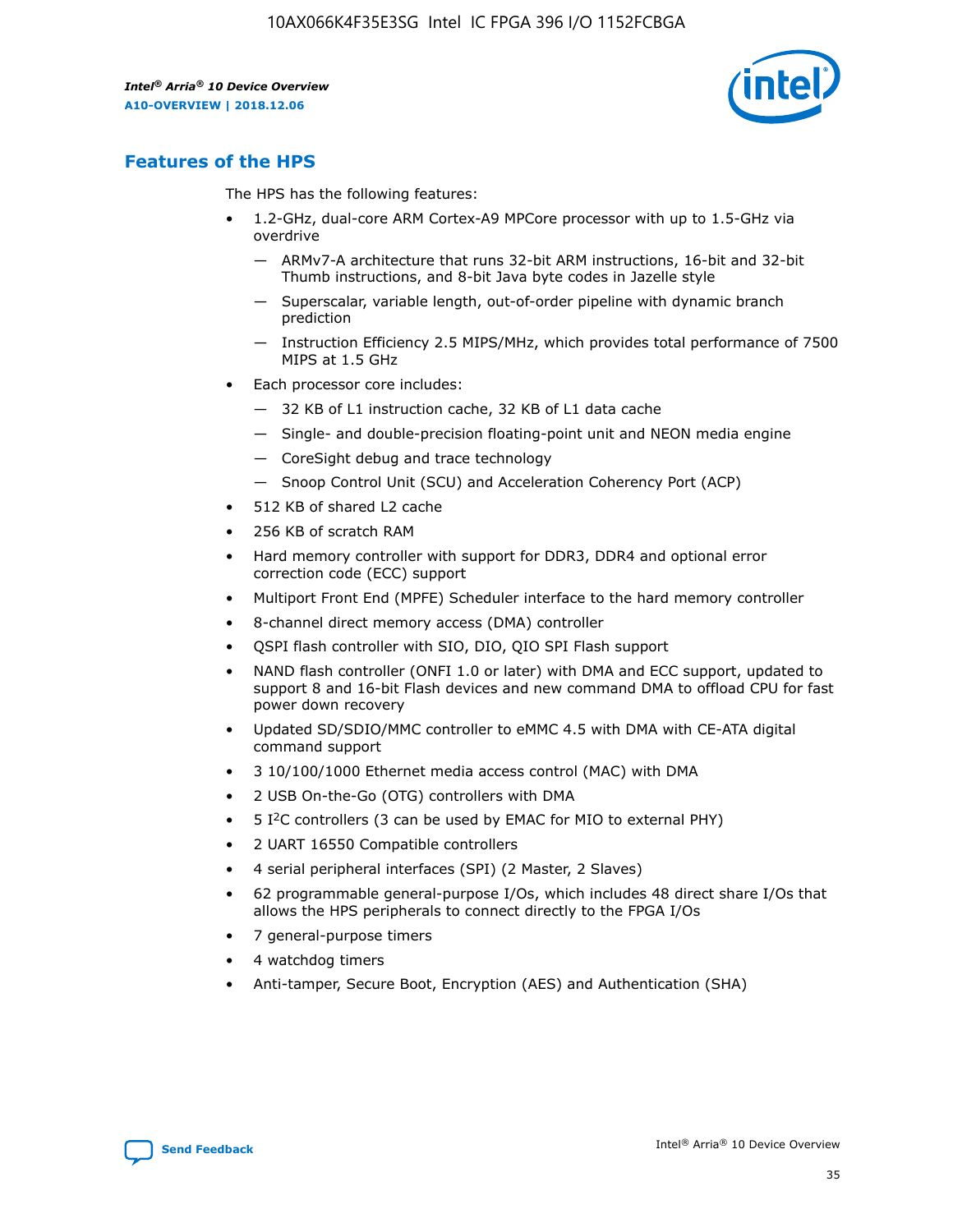

## **System Peripherals and Debug Access Port**

Each Ethernet MAC, USB OTG, NAND flash controller, and SD/MMC controller module has an integrated DMA controller. For modules without an integrated DMA controller, an additional DMA controller module provides up to eight channels of high-bandwidth data transfers. Peripherals that communicate off-chip are multiplexed with other peripherals at the HPS pin level. This allows you to choose which peripherals interface with other devices on your PCB.

The debug access port provides interfaces to industry standard JTAG debug probes and supports ARM CoreSight debug and core traces to facilitate software development.

#### **HPS–FPGA AXI Bridges**

The HPS–FPGA bridges, which support the Advanced Microcontroller Bus Architecture (AMBA) Advanced eXtensible Interface (AXI™) specifications, consist of the following bridges:

- FPGA-to-HPS AMBA AXI bridge—a high-performance bus supporting 32, 64, and 128 bit data widths that allows the FPGA fabric to issue transactions to slaves in the HPS.
- HPS-to-FPGA Avalon/AMBA AXI bridge—a high-performance bus supporting 32, 64, and 128 bit data widths that allows the HPS to issue transactions to slaves in the FPGA fabric.
- Lightweight HPS-to-FPGA AXI bridge—a lower latency 32 bit width bus that allows the HPS to issue transactions to soft peripherals in the FPGA fabric. This bridge is primarily used for control and status register (CSR) accesses to peripherals in the FPGA fabric.

The HPS–FPGA AXI bridges allow masters in the FPGA fabric to communicate with slaves in the HPS logic, and vice versa. For example, the HPS-to-FPGA AXI bridge allows you to share memories instantiated in the FPGA fabric with one or both microprocessors in the HPS, while the FPGA-to-HPS AXI bridge allows logic in the FPGA fabric to access the memory and peripherals in the HPS.

Each HPS–FPGA bridge also provides asynchronous clock crossing for data transferred between the FPGA fabric and the HPS.

#### **HPS SDRAM Controller Subsystem**

The HPS SDRAM controller subsystem contains a multiport SDRAM controller and DDR PHY that are shared between the FPGA fabric (through the FPGA-to-HPS SDRAM interface), the level 2 (L2) cache, and the level 3 (L3) system interconnect. The FPGA-to-HPS SDRAM interface supports AMBA AXI and Avalon® Memory-Mapped (Avalon-MM) interface standards, and provides up to six individual ports for access by masters implemented in the FPGA fabric.

The HPS SDRAM controller supports up to 3 masters (command ports), 3x 64-bit read data ports and 3x 64-bit write data ports.

To maximize memory performance, the SDRAM controller subsystem supports command and data reordering, deficit round-robin arbitration with aging, and high-priority bypass features.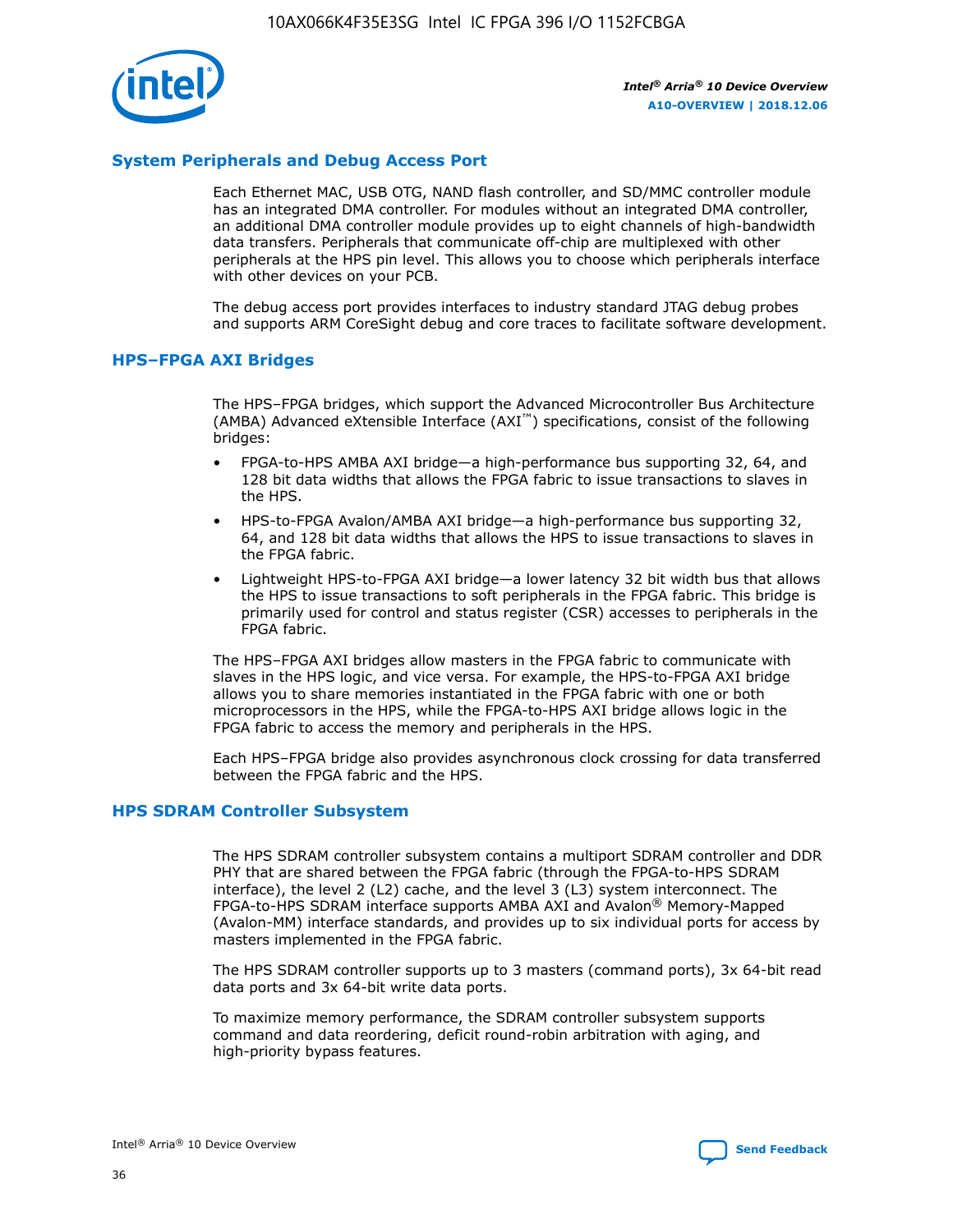

## **FPGA Configuration and HPS Booting**

The FPGA fabric and HPS in the SoC FPGA must be powered at the same time. You can reduce the clock frequencies or gate the clocks to reduce dynamic power.

Once powered, the FPGA fabric and HPS can be configured independently thus providing you with more design flexibility:

- You can boot the HPS independently. After the HPS is running, the HPS can fully or partially reconfigure the FPGA fabric at any time under software control. The HPS can also configure other FPGAs on the board through the FPGA configuration controller.
- Configure the FPGA fabric first, and then boot the HPS from memory accessible to the FPGA fabric.

## **Hardware and Software Development**

For hardware development, you can configure the HPS and connect your soft logic in the FPGA fabric to the HPS interfaces using the Platform Designer system integration tool in the Intel Quartus Prime software.

For software development, the ARM-based SoC FPGA devices inherit the rich software development ecosystem available for the ARM Cortex-A9 MPCore processor. The software development process for Intel SoC FPGAs follows the same steps as those for other SoC devices from other manufacturers. Support for Linux\*, VxWorks\*, and other operating systems are available for the SoC FPGAs. For more information on the operating systems support availability, contact the Intel FPGA sales team.

You can begin device-specific firmware and software development on the Intel SoC FPGA Virtual Target. The Virtual Target is a fast PC-based functional simulation of a target development system—a model of a complete development board. The Virtual Target enables the development of device-specific production software that can run unmodified on actual hardware.

## **Dynamic and Partial Reconfiguration**

The Intel Arria 10 devices support dynamic and partial reconfiguration. You can use dynamic and partial reconfiguration simultaneously to enable seamless reconfiguration of both the device core and transceivers.

## **Dynamic Reconfiguration**

You can reconfigure the PMA and PCS blocks while the device continues to operate. This feature allows you to change the data rates, protocol, and analog settings of a channel in a transceiver bank without affecting on-going data transfer in other transceiver banks. This feature is ideal for applications that require dynamic multiprotocol or multirate support.

## **Partial Reconfiguration**

Using partial reconfiguration, you can reconfigure some parts of the device while keeping the device in operation.

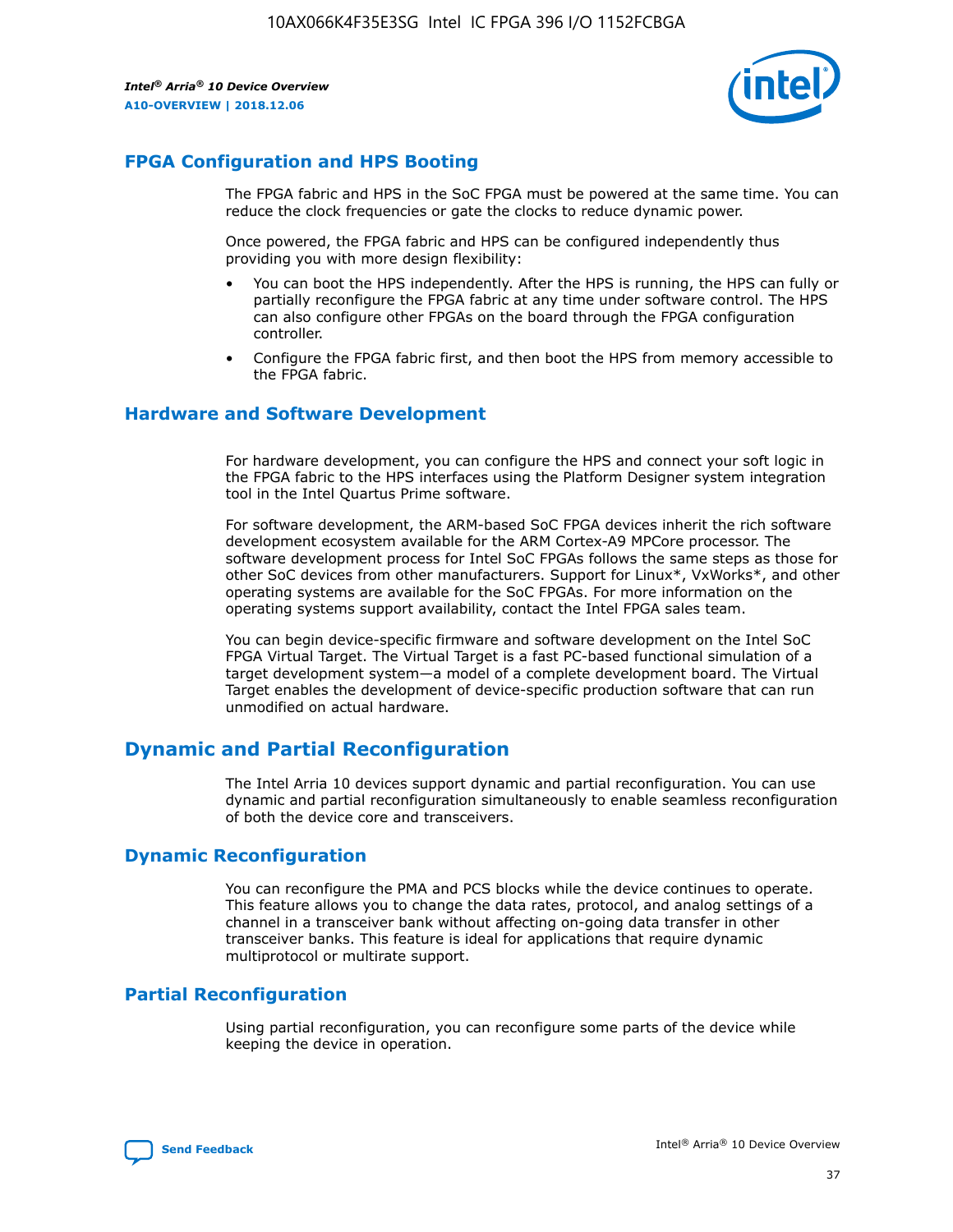

Instead of placing all device functions in the FPGA fabric, you can store some functions that do not run simultaneously in external memory and load them only when required. This capability increases the effective logic density of the device, and lowers cost and power consumption.

In the Intel solution, you do not have to worry about intricate device architecture to perform a partial reconfiguration. The partial reconfiguration capability is built into the Intel Quartus Prime design software, making such time-intensive task simple.

Intel Arria 10 devices support partial reconfiguration in the following configuration options:

- Using an internal host:
	- All supported configuration modes where the FPGA has access to external memory devices such as serial and parallel flash memory.
	- Configuration via Protocol [CvP (PCIe)]
- Using an external host—passive serial (PS), fast passive parallel (FPP) x8, FPP x16, and FPP x32 I/O interface.

# **Enhanced Configuration and Configuration via Protocol**

## **Table 25. Configuration Schemes and Features of Intel Arria 10 Devices**

Intel Arria 10 devices support 1.8 V programming voltage and several configuration schemes.

| <b>Scheme</b>                                                          | <b>Data</b><br><b>Width</b> | <b>Max Clock</b><br>Rate<br>(MHz) | <b>Max Data</b><br>Rate<br>(Mbps)<br>(13) | <b>Decompression</b> | <b>Design</b><br>Security <sup>(1</sup><br>4) | <b>Partial</b><br>Reconfiguration<br>(15) | <b>Remote</b><br><b>System</b><br><b>Update</b> |
|------------------------------------------------------------------------|-----------------------------|-----------------------------------|-------------------------------------------|----------------------|-----------------------------------------------|-------------------------------------------|-------------------------------------------------|
| <b>JTAG</b>                                                            | 1 bit                       | 33                                | 33                                        |                      |                                               | Yes(16)                                   |                                                 |
| Active Serial (AS)<br>through the<br>EPCO-L<br>configuration<br>device | 1 bit,<br>4 bits            | 100                               | 400                                       | Yes                  | Yes                                           | Yes(16)                                   | Yes                                             |
| Passive serial (PS)<br>through CPLD or<br>external<br>microcontroller  | 1 bit                       | 100                               | 100                                       | Yes                  | Yes                                           | Yes <sup>(16)</sup>                       | Parallel<br>Flash<br>Loader<br>(PFL) IP<br>core |
|                                                                        |                             |                                   |                                           |                      |                                               |                                           | continued                                       |

<sup>(13)</sup> Enabling either compression or design security features affects the maximum data rate. Refer to the Intel Arria 10 Device Datasheet for more information.

<sup>(14)</sup> Encryption and compression cannot be used simultaneously.

 $(15)$  Partial reconfiguration is an advanced feature of the device family. If you are interested in using partial reconfiguration, contact Intel for support.

 $(16)$  Partial configuration can be performed only when it is configured as internal host.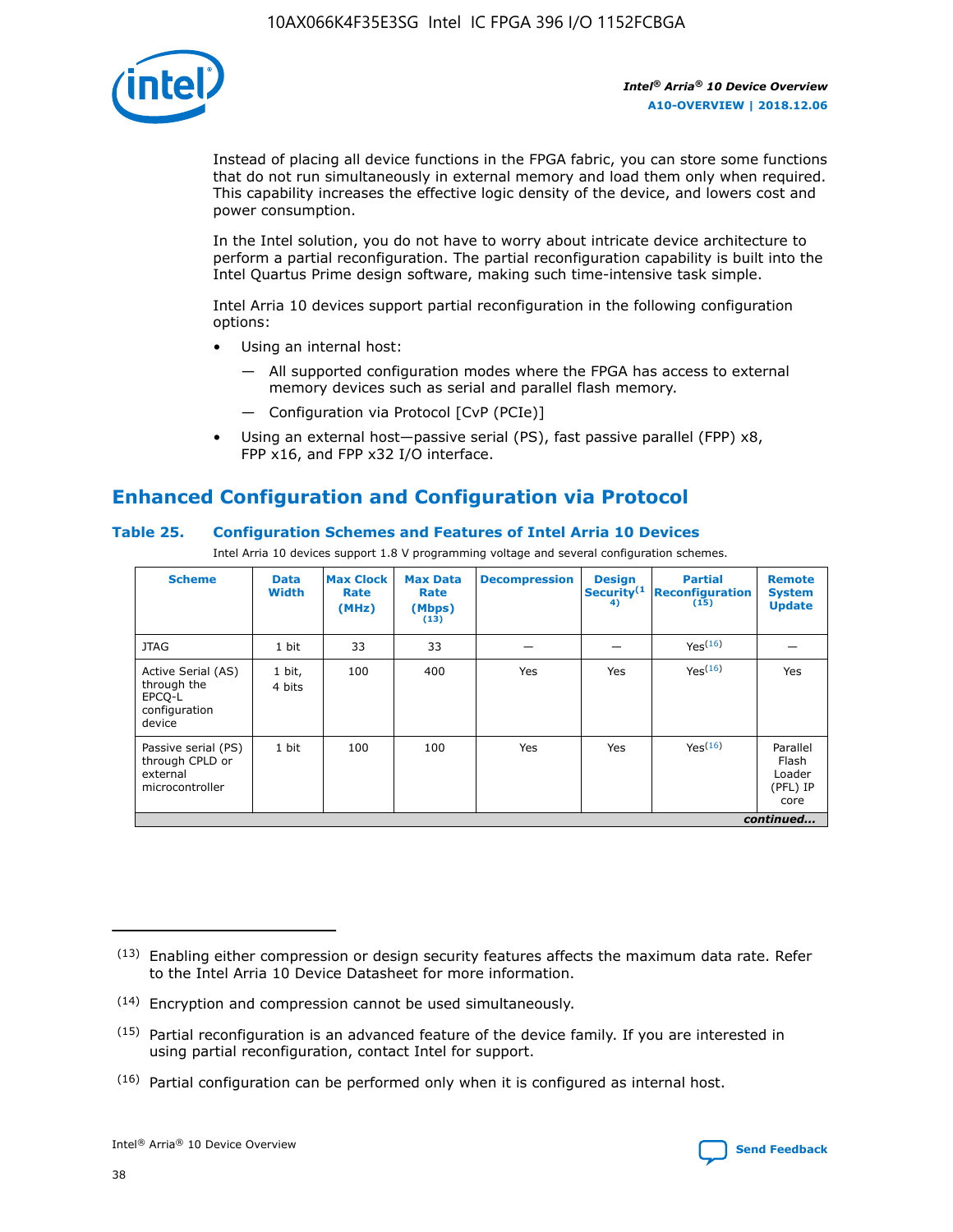

| <b>Scheme</b>                                   | <b>Data</b><br><b>Width</b> | <b>Max Clock</b><br>Rate<br>(MHz) | <b>Max Data</b><br>Rate<br>(Mbps)<br>(13) | <b>Decompression</b> | <b>Design</b><br>Security <sup>(1</sup><br>4) | <b>Partial</b><br><b>Reconfiguration</b><br>(15) | <b>Remote</b><br><b>System</b><br><b>Update</b> |
|-------------------------------------------------|-----------------------------|-----------------------------------|-------------------------------------------|----------------------|-----------------------------------------------|--------------------------------------------------|-------------------------------------------------|
| Fast passive                                    | 8 bits                      | 100                               | 3200                                      | Yes                  | Yes                                           | Yes(17)                                          | PFL IP                                          |
| parallel (FPP)<br>through CPLD or               | 16 bits                     |                                   |                                           | Yes                  | Yes                                           |                                                  | core                                            |
| external<br>microcontroller                     | 32 bits                     |                                   |                                           | Yes                  | Yes                                           |                                                  |                                                 |
| Configuration via                               | 16 bits                     | 100                               | 3200                                      | Yes                  | Yes                                           | Yes <sup>(17)</sup>                              |                                                 |
| <b>HPS</b>                                      | 32 bits                     |                                   |                                           | Yes                  | Yes                                           |                                                  |                                                 |
| Configuration via<br>Protocol [CvP<br>$(PCIe*)$ | x1, x2,<br>x4, x8<br>lanes  |                                   | 8000                                      | Yes                  | Yes                                           | Yes(16)                                          |                                                 |

You can configure Intel Arria 10 devices through PCIe using Configuration via Protocol (CvP). The Intel Arria 10 CvP implementation conforms to the PCIe 100 ms power-up-to-active time requirement.

## **Related Information**

[Configuration via Protocol \(CvP\) Implementation in Intel FPGAs User Guide](https://www.intel.com/content/www/us/en/programmable/documentation/dsu1441819344145.html#dsu1442269728522) Provides more information about the CvP configuration scheme.

## **SEU Error Detection and Correction**

Intel Arria 10 devices offer robust and easy-to-use single-event upset (SEU) error detection and correction circuitry.

The detection and correction circuitry includes protection for Configuration RAM (CRAM) programming bits and user memories. The CRAM is protected by a continuously running CRC error detection circuit with integrated ECC that automatically corrects one or two errors and detects higher order multi-bit errors. When more than two errors occur, correction is available through reloading of the core programming file, providing a complete design refresh while the FPGA continues to operate.

The physical layout of the Intel Arria 10 CRAM array is optimized to make the majority of multi-bit upsets appear as independent single-bit or double-bit errors which are automatically corrected by the integrated CRAM ECC circuitry. In addition to the CRAM protection, the M20K memory blocks also include integrated ECC circuitry and are layout-optimized for error detection and correction. The MLAB does not have ECC.

(14) Encryption and compression cannot be used simultaneously.

<sup>(17)</sup> Supported at a maximum clock rate of 100 MHz.



 $(13)$  Enabling either compression or design security features affects the maximum data rate. Refer to the Intel Arria 10 Device Datasheet for more information.

 $(15)$  Partial reconfiguration is an advanced feature of the device family. If you are interested in using partial reconfiguration, contact Intel for support.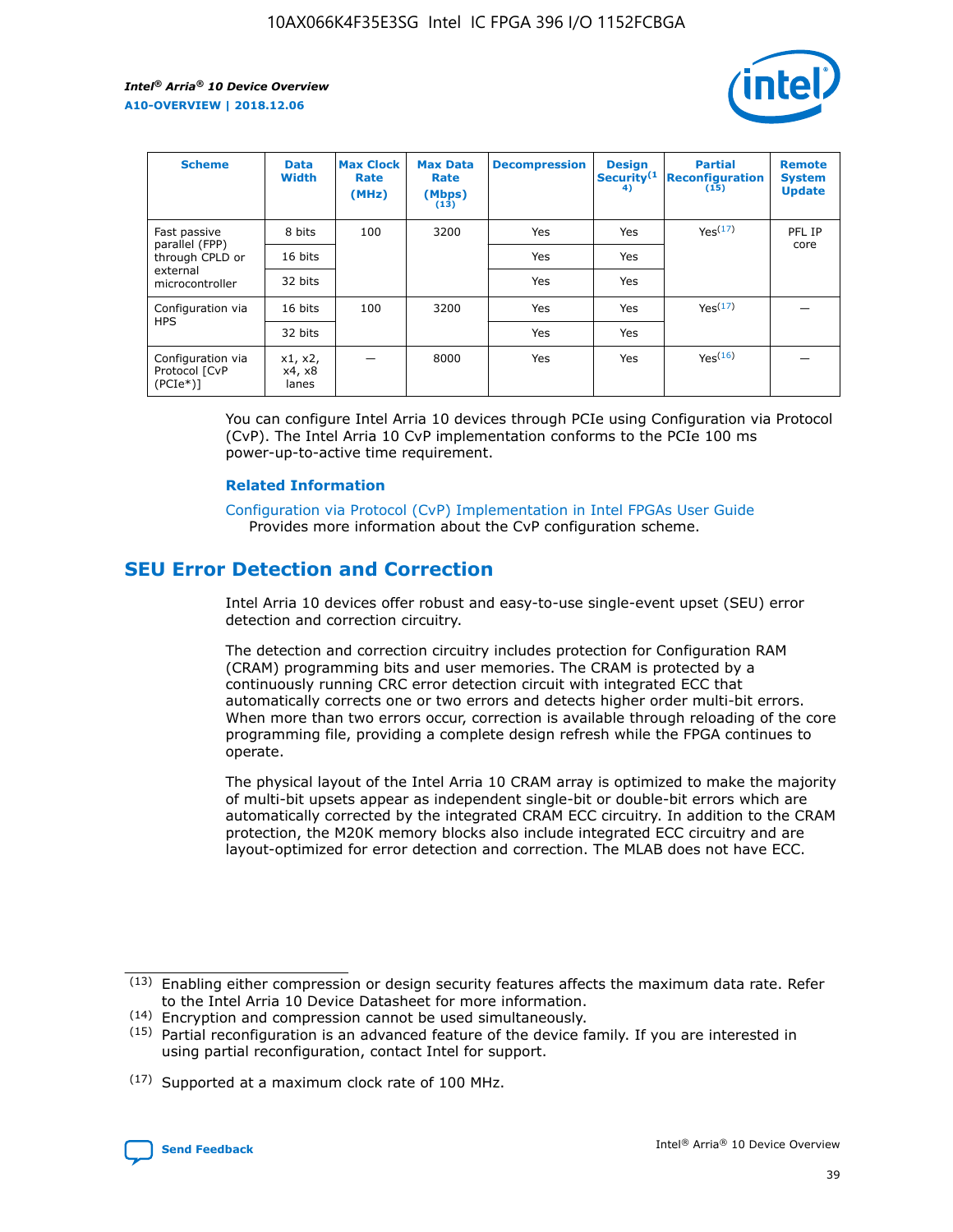

## **Power Management**

Intel Arria 10 devices leverage the advanced 20 nm process technology, a low 0.9 V core power supply, an enhanced core architecture, and several optional power reduction techniques to reduce total power consumption by as much as 40% compared to Arria V devices and as much as 60% compared to Stratix V devices.

The optional power reduction techniques in Intel Arria 10 devices include:

- **SmartVID**—a code is programmed into each device during manufacturing that allows a smart regulator to operate the device at lower core  $V_{CC}$  while maintaining performance
- **Programmable Power Technology**—non-critical timing paths are identified by the Intel Quartus Prime software and the logic in these paths is biased for low power instead of high performance
- **Low Static Power Options**—devices are available with either standard static power or low static power while maintaining performance

Furthermore, Intel Arria 10 devices feature Intel's industry-leading low power transceivers and include a number of hard IP blocks that not only reduce logic resources but also deliver substantial power savings compared to soft implementations. In general, hard IP blocks consume up to 90% less power than the equivalent soft logic implementations.

# **Incremental Compilation**

The Intel Quartus Prime software incremental compilation feature reduces compilation time and helps preserve performance to ease timing closure. The incremental compilation feature enables the partial reconfiguration flow for Intel Arria 10 devices.

Incremental compilation supports top-down, bottom-up, and team-based design flows. This feature facilitates modular, hierarchical, and team-based design flows where different designers compile their respective design sections in parallel. Furthermore, different designers or IP providers can develop and optimize different blocks of the design independently. These blocks can then be imported into the top level project.

# **Document Revision History for Intel Arria 10 Device Overview**

| <b>Document</b><br><b>Version</b> | <b>Changes</b>                                                                                                                                                                                                                                                              |
|-----------------------------------|-----------------------------------------------------------------------------------------------------------------------------------------------------------------------------------------------------------------------------------------------------------------------------|
| 2018.12.06                        | Added links to Intel Arria 10 device errata documents.<br>Removed automotive temperature option from the Intel Arria 10 GX devices.<br>Removed -3 fabric speed grade from the Intel Arria 10 GT devices.<br>Updated power options for the Intel Arria 10 GX and GT devices. |
| 2018.04.09                        | Updated the lowest $V_{CC}$ from 0.83 V to 0.82 V in the topic listing a summary of the device features.                                                                                                                                                                    |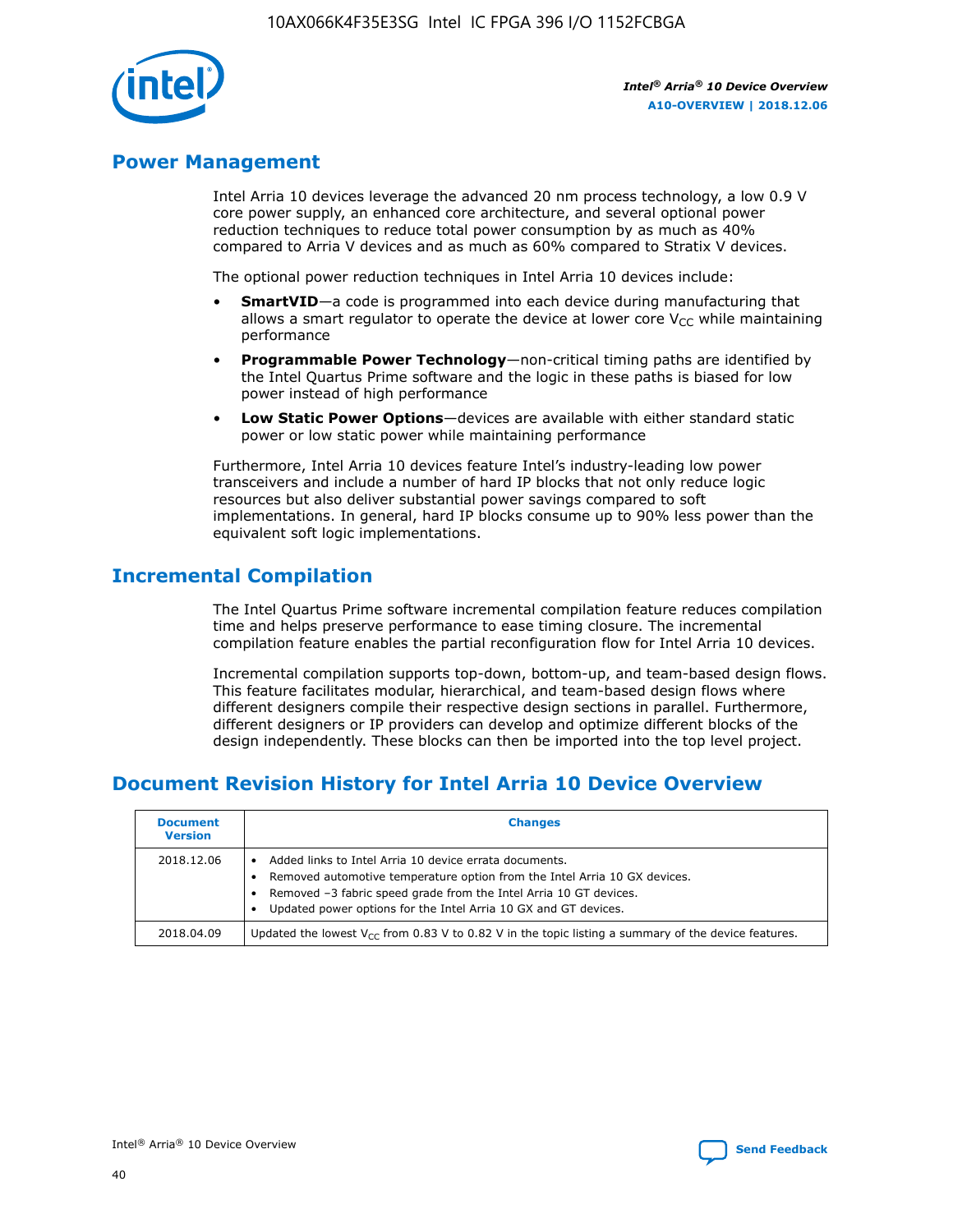$\mathsf{r}$ 



| <b>Date</b>    | <b>Version</b> | <b>Changes</b>                                                                                                                                                                                                                                                                                                                                                                                                                                                                                                                                                                                                                                                                                                                                                                                                                                                                                                                                                                                      |
|----------------|----------------|-----------------------------------------------------------------------------------------------------------------------------------------------------------------------------------------------------------------------------------------------------------------------------------------------------------------------------------------------------------------------------------------------------------------------------------------------------------------------------------------------------------------------------------------------------------------------------------------------------------------------------------------------------------------------------------------------------------------------------------------------------------------------------------------------------------------------------------------------------------------------------------------------------------------------------------------------------------------------------------------------------|
| January 2018   | 2018.01.17     | Updated the maximum data rate for HPS (Intel Arria 10 SX devices<br>external memory interface DDR3 controller from 2,166 Mbps to 2,133<br>Mbps.<br>Updated maximum frequency supported for half rate QDRII and QDRII<br>+ SRAM to 633 MHz in Memory Standards Supported by the Soft<br>Memory Controller table.<br>Updated transceiver backplane capability to 12.5 Gbps.<br>$\bullet$<br>Removed transceiver speed grade 5 in Sample Ordering Core and<br>Available Options for Intel Arria 10 GX Devices figure.<br>Removed package code 40, low static power, SmartVID, industrial, and<br>$\bullet$<br>military operating temperature support from Sample Ordering Core and<br>Available Options for Intel Arria 10 GT Devices figure.<br>Updated short reach transceiver rate for Intel Arria 10 GT devices to<br>$\bullet$<br>25.8 Gbps.<br>Removed On-Die Instrumentation - EyeQ and Jitter Margin Tool<br>support from PMA Features of the Transceivers in Intel Arria 10 Devices<br>table. |
| September 2017 | 2017.09.20     | Updated the maximum speed of the DDR4 external memory interface from<br>1,333 MHz/2,666 Mbps to 1,200 MHz/2,400 Mbps.                                                                                                                                                                                                                                                                                                                                                                                                                                                                                                                                                                                                                                                                                                                                                                                                                                                                               |
| July 2017      | 2017.07.13     | Corrected the automotive temperature range in the figure showing the<br>available options for the Intel Arria 10 GX devices from "-40°C to 100°C"<br>to "-40°C to 125°C".                                                                                                                                                                                                                                                                                                                                                                                                                                                                                                                                                                                                                                                                                                                                                                                                                           |
| July 2017      | 2017.07.06     | Added automotive temperature option to Intel Arria 10 GX device family.                                                                                                                                                                                                                                                                                                                                                                                                                                                                                                                                                                                                                                                                                                                                                                                                                                                                                                                             |
| May 2017       | 2017.05.08     | Corrected protocol names with "1588" to "IEEE 1588v2".<br>$\bullet$<br>Updated the vertical migration table to remove vertical migration<br>$\bullet$<br>between Intel Arria 10 GX and Intel Arria 10 SX device variants.<br>Removed all "Preliminary" marks.                                                                                                                                                                                                                                                                                                                                                                                                                                                                                                                                                                                                                                                                                                                                       |
| March 2017     | 2017.03.15     | Removed the topic about migration from Intel Arria 10 to Intel Stratix<br>$\bullet$<br>10 devices.<br>Rebranded as Intel.<br>$\bullet$                                                                                                                                                                                                                                                                                                                                                                                                                                                                                                                                                                                                                                                                                                                                                                                                                                                              |
| October 2016   | 2016.10.31     | Removed package F36 from Intel Arria 10 GX devices.<br>Updated Intel Arria 10 GT sample ordering code and maximum GX<br>$\bullet$<br>transceiver count. Intel Arria 10 GT devices are available only in the<br>SF45 package option with a maximum of 72 transceivers.                                                                                                                                                                                                                                                                                                                                                                                                                                                                                                                                                                                                                                                                                                                               |
| May 2016       | 2016.05.02     | Updated the FPGA Configuration and HPS Booting topic.<br>$\bullet$<br>Remove $V_{CC}$ PowerManager from the Summary of Features, Power<br>$\bullet$<br>Management and Arria 10 Device Variants and packages topics. This<br>feature is no longer supported in Arria 10 devices.<br>Removed LPDDR3 from the Memory Standards Supported by the HPS<br>Hard Memory Controller table in the Memory Standards Supported by<br>Intel Arria 10 Devices topic. This standard is only supported by the<br>FPGA.<br>Removed transceiver speed grade 5 from the Device Variants and<br>Packages topic for Arria 10 GX and SX devices.                                                                                                                                                                                                                                                                                                                                                                          |
| February 2016  | 2016.02.11     | Changed the maximum Arria 10 GT datarate to 25.8 Gbps and the<br>$\bullet$<br>minimum datarate to 1 Gbps globally.<br>Revised the state for Core clock networks in the Summary of Features<br>$\bullet$<br>topic.<br>• Changed the transceiver parameters in the "Summary of Features for<br>Arria 10 Devices" table.<br>Changed the transceiver parameters in the "Maximum Resource Counts"<br>for Arria 10 GT Devices" table.<br>• Changed the package availability for GT devices in the "Package Plan<br>for Arria 10 GT Devices" table.<br>Changed the package configurations for GT devices in the "Migration"<br>Capability Across Arria 10 Product Lines" figure.<br>continued                                                                                                                                                                                                                                                                                                              |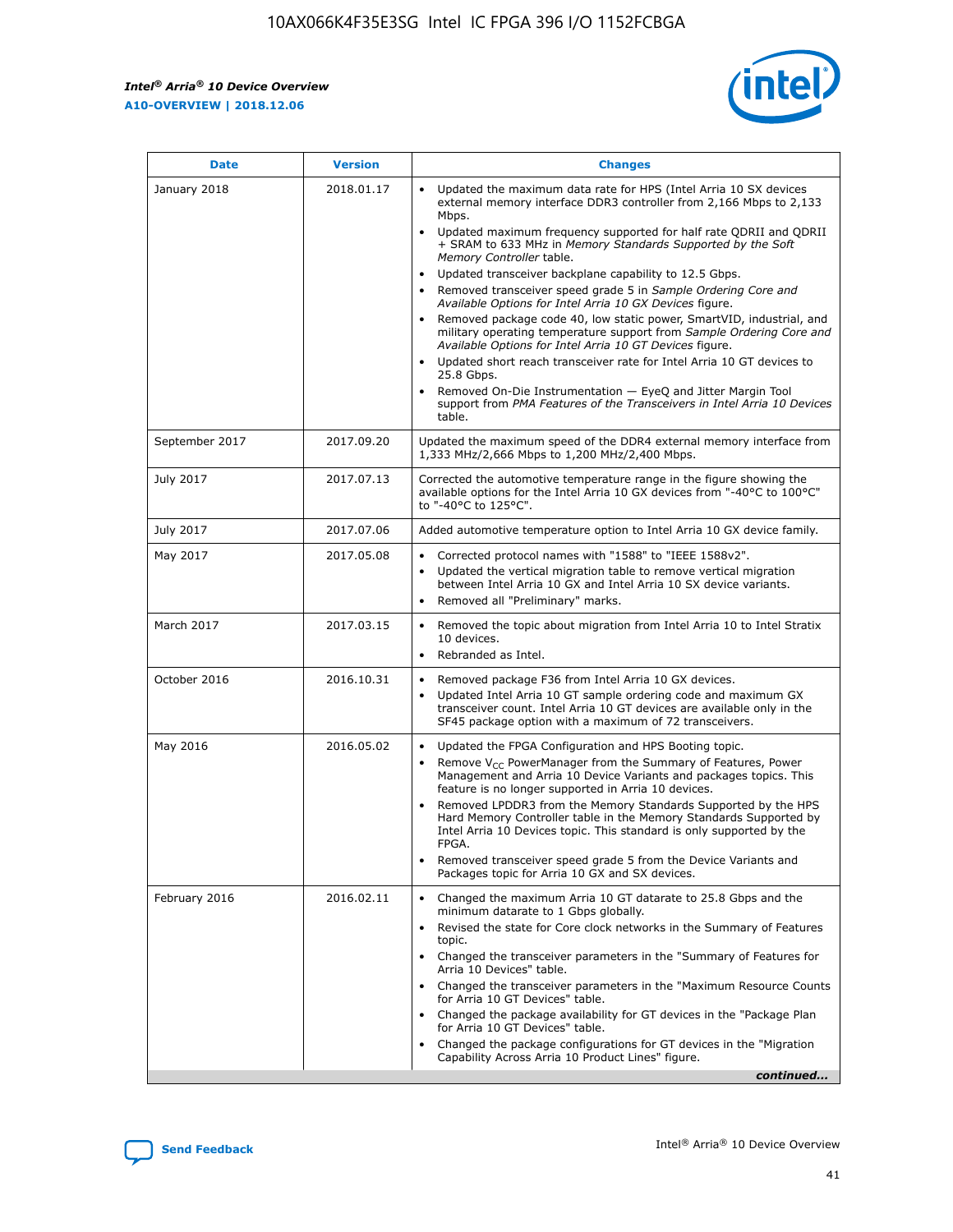

| <b>Date</b>   | <b>Version</b> | <b>Changes</b>                                                                                                                                                               |
|---------------|----------------|------------------------------------------------------------------------------------------------------------------------------------------------------------------------------|
|               |                | • Changed transceiver parameters in the "Low Power Serial Transceivers"<br>section.                                                                                          |
|               |                | • Changed the transceiver descriptions in the "Device Variants for the<br>Arria 10 Device Family" table.                                                                     |
|               |                | Changed the "Sample Ordering Code and Available Options for Arria 10<br>$\bullet$<br>GT Devices" figure.                                                                     |
|               |                | Changed the datarates for GT devices in the "PMA Features" section.                                                                                                          |
|               |                | Changed the datarates for GT devices in the "PCS Features" section.<br>$\bullet$                                                                                             |
| December 2015 | 2015.12.14     | Updated the number of M20K memory blocks for Arria 10 GX 660 from<br>2133 to 2131 and corrected the total RAM bit from 48,448 Kb to<br>48,408 Kb.                            |
|               |                | Corrected the number of DSP blocks for Arria 10 GX 660 from 1688 to<br>1687 in the table listing floating-point arithmetic resources.                                        |
| November 2015 | 2015.11.02     | Updated the maximum resources for Arria 10 GX 220, GX 320, GX 480,<br>$\bullet$<br>GX 660, SX 220, SX 320, SX 480, and SX 660.                                               |
|               |                | • Updated resource count for Arria 10 GX 320, GX 480, GX 660, SX 320,<br>SX 480, a SX 660 devices in Number of Multipliers in Intel Arria 10<br><b>Devices</b> table.        |
|               |                | Updated the available options for Arria 10 GX, GT, and SX.                                                                                                                   |
|               |                | Changed instances of Quartus II to Quartus Prime.<br>$\bullet$                                                                                                               |
| June 2015     | 2015.06.15     | Corrected label for Intel Arria 10 GT product lines in the vertical migration<br>figure.                                                                                     |
| May 2015      | 2015.05.15     | Corrected the DDR3 half rate and quarter rate maximum frequencies in the<br>table that lists the memory standards supported by the Intel Arria 10 hard<br>memory controller. |
| May 2015      | 2015.05.04     | • Added support for 13.5G JESD204b in the Summary of Features table.                                                                                                         |
|               |                | • Added a link to Arria 10 GT Channel Usage in the Arria 10 GT Package<br>Plan topic.                                                                                        |
|               |                | • Added a note to the table, Maximum Resource Counts for Arria 10 GT<br>devices.                                                                                             |
|               |                | • Updated the power requirements of the transceivers in the Low Power<br>Serial Transceivers topic.                                                                          |
| January 2015  | 2015.01.23     | • Added floating point arithmetic features in the Summary of Features<br>table.                                                                                              |
|               |                | • Updated the total embedded memory from 38.38 megabits (Mb) to<br>65.6 Mb.                                                                                                  |
|               |                | • Updated the table that lists the memory standards supported by Intel<br>Arria 10 devices.                                                                                  |
|               |                | Removed support for DDR3U, LPDDR3 SDRAM, RLDRAM 2, and DDR2.                                                                                                                 |
|               |                | Moved RLDRAM 3 support from hard memory controller to soft memory<br>controller. RLDRAM 3 support uses hard PHY with soft memory<br>controller.                              |
|               |                | Added soft memory controller support for QDR IV.<br>٠                                                                                                                        |
|               |                | Updated the maximum resource count table to include the number of<br>hard memory controllers available in each device variant.                                               |
|               |                | Updated the transceiver PCS data rate from 12.5 Gbps to 12 Gbps.<br>$\bullet$                                                                                                |
|               |                | Updated the max clock rate of PS, FPP x8, FPP x16, and Configuration<br>via HPS from 125 MHz to 100 MHz.                                                                     |
|               |                | Added a feature for fractional synthesis PLLs: PLL cascading.                                                                                                                |
|               |                | Updated the HPS programmable general-purpose I/Os from 54 to 62.<br>$\bullet$                                                                                                |
|               |                | continued                                                                                                                                                                    |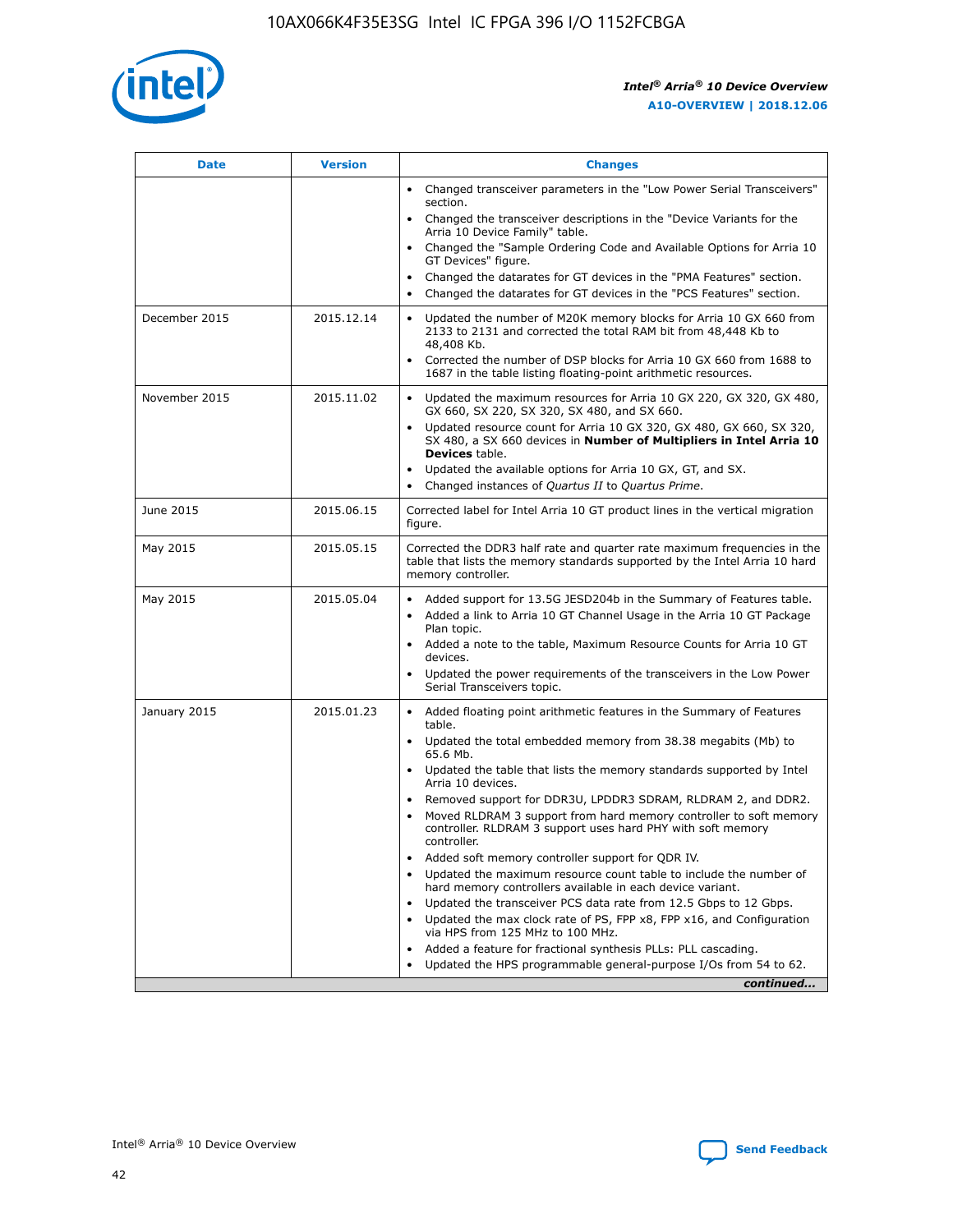r



| <b>Date</b>    | <b>Version</b> | <b>Changes</b>                                                                                                                                                                                                                                                                                                                                                                                                                                                                                                                                      |
|----------------|----------------|-----------------------------------------------------------------------------------------------------------------------------------------------------------------------------------------------------------------------------------------------------------------------------------------------------------------------------------------------------------------------------------------------------------------------------------------------------------------------------------------------------------------------------------------------------|
| September 2014 | 2014.09.30     | Corrected the 3 V I/O and LVDS I/O counts for F35 and F36 packages<br>$\bullet$<br>of Arria 10 GX.<br>Corrected the 3 V I/O, LVDS I/O, and transceiver counts for the NF40<br>$\bullet$<br>package of the Arria GX 570 and 660.<br>Removed 3 V I/O, LVDS I/O, and transceiver counts for the NF40<br>$\bullet$<br>package of the Arria GX 900 and 1150. The NF40 package is not<br>available for Arria 10 GX 900 and 1150.                                                                                                                          |
| August 2014    | 2014.08.18     | Updated Memory (Kb) M20K maximum resources for Arria 10 GX 660<br>devices from 42,660 to 42,620.<br>Added GPIO columns consisting of LVDS I/O Bank and 3V I/O Bank in<br>$\bullet$<br>the Package Plan table.<br>Added how to use memory interface clock frequency higher than 533<br>$\bullet$<br>MHz in the I/O vertical migration.<br>Added information to clarify that RLDRAM3 support uses hard PHY with<br>$\bullet$<br>soft memory controller.<br>Added variable precision DSP blocks support for floating-point<br>$\bullet$<br>arithmetic. |
| June 2014      | 2014.06.19     | Updated number of dedicated I/Os in the HPS block to 17.                                                                                                                                                                                                                                                                                                                                                                                                                                                                                            |
| February 2014  | 2014.02.21     | Updated transceiver speed grade options for GT devices in Figure 2.                                                                                                                                                                                                                                                                                                                                                                                                                                                                                 |
| February 2014  | 2014.02.06     | Updated data rate for Arria 10 GT devices from 28.1 Gbps to 28.3 Gbps.                                                                                                                                                                                                                                                                                                                                                                                                                                                                              |
| December 2013  | 2013.12.10     | Updated the HPS memory standards support from LPDDR2 to LPDDR3.<br>Updated HPS block diagram to include dedicated HPS I/O and FPGA<br>$\bullet$<br>Configuration blocks as well as repositioned SD/SDIO/MMC, DMA, SPI<br>and NAND Flash with ECC blocks.                                                                                                                                                                                                                                                                                            |
| December 2013  | 2013.12.02     | Initial release.                                                                                                                                                                                                                                                                                                                                                                                                                                                                                                                                    |